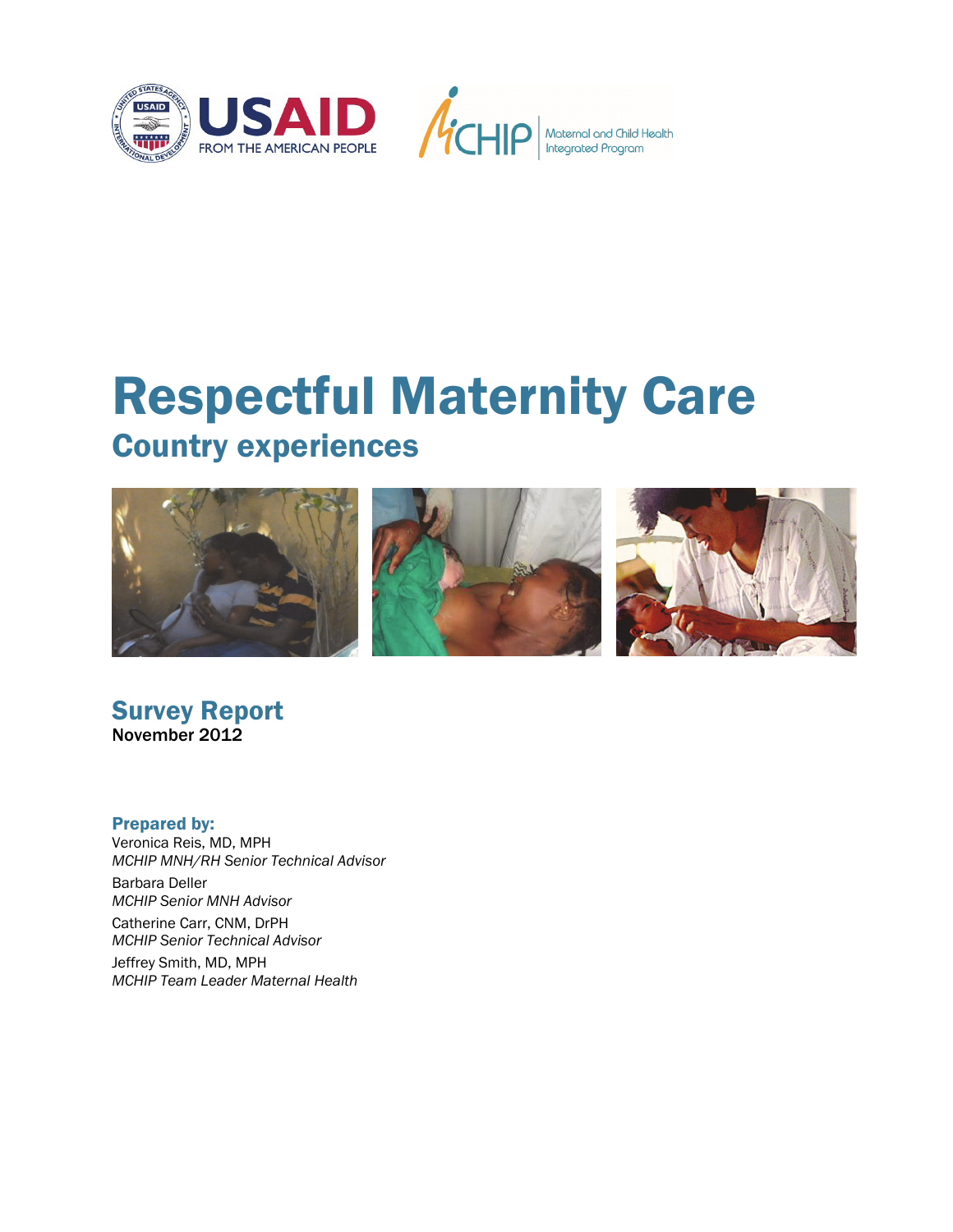This report was made possible by the generous support of the American people through the United States Agency for International Development (USAID), under the terms of the Leader with Associates Cooperative Agreement GHS-A-00-08-00002-00. The contents are the responsibility of the Maternal and Child Health Integrated Program (MCHIP) and do not necessarily reflect the views of USAID or the United States Government.

The Maternal and Child Health Integrated Program (MCHIP) is the USAID Bureau for Global Health's flagship maternal, neonatal and child health (MNCH) program. MCHIP supports programming in maternal, newborn and child health, immunization, family planning, malaria, nutrition, and HIV/AIDS, and strongly encourages opportunities for integration. Cross-cutting technical areas include water, sanitation, hygiene, urban health and health systems strengthening.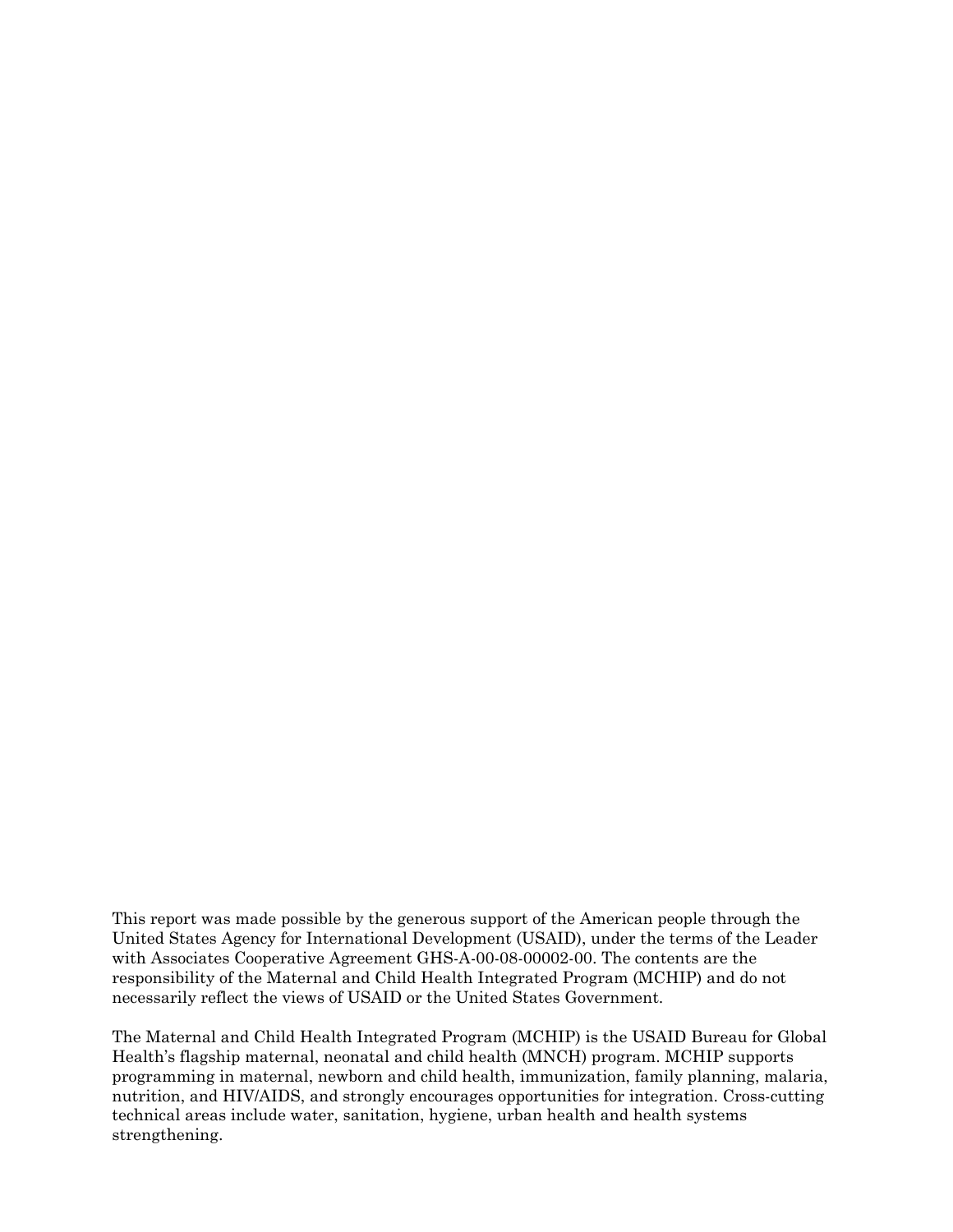## **Table of Contents**

| Main Strategies or Interventions Related to Prevention of Disrespect and Abuse and Promotion |  |
|----------------------------------------------------------------------------------------------|--|
|                                                                                              |  |
|                                                                                              |  |
|                                                                                              |  |
|                                                                                              |  |
|                                                                                              |  |
|                                                                                              |  |
|                                                                                              |  |
|                                                                                              |  |
|                                                                                              |  |
|                                                                                              |  |
|                                                                                              |  |
|                                                                                              |  |
|                                                                                              |  |
|                                                                                              |  |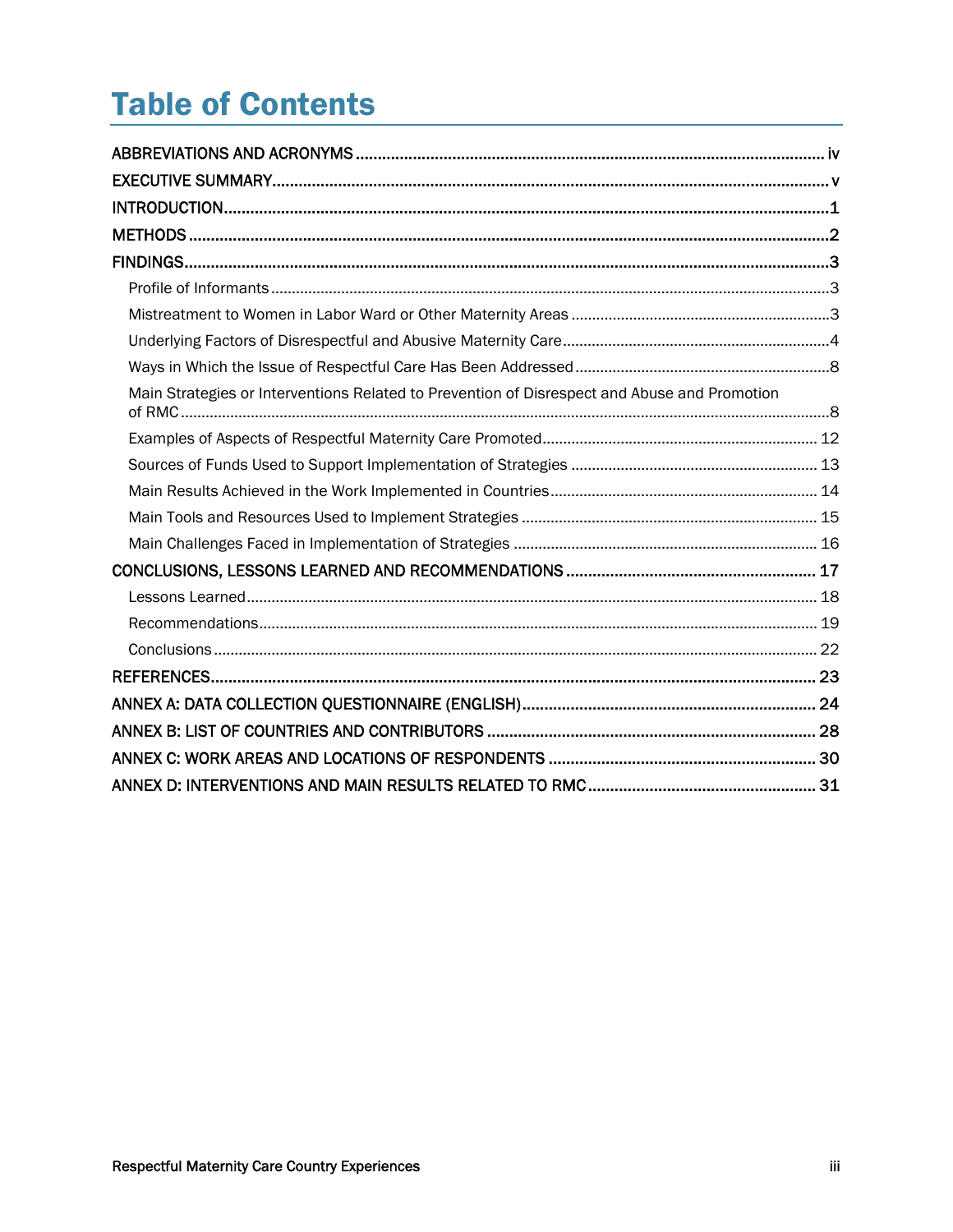## Abbreviations and Acronyms

| <b>ANC</b>      | Antenatal Care                                     |
|-----------------|----------------------------------------------------|
| IEC             | Information, education, communication              |
| <b>IMBCI</b>    | International Mother Baby Childbirth Initiative    |
| <b>MCHIP</b>    | Maternal and Child Health Integrated Program       |
| MMI             | <b>Model Maternities Initiative</b>                |
| <b>MNH</b>      | Maternal and Newborn Health                        |
| <b>NGO</b>      | Nongovernmental organization                       |
| <b>RMC</b>      | <b>Respectful Maternity Care</b>                   |
| <b>SBA</b>      | Skilled birth attendant                            |
| <b>SBM-R</b>    | Standards Based Management and Recognition         |
| TBA             | <b>Traditional Birth Attendant</b>                 |
| <b>TRAction</b> | <b>Translating Research into Action</b>            |
| <b>USAID</b>    | United States Agency for International Development |
| <b>WRA</b>      | White Ribbon Alliance                              |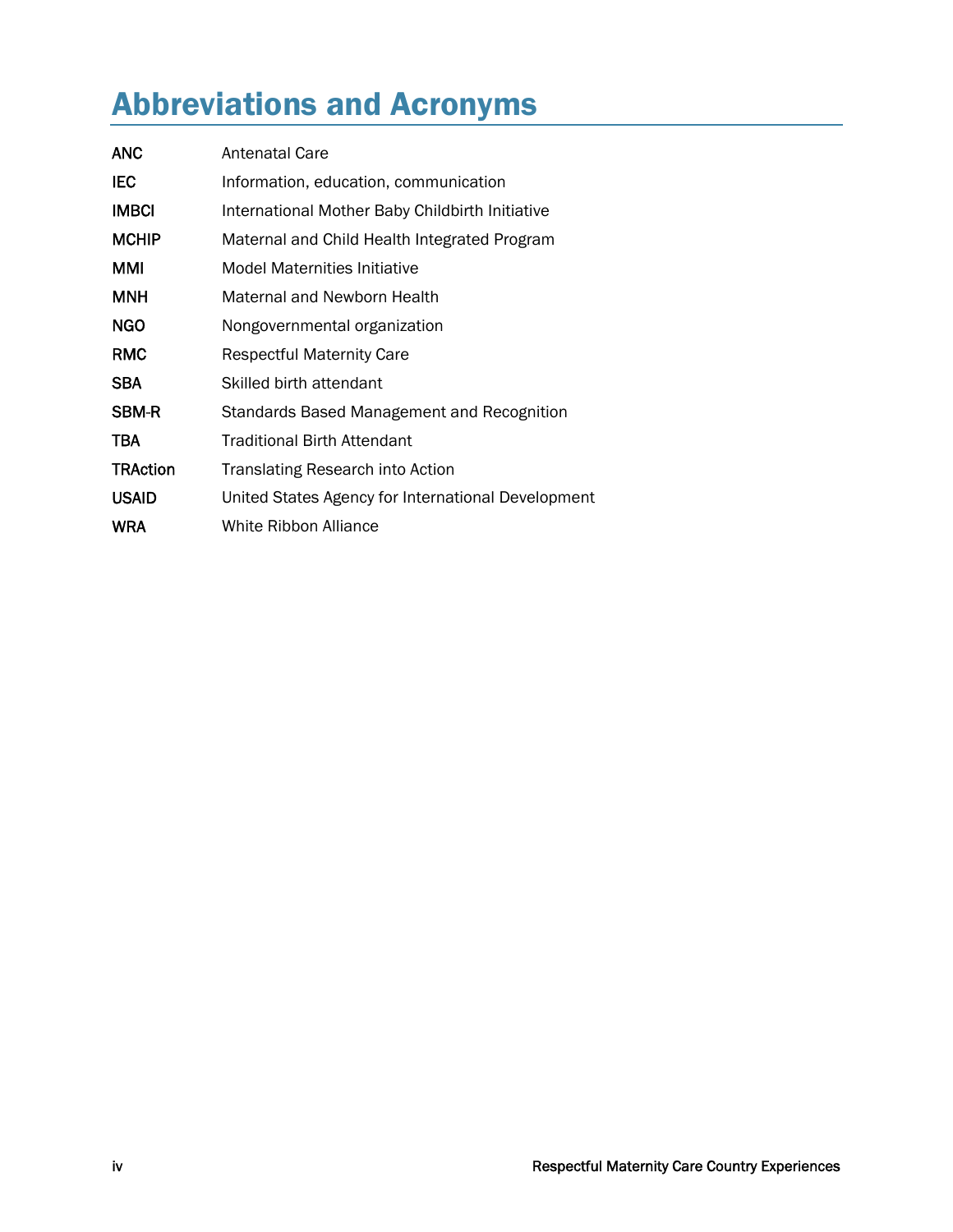## Executive Summary

This report describes the experiences gained during local and national efforts to prevent disrespect and abuse in maternity care. These efforts also promoted respectful maternity care (RMC), which recognizes that safe motherhood must be expanded beyond the prevention of morbidity or mortality to encompass respect for women's basic human rights, including respect for women's autonomy, dignity, feelings, choices, and preferences, such as having a companion wherever possible. Recognizing the importance of this subject, the United States Agency for International Development (USAID) has supported a three-pronged approach of advocacy, research, and support for implementation. With the White Ribbon Alliance working on advocacy for RMC and the Translating Research into Action (TRAction) project working on research, the Maternal and Child Health Integrated Program (MCHIP) has focused on support for field-level implementation. In this context, MCHIP conducted the RMC survey with the objective of collecting information from key stakeholders about their experience implementing interventions to promote RMC. A convenience sample of 48 individuals from 19 countries responded to a survey about disrespectful care and abuse in maternity care, approaches for prevention, and ways to promote RMC.

The RMC approach is centered on the individual and based on principles of ethics and respect for human rights. The Respectful Maternity Care Charter,<sup>1</sup> developed by the White Ribbon Alliance and RMC partners, is based on a framework of human rights and is a response to the growing body of evidence documenting disrespect and abuse of childbearing women.

USAID has long recognized the importance of prevention of disrespectful and abusive care and has long supported integration of respectful care in maternal health projects. Currently, USAID is supporting specific and coordinated efforts in advocacy and promotion through the White Ribbon Alliance, in research and the development of a strong evidence-based through University Research Co., LLC (URC), and in implementation through MCHIP, USAID Bureau for Global Health's flagship maternal, neonatal, and child health (MNCH) program. Therefore, MCHIP developed and conducted a survey with the objective of collecting information from key country stakeholders about their experiences implementing RMC interventions. Anecdotally, it was already known that disrespect and abuse is common in maternal health care, contributing to untold suffering, and discouraging women from seeking care in facilities. Further confirmation of these reports came from a landscape study by Bowser and Hill in 2010.2

This survey was based on a literature review of existing materials and documents related to promotion of RMC as well as humanization of birth, a similar movement that originated in Latin America. Potential respondents were identified through elaboration of contact lists of individuals and groups working in the RMC area. The initial list was drawn from the participant list for the III Conference on Humanization of Childbirth 2010 and expanded through networks of known participants involved with RMC. Surveys were sent electronically to this purposive sample of potential participants. Data collection was conducted March–May 2012.

This survey identified key areas of disrespect and abuse and associated factors related to: policy, infrastructure and resources, health care management; ethics and culture; knowledge, skills, attitudes and standards of practice in facilities and communities. This report summarizes

<sup>-</sup>1 Respectful Maternity Care Advisory Council, White Ribbon Alliance for Safe Motherhood (WRA)*. (2011). Respectful maternity care: the universal rights of childbearing women. Washington, DC. http://www.whiteribbonalliance.org/WRA/assets/File/Final\_RMC\_Charter.pdf.* 2 Bowser D and Hill K. 2010. *Exploring Evidence for Disrespect and Abuse in Facility-Based Childbirth: Report of a Landscape Analysis*. USAID TRAction Project.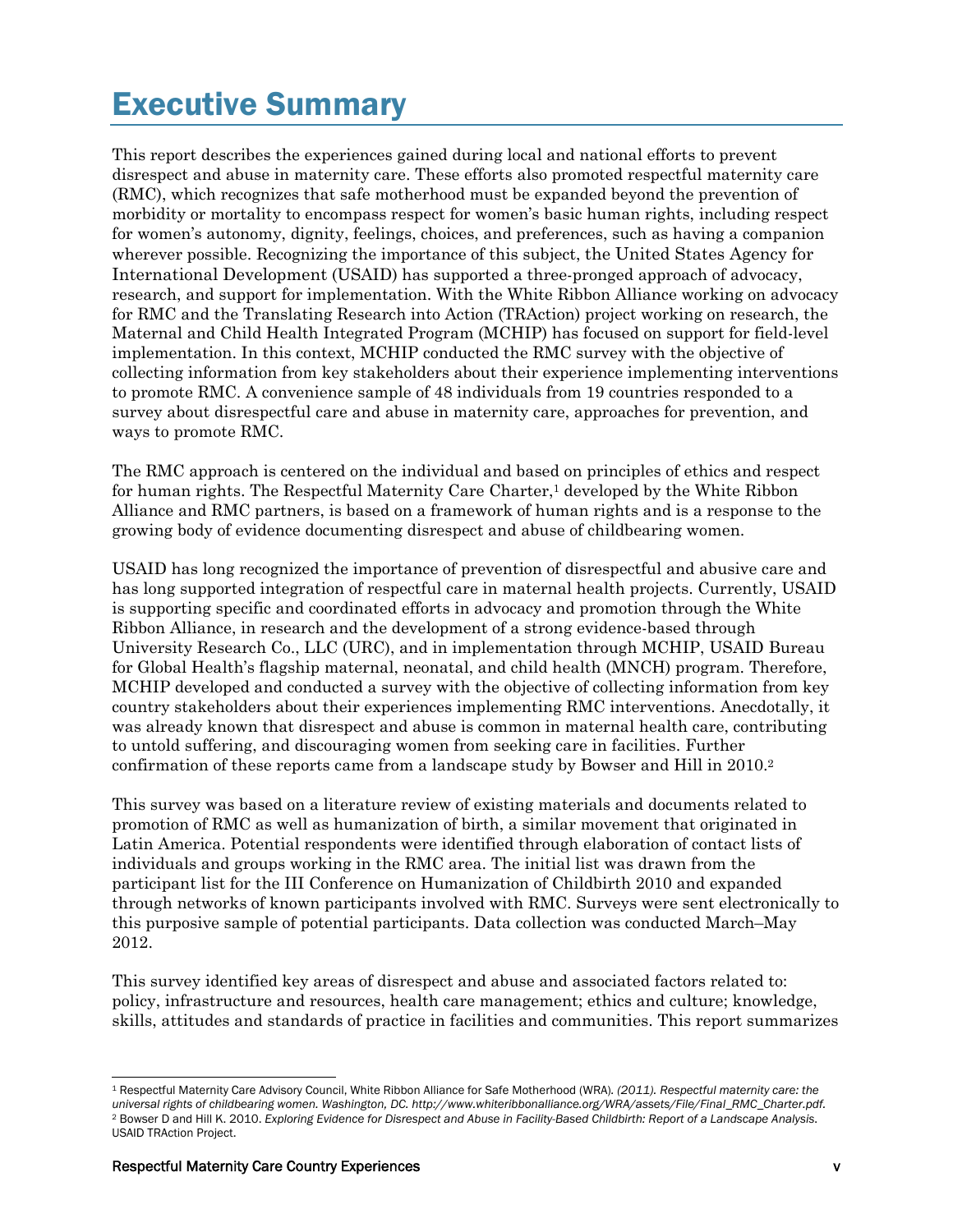the experiences of selected countries, including programs, interventions, results, challenges, and recommendations.

A number of strategies and interventions to promote RMC were reported (Annex D). These are grouped into the categories of: 1) advocacy; 2) legal approaches; 3) interventions focused on the health facility (management, infrastructure, clinical practices, and interpersonal communications); 4) educational and training programs; 5) community; and 6) research and monitoring and evaluation.

Despite the challenge and the complexity of this subject, we found that there is interest in promoting RMC in many countries, that various interventions have been implemented to address this issue, that a variety of tools are available and that some consistent results have been produced. Finally, we describe the challenges, lessons learned, and recommendations provided by the key informants. We hope that this report will help inform actions to strengthen efforts to prevent disrespect and abuse and promote RMC around the world.

The survey information included here does not permit broad generalization for the represented countries. However, this report captures the perceptions and experiences of informants who have been working within the maternal health context. The information analyzed in this report can inform actions that can be applicable in similar contexts, and may enable readers to apply lessons learned in other settings with similar contexts.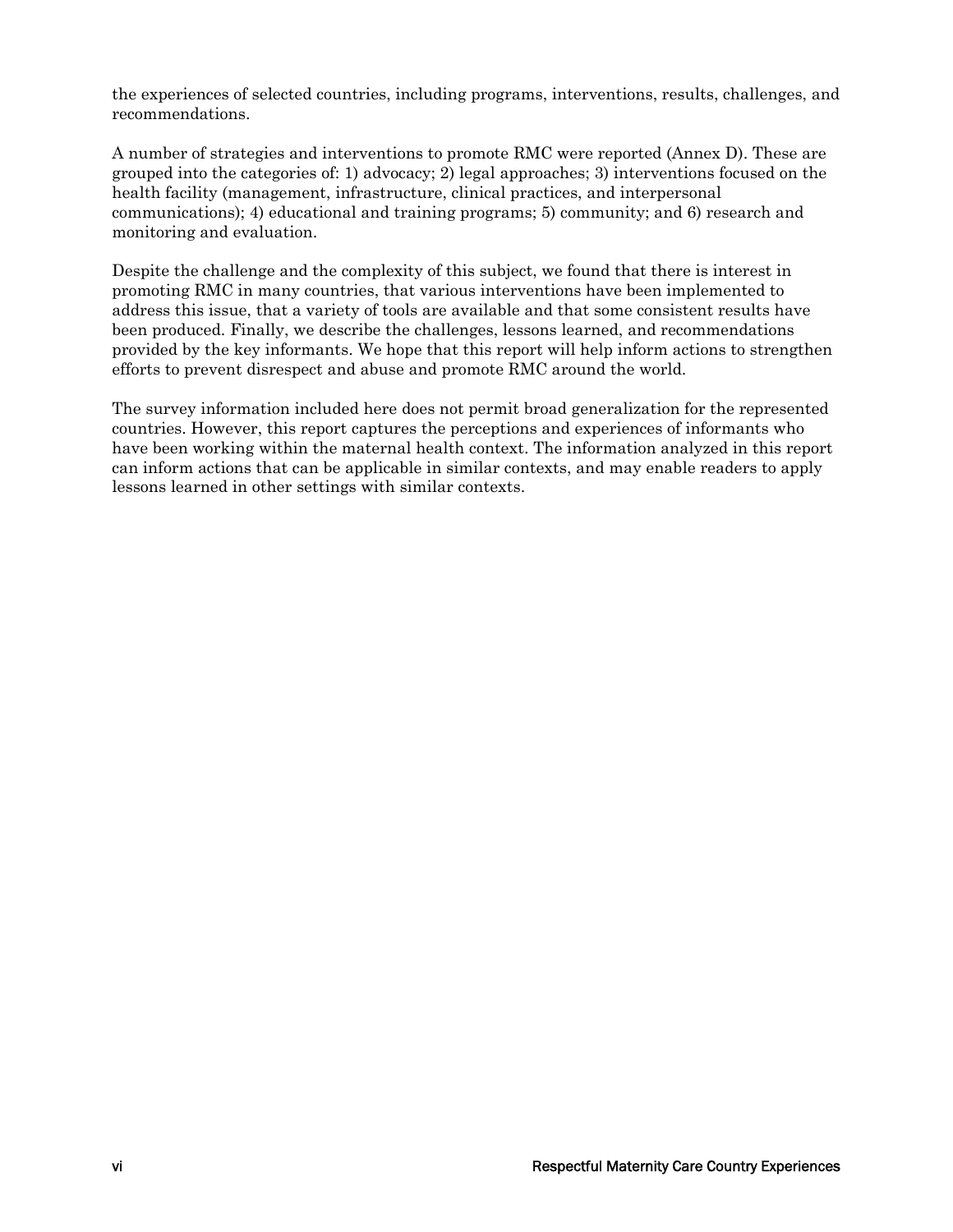## Introduction

Significant progress has been made globally in maternal and neonatal health (MNH) care, and both maternal and neonatal mortality rates have dropped in recent decades.<sup>3</sup> Strengthened legal frameworks and effective clinical and programmatic practices have improved the quality of services provided. Despite these improvements, access to quality services is not guaranteed for many, especially in developing countries.4 Even when services are available, care may be compromised by social, ethnic and cultural barriers, an unwelcoming reception at the health care facility, lack of privacy and information for the client, and disrespect and abuse. Bowser and Hill's landmark review of evidence for disrespect and abuse in facility-based childbirth (2010) identified numerous examples, including physical abuse, non-dignified care, nonconsented care, non-confidential care, discrimination, abandonment of care, and detention in facilities<sup>5</sup>. They noted that women avoid seeking care in health facilities because of mistreatment, thus compromising the achievement of Millenium Development Goal 5—improve maternal health.

In recent years, a movement has been advancing to promote the implementation of more respectful maternity care, emphasizing the importance of underlying professional ethics and psycho-socio-cultural aspects of health care delivery as essential elements of care.6 As early as the 1970s in the United States and Canada, some recognition of the need for respectful care was made by doulas, midwives, women giving birth, and a few rare doctors and nurses, and so a movement developed for the humanization of childbirth. The Latin American and Caribbean Network for the Humanization of the Childbirth (RELACAHUPAN) was founded after the Childbirth & Birth Humanization Conference that took place in Ceará, Brazil, in November 2000. RELACAHUPAN is a set of national networks, groups and people that propose to improve the experience of childbirth and the way a baby is born. Also, by the late 2000s, there was a mention of obstetric violence in some laws addressing violence against women in South America.7 Overlapping with the humanization of childbirth movement, and with increasing momentum, is the respectful maternity care (RMC) movement.

RMC is an approach centered on the individual, based on principles of ethics and respect for human rights, and promotes practices that recognize women's preferences and women's and newborns' needs. The categories of disrespect and abuse and the corresponding rights are shown in the Table 1 below (Table 1).

 $\overline{a}$ 

<sup>3</sup> World Health Organization (WHO). 2010. *Trends in Maternal Mortality 1990–2008*. Geneva. Lawn, et al. 2010. 3.6 Million Neonatal

<sup>&</sup>lt;sup>4</sup> Countdown Coverage Writing Group, Countdown to 2015 Core Group. Bryce J, Daelmans B, Dwivedi A et al. 2008. Countdown to 2015 for maternal, newborn, and child survival: the 2008 report on tracking coverage of interventions. Lancet; 371: 1247-58.<br><sup>5</sup> USAID TRAction Project. 2010. Exploring Evidence and Action for Disrespect and Abuse in Facility-Based

Cheyney M. 2009. Birth and the big bad wolf: An evolutionary perspective. In *Childbirth across Cultures: Ideas and Practices of Pregnancy,* 

<sup>7</sup> Personal correspondence Hélène Vadeboncoeur. Ph.D., independent childbirth researcher from Canada and member of the board of directors of the International MotherBaby Childbirth Organization.)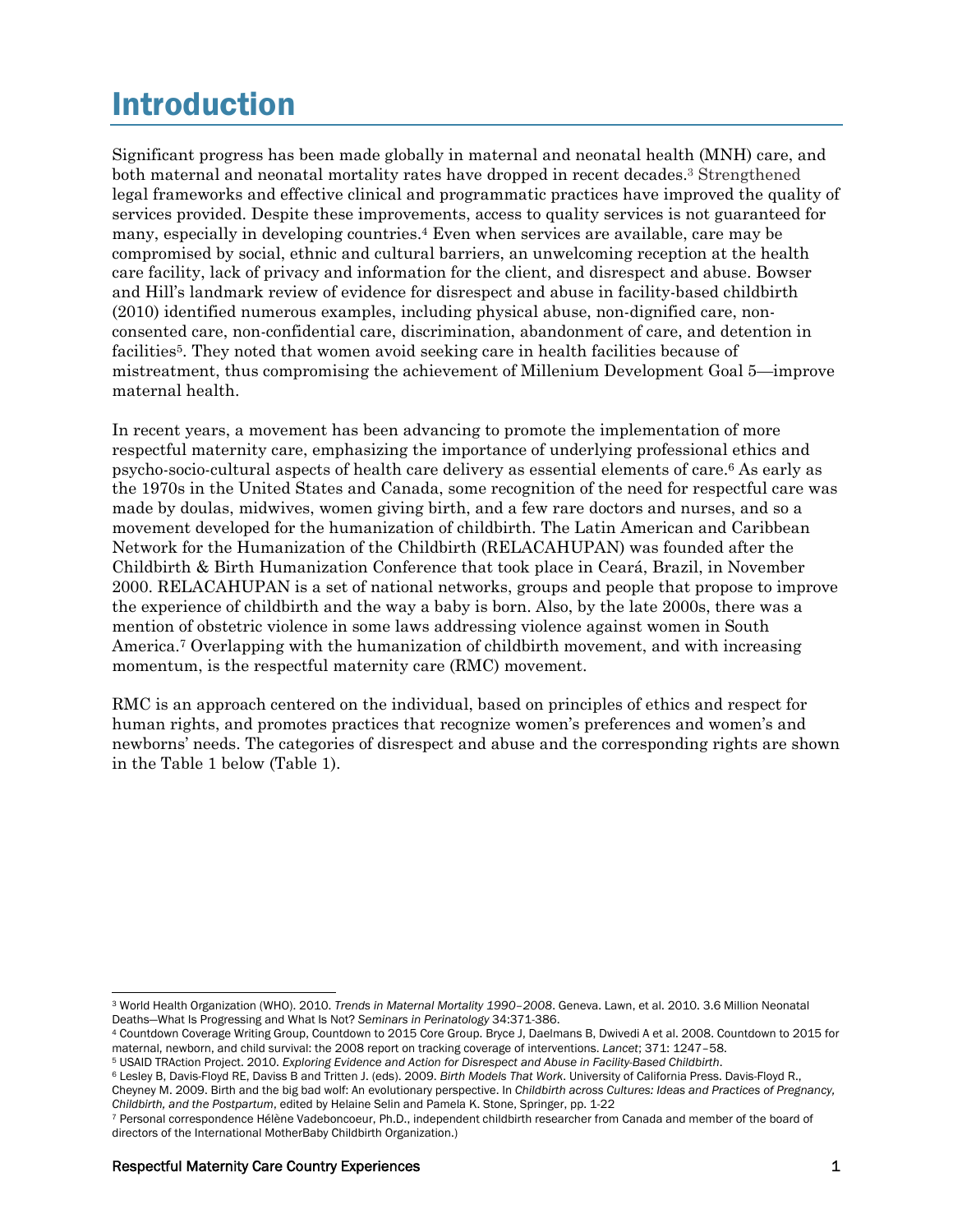|    | CATEGORY OF DISRESPECT AND ABUSE            | <b>CORRESPONDING RIGHT</b>                                                                                                                                          |
|----|---------------------------------------------|---------------------------------------------------------------------------------------------------------------------------------------------------------------------|
| 1. | Physical abuse                              | Freedom from harm and ill treatment                                                                                                                                 |
| 2. | Non-consented care                          | Right to information, informed consent and refusal, and<br>respect for choices and preferences, including the right to<br>companionship of choice wherever possible |
| 3. | Non-confidential care                       | Confidentiality, privacy                                                                                                                                            |
| 4. | Non-dignified care (including verbal abuse) | Dignity, respect                                                                                                                                                    |
| 5. | Discrimination based on specific attributes | Equality, freedom from discrimination, equitable care                                                                                                               |
| 6. | Abandonment or denial of care               | Right to timely health care and to the highest attainable<br>level of health                                                                                        |
|    | Detention in facilities                     | Liberty, autonomy, self-determination, and freedom from<br>coercion                                                                                                 |

#### Table 1: Tackling Disrespect and Abuse: Seven Rights of Childbearing Women8

The focus of the Maternal and Child Health Integrated Program (MCHIP) has been working collaboratively and in coordination with other partners active in this area, specifically supporting and complementing the advocacy work of White Ribbon Alliance (WRA) and the ongoing research efforts of the Translating Research into Action Project (TRAction) project. MCHIP's focus has included summarizing program experience, developing program tools and templates, supporting countries interested in strengthening RMC programming, and supporting global advocacy efforts.

It is within this context that MCHIP conducted a survey with the objective of collecting information from key countries/project stakeholders about their experiences implementing interventions to prevent disrespect and abuse and to promote RMC. This report summarizes the findings and provides further information to strengthen efforts to promote RMC.

## Methods

The survey was planned, developed, revised and conducted over a period of eight months.

- 1. Literature Review: A desk review of published and grey literature employed PubMed and Google search engines for a web-based search of relevant documents and articles, as well as a review of other materials from key informants. Search terms used included, "childbirth care," "maternal and neonatal health," "humanization," and "disrespectful" and "respectful care."
- 2. Sample: Identification of potential respondents was done through elaboration of contact lists of individuals and groups working in the RMC area. The initial list was started at the International Conference of Humanization of Childbirth Care, held in Brasilia, Brazil, in November 2010. Participants from this initial list were contacted and asked for their collaboration for completion/update of data and also to identify individuals and countries they considered successful in efforts to implement programs and projects to promote RMC.

l <sup>8</sup> White Ribbon Alliance. 2011. Respectful Maternity Care Charter: The universal rights of childbearing women. As seen in Bowser and Hill. 2010.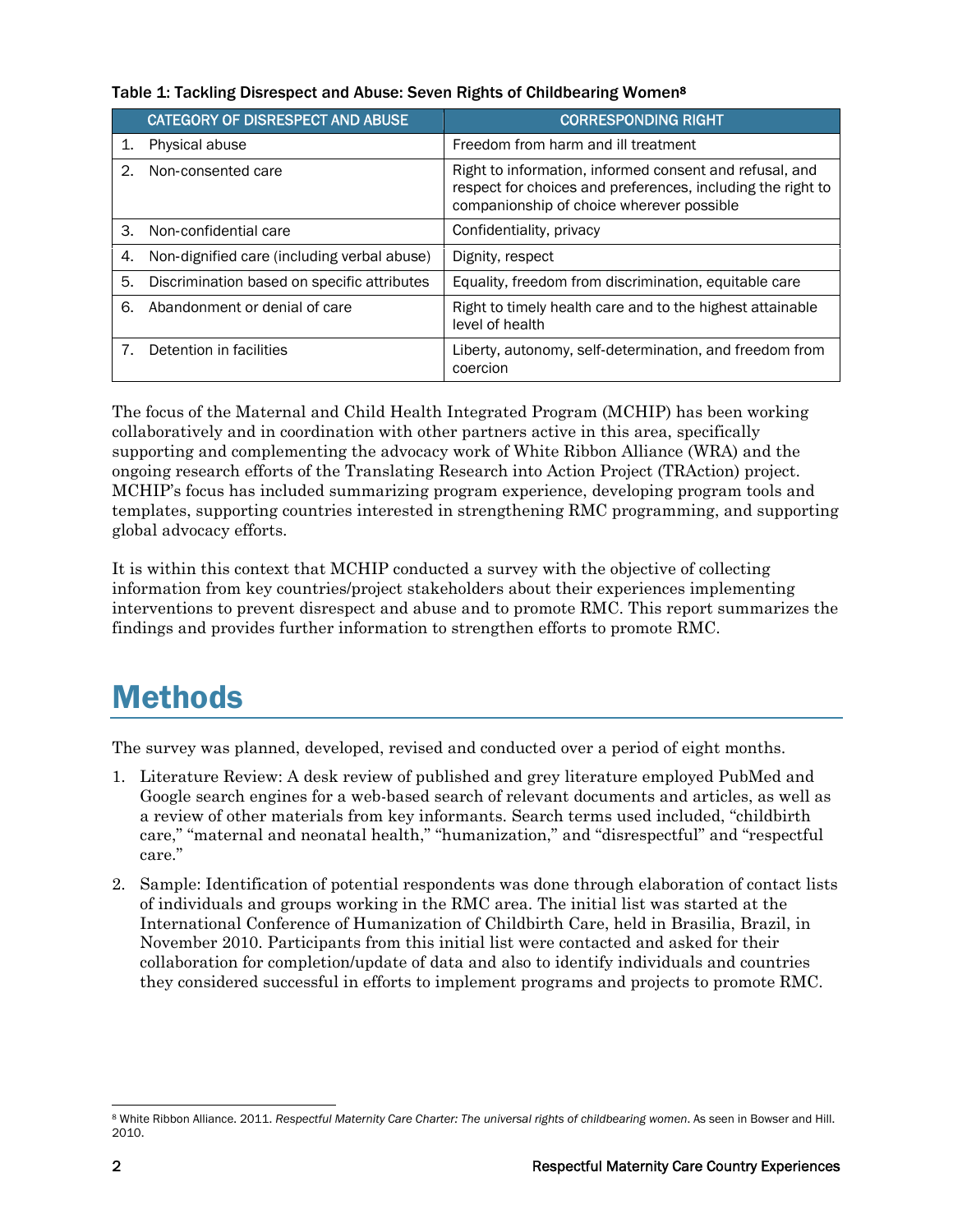- 3. Instrument: A survey instrument was developed to collect information from country and project stakeholders about experiences, descriptions of interventions and activities, tools and resources used, main results, and challenges and lessons learned (Annex A). Iterations of the survey were reviewed by a group of experts in the field, and revisions made prior to conducting the survey. The survey was developed in English, Spanish, and Portuguese in order to reach a broad group of respondents.
- 4. Data collection: The survey tool was sent electronically to the identified sample of 80 individuals from 25 countries. There were 48 responders, a 60% return rate. Respondents were from 19 countries. (Annex B). The data collection was conducted from March to July 2012, and reminders were sent monthly for three months.
- 5. Analysis: Analysis began after data collection was completed. Descriptions of programs and experiences were categorized as were frequency of responses by categories. A summary of survey findings, interventions, and results, and countries with respondents can be found in Annexes C, D, and E. The report also describes several categories of promising interventions and describes resources used to implement programs, lessons learned, and recommendations on potential actions to promote respectful, non-abusive care at childbirth.

The quantity of data received from respondents was massive, with much of it relating to "evidence-based care" rather than to RMC as described in the WRA RMC Charter, found in the Table 1 above. Therefore, the analysis has been limited primarily to those responses that involved RMC as described in the RMC Charter.

## Findings

### PROFILE OF INFORMANTS

Of the 48 respondents for the survey, 40% were from Africa, 33% from Latin America, and the remaining 27% from Asia, Europe, and Oceania. The main areas of their work were training/teaching (37%), clinical practice (27%), technical advising/consulting (25%), program/management (23%), and 19% of them work in other areas, including research; information, education, and communication (IEC)/promotion; and advocacy (annex C). Seventythree percent of the informants were female.

### MISTREATMENT TO WOMEN IN LABOR WARD OR OTHER MATERNITY AREAS

Consistent with the literature, this survey revealed a spectrum of areas of abuse and disrespect, including physical abuse; non-consented, non-confidential, and non-dignified care; discrimination; abandonment; and detention in facilities.<sup>9</sup>

Examples of mistreatment in maternity care areas identified from the survey are listed in order of frequency.

 $\overline{a}$ 9 Bowser and Hill, 2010; WRA. 2011. *Respectful Maternity Care: The universal rights of childbearing women*. Warren C. *Measuring disrespect and abuse during childbirth in Kenya: Heshima Mama Project*. A presentation at RMC Advisory Council Meeting, November 17, 2011)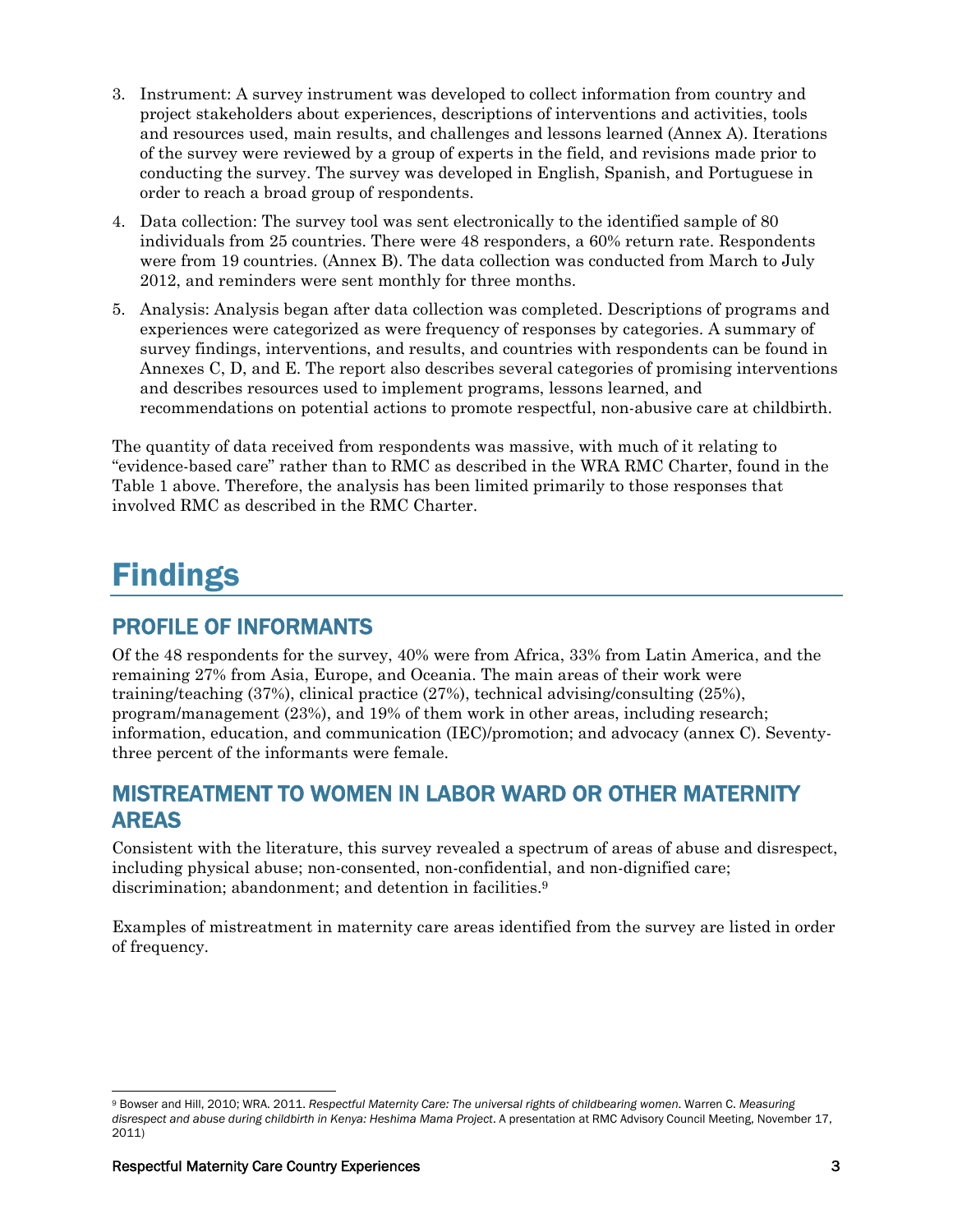#### Table 2: Examples of Disrespect and Abuse<sup>10</sup>

|    | <b>EXAMPLES</b>                                                                                                                 | # (%) INFORMANTS |
|----|---------------------------------------------------------------------------------------------------------------------------------|------------------|
| a. | Lack of privacy                                                                                                                 | 27 (56)          |
| b. | Performing harmful practices                                                                                                    | 25(50)           |
| c. | Lack of information about the care provided                                                                                     | 24 (50)          |
| d. | Lack of informed consent                                                                                                        | 24 (50)          |
| е. | Denying choice of position for birth                                                                                            | 24 (50)          |
| f. | Verbal abuse (insult, intimidation, threats, coercion)                                                                          | 22(46)           |
| g. | No choice of companion                                                                                                          | 20(42)           |
| h. | Abandonment of care (leaving the woman alone or unattended)                                                                     | 20(42)           |
| j. | Lack of confidentiality                                                                                                         | 20(42)           |
| j. | Denying drink and food during labor                                                                                             | 20(42)           |
| k. | Denying liberty of movement during labor                                                                                        | 17(35)           |
| ı. | Discrimination based on ethnicity, race, or economic status, including denial of<br>admission due to illegal immigration status | 16 (33)          |
| m. | Unnecessary separation of mother and newborn after the birth                                                                    | 15(31)           |
| n. | Physical abuse (slapping/hitting)                                                                                               | 7(15)            |
| 0. | Detention of the woman in facility due to lack of payment of facility fees                                                      | 7(15)            |
| p. | Other                                                                                                                           | 5(13)            |

Other examples of mistreatment cited were:

- Poor or absent communication, failure to introduce oneself as a caregiver, address the woman by name, ask about her needs or questions, listen to the woman, or explain care.
- Long waits with little attention to the woman or her family.
- Overcharging in the health facility.

It was noted that even in developed countries like the United States, disrespectful maternity care may also occur. Often this occurs in subtle ways such as use of fear tactics and lack of balanced information to push a woman to have a cesarean section, dismissing birth plans as "ridiculous," and limiting freedom of movement.

### UNDERLYING FACTORS OF DISRESPECTFUL AND ABUSIVE MATERNITY CARE

While the underlying factors contributing to disrespectful and abusive maternity care, as stated by survey respondents, are similar to those found by Bowser and Hill, some areas received more mention in the survey. Bowser and Hill found that a weak health system and human resource shortages may contribute to provider demoralization and thus to disrespectful or abusive care, in the survey, greater mention was made about the contribution of health systems issues, such as facility infrastructure, resources, and commodities, to the lack of RMC.

 $\overline{a}$ 10 Although evidence-based care is not directly referred to in the WRA RMC Charter, half of the respondents noted "performing harmful practices" and lack of evidence-based care as examples of non-RMC. The promotion of evidence-based care was, therefore, reflected in responses, but because these interventions and results are so broad in scope and not specific to RMC as defined in the charter, they are not included here.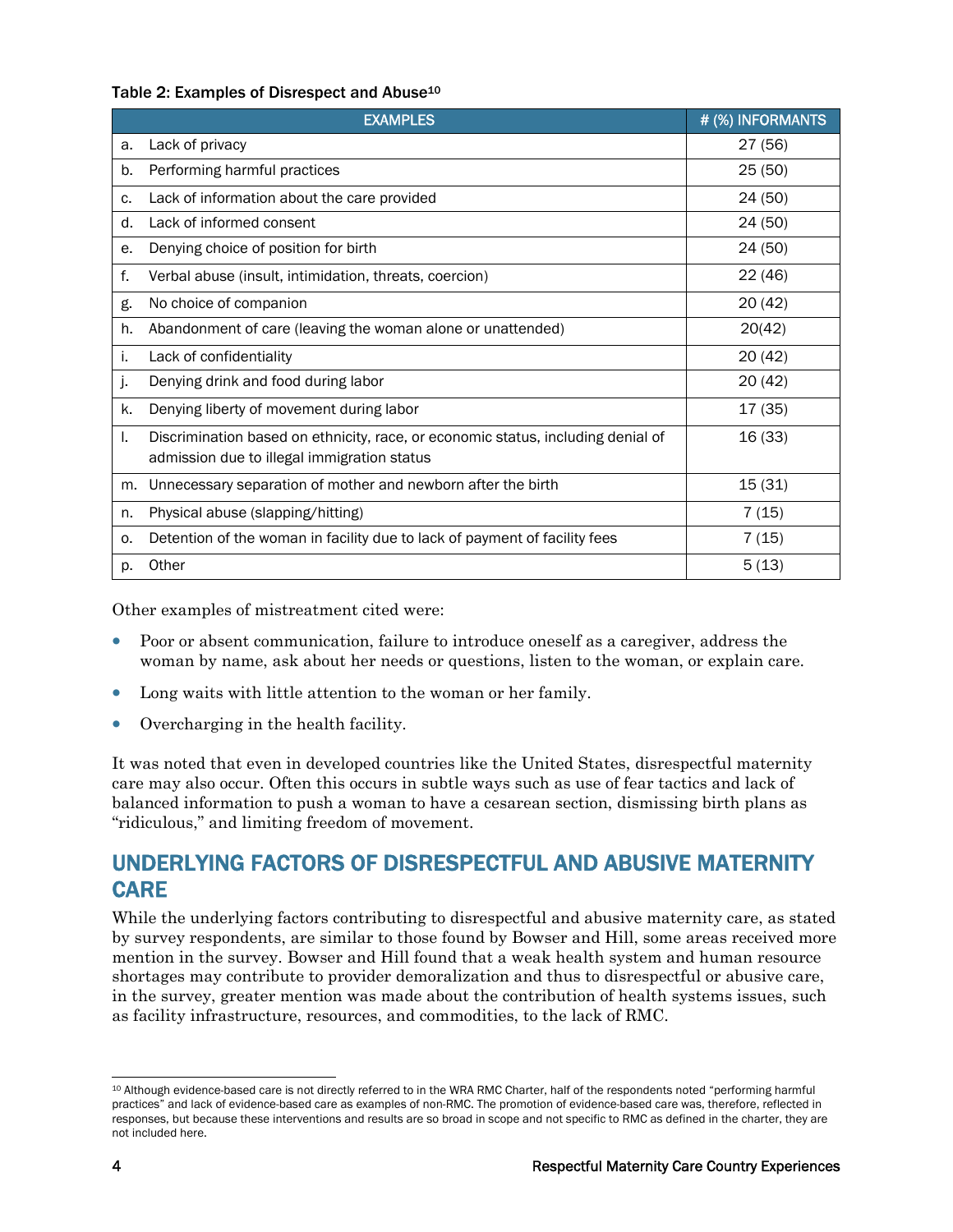Based on survey information, the following factors were associated with disrespect and abuse:

#### **A. Policy**

- National policy: lack of regulations and legal frameworks for health rights; failure to enforce existing laws or to apply policy or laws.
- Institutional policy: client rights and RMC not reflected in institutional policy; lack of, or failure to use, protocols, guidelines, and performance standards related to RMC; ignorance of the existing laws related to pregnancy, labor, and delivery care; norms that exclude fathers, family members, friends, traditional birth attendants (TBAs), and doulas from the labor and birth process.
- Cross-cutting issues(national/institutional/community): women and communities unaware of women's rights in policy, or of laws that protect them; health care providers do not respect norms or rules and so work in an undisciplined way.

#### **B. Facility infrastructure, physical resources, and commodities**

- Lack of adequate infrastructure (physical space and environment).
- Lack of essential supplies and equipment.
- Poor facility conditions including extreme overcrowding with patient sharing beds, poor sanitation.
- Lack of resources for facilitating normal birth, e.g., birth stools, floor mats; lack of informational materials related to respectful maternity care.
- Few or no supplies for community midwives who work in rural/remote sites.

#### **C. Human resources**

- Inadequate staffing and resources, and little reward leading to high stress and frustration among skilled birth attendants (SBAs).
- Acute shortages of health workers.
- Staff underpaid or not paid.
- Few midwives participating in maternity care; and lack of credibility for midwives within the medical community.

"Trainings on maternal health have a component of respectful maternity care but it hardly is translated into actions. The main difficulty is that, in India, the number of institutional deliveries has doubled in the last several years without corresponding increase in infrastructure, staff, and supplies; this results in crowded facilities that compromise several components of respectful maternal care."

—Survey respondent

- The thoughts and ideas of the medical hierarchy predominate over the thoughts of other care providers.
- Poor communication among medical professionals, with resistance to dialogue and change.
- Lack of support for the work of traditional midwives in remote areas; lack of motivation and interest in improving quality of services; health workers who have no love for the profession and no compassion for women; staff frustrated.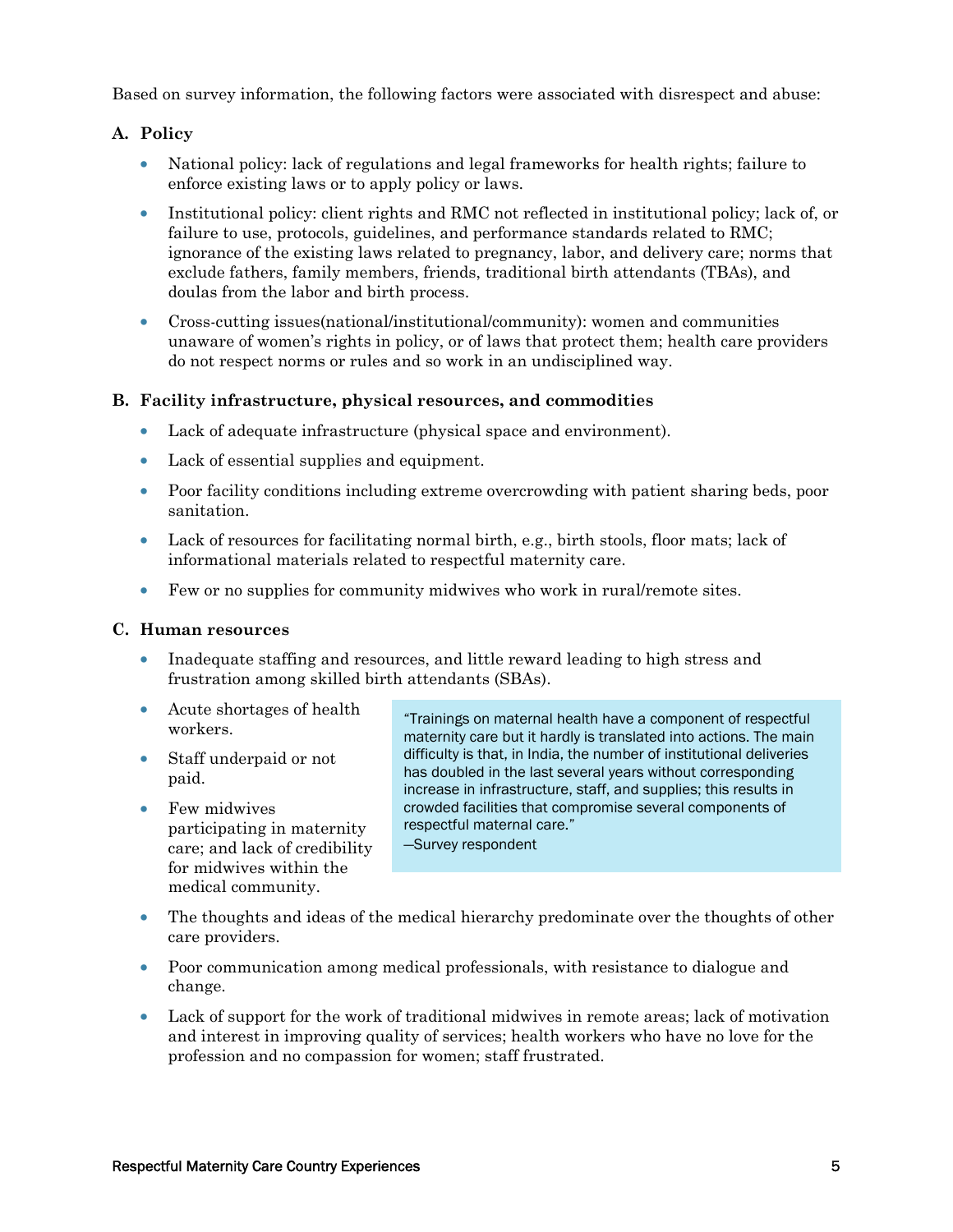- Health worker attitudes: lack of "humanism" among professionals; lack of empathy and commitment of care providers.
- Few professionals with holistic vision that support RMC.

#### **D. Knowledge and practice of health care providers**

- Authoritarian culture in health services with socialization of health care providers into a hierarchical system of care; denigration of midwives by obstetricians.
- Lack of knowledge and skills of staff, including limited understanding of the normal, physiologic birth process and how to facilitate it.
- Lack of awareness of rights and gender issues; lack of harmonization of clinical care and treatment with respect for the woman as an individual.
- Attention focused on specific clinical issues without regard to a woman's beliefs or culture or an understanding of the emotional and physical needs of women and babies.
- Outdated practices not supported by evidence.
- Professional resistance to changing practice routines based on evidence.
- Institutional/professional culture of performing unnecessary cesarean sections and/or overuse of unnecessary technology.
- Health team exercises power over people seeking care, with women being seen a "patient" with pathology rather than as an equal person who can participate in her own care.
- Abusive care as punishment for traditional practices.
- Institutionalized discrimination by ethnicity and socio-economic position.
- Pervasive levels of corruption in all areas of health services; institutional culture that assimilates and "normalizes" the practices of violence.

#### **E. Knowledge and skill development**

- Professional pre-service education: gaps in the education of professionals; out-dated curricula in pre-service institutions, which do not emphasize respectful care or evidence based approaches. Medicalized care, rather than woman-centered care, is taught in preservice education; lack of RMC in undergraduate training of health teams; poor behavioral practices learned during trainings by senior professionals; lack of training sites that can serve as a model for provision of RMC.
- In-service education/training: lack of training and updating in best practices and respectful care.
- Lack of positive role models.

#### **F. Management**

• National level factors: poor distribution and management of human resources; managerial and political leadership with little knowledge about RMC issue; poor management of service delivery system; leaders and decision makers not chosen for technical ability but for political and economic reasons.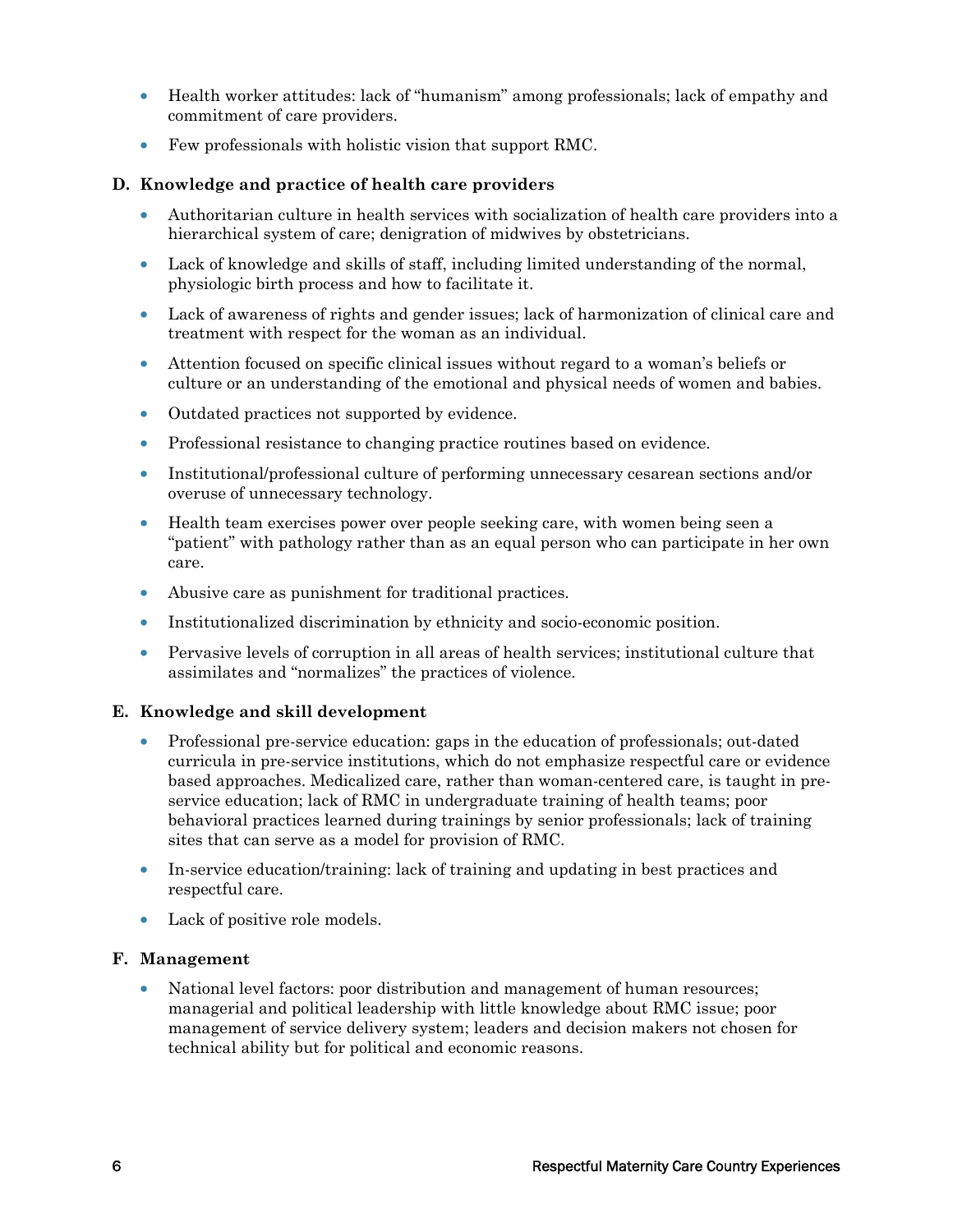• Institutional/facility management: poor care and use of human resources; TBAs<sup>11</sup> are not allowed to work in facilities; lack of supportive supervision; lack of individual and institutional accountability and mechanisms that ensure RMC; lack of incentives for good and penalties for bad practices on health care; limited numbers of beds in facilities force health care providers to discharge women and their newborns earlier than is safe.

#### **G. Ethnicity, gender, socio-economic, and culture**

- Ethnicity/culture: belief that traditional but harmful practices should be preserved; lack of respect for minority cultures.
- "The project "Te Escucho" (I hear you) addresses the health team in maternity through a training process—reflection and action aimed at promoting respect for the rights of women and their babies and promoting gender equity… As part of the strategy we plan on incorporating online courses on multiculturalism and pregnancy, participation and empowerment in health services…" —Survey respondent
- Society: lack of respect for basic human and civil rights prevalent in the society.
- Gender: disempowerment and low status of women; influence of culture "to give birth" with pain;" paradigm of care where the woman is the object and not the subject.
- Socio-economic: institutionalized racism/classism by providers from high socio-economic background and different ethnicity/cultural background from clients.
- Culture: generalized lack of respect and disregard for human life; lack of respect for the woman's culture.

#### **H. Communities**

- Lack of awareness among pregnant women and families of their rights.
- Lack of understanding of healthy practices during pregnancy, labor and birth.
- Limited demands from mothers for quality care services.
- Lack of information through the media.
- Lack of availability of community-level service providers, such as community midwives.

#### **I. Factors identified in developed countries**

- Lack of effective and comprehensive education for health professionals, including physicians, about the process of normal labor and birth and the non-clinical aspects of care.
- Lack of understanding of the role of a labor-support person.
- Provider perception that birth is highly dangerous for women and for their babies.
- Unequal power relationships among professionals (physician, nurse).
- Birth is hospital territory: the woman is a "patient," she belongs to the institution (the facility) and the baby, even more so, belongs also to the institution.
- Rigid protocols.
- Overuse of technology to support clinical practice with corresponding decrease of clinical skills.

<sup>-</sup>11 While TBAs are not considered skilled birth attendants, they may have a role during childbirth as a companion or support person.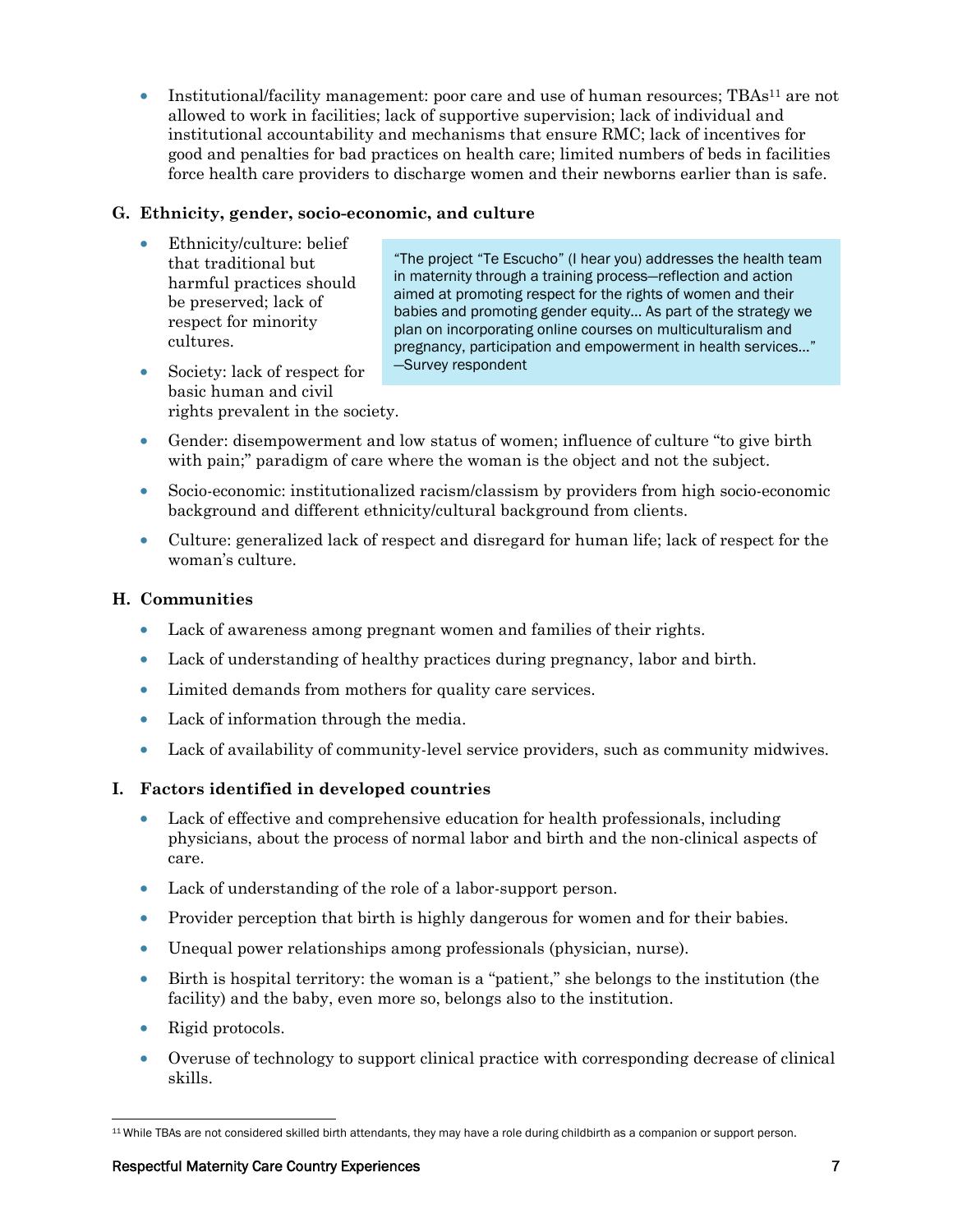- Lack of midwives as specialists in normal care.
- Widespread adoption of medicalized model of birth. Denigration, and sometimes overt humiliation, of women who desire a normal birth in the hospital.
- Fear of legal repercussions and policies/guidelines with excessive emphasis on avoiding risk frames maternity care.

### WAYS IN WHICH THE ISSUE OF RESPECTFUL CARE HAS BEEN ADDRESSED

Just as the types of abuse are varied, and the underlying factors can be myriad, so the ways in which RMC has been addressed are diverse. While a number of reports and articles have attempted to describe the types and causes of abuse and disrespect in maternity care, less has been written about interventions that are being used to address this issue.

These following categories of interventions were mentioned by survey respondents as ways to prevent disrespect and abuse and promote RMC. They are listed in the order of frequency.

|    | <b>TYPE OF INTERVENTION</b>                                 | # INFORMANTS (%) |
|----|-------------------------------------------------------------|------------------|
| a. | Strengthening training                                      | 29(60)           |
| b. | Implementing quality improvement approaches                 | 28 (58)          |
| c. | Developing clinical guidelines and protocols                | 28 (58)          |
| d. | Implementing community activities, including campaigns      | 22(46)           |
| е. | Strengthening local laws and regulations                    | 20(42)           |
|    | Advocacy, including initiatives and clients' rights charter | 3(6)             |
|    | Other                                                       | 12 (25)          |

#### Table 3: Types of Interventions to Address Respectful Maternity Care

#### **Other types of interventions mentioned:**

- Supporting women who want to give birth, sharing responsibility with their care provider.
- Professionalizing midwifery so that midwives have the autonomy to be primary care providers in partnership with women and their families in the community.

"New standards in the humanization of service and quality improvement. Also in Law 1438 of 2011; reform of the health system is included in Article 3 principles of the Social Security System in Health, contain equality, rights prevalence, differential focus, equity, quality, humane care. —Survey respondent in Colombia

## MAIN STRATEGIES OR INTERVENTIONS RELATED TO PREVENTION OF DISRESPECT AND ABUSE AND PROMOTION OF RMC

Several strategies or interventions related to the promotion of RMC have been implemented in countries represented (Annex D). These interventions are categorized as follows: 1) advocacy; 2) laws, policies, and protocols; 3) health facility intervents; 4) educational and training programs; 5) community interventions; 6) research, monitoring, and evaluation interventions. Of course, there will be some overlap between the subcategories. Listed below are the strategies and interventions by categories with the respective countries where they have been implemented in brackets. Though these strategies/interventions may also have been implemented in other countries, we have only recorded those countries that are mentioned in survey responses.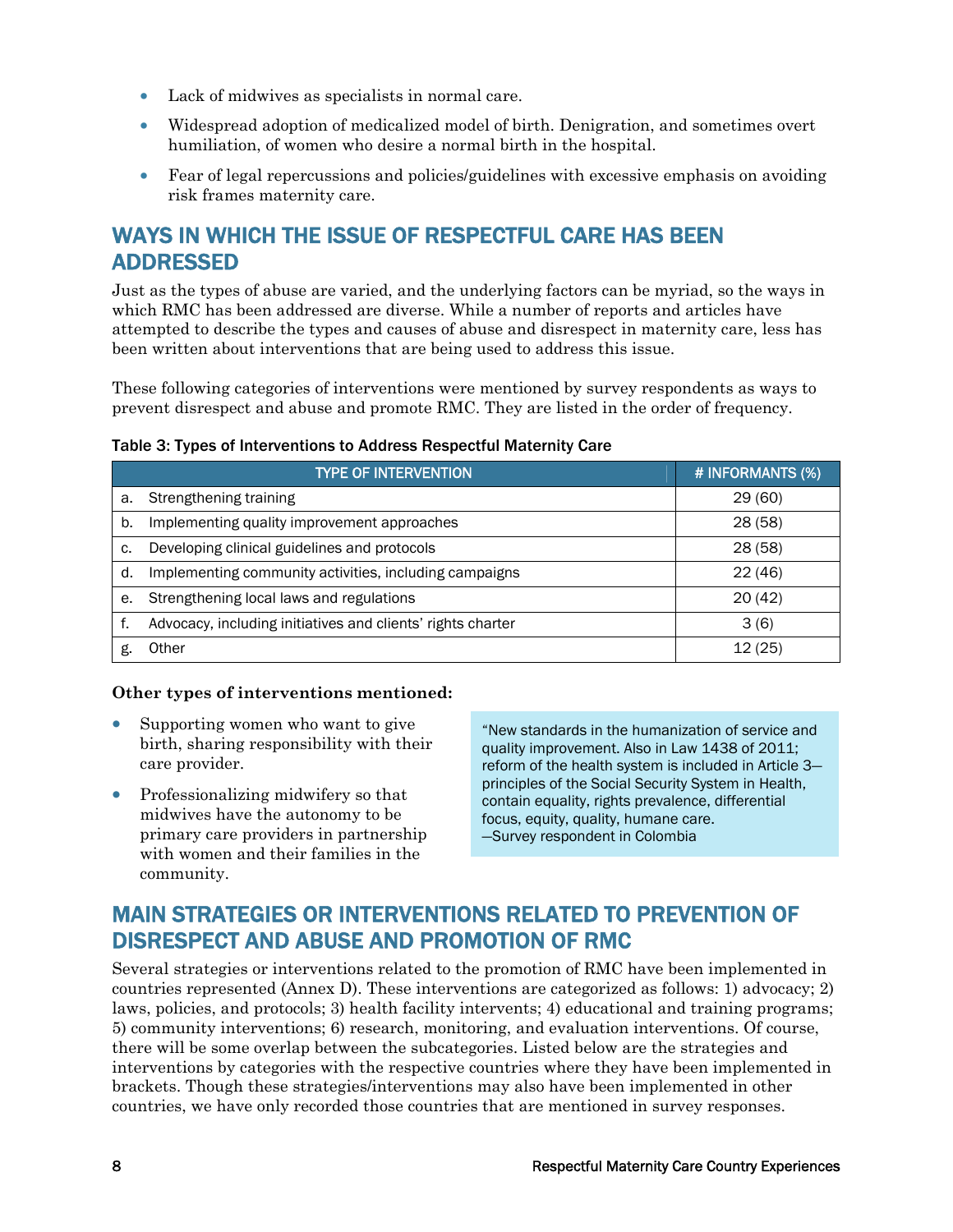#### **1. Advocacy (efforts to promote respectful care)**

- Strengthening obstetric provincial networks (Argentina)
- National campaign for the promotion of the "humanization of childbirth" care (Brazil)
- Campaign for normal birth (England)
- Latin American and Caribbean Network for the Humanization of Childbirth (RELACAHUPAN). This network was created in 2000 and includes Latin American and Caribbean countries (LAC), Spain and Spanish-speaking U.S. organizations. It promotes development of laws, standards, and regulations that favor evidence-based care and prevent the use of unnecessary interventions (LAC, Spain, and Spanish-speaking US).
- Development of IEC materials on RMC posters, pamphlets, etc. (Mozambique)

#### **2. Laws, Policies, and National Protocols**

- Establishment of policies and guidelines to support RMC as well as rules and regulations that discourage disrespectful care that is brought to the notice of appropriate authorities (India)
- Investment in Social Security System in Health, including equality rights, equity, quality, humane care issues(Colombia)
- Law permitting presence of companion during labor and delivery in health facilities (Canada, Brazil)
- Legalization of professional midwifery (Canada)
- Legal protection of children and adolescents; and a basic rights law for the right of women to live free of violence (Venezuela);
- Establishment of laws, regulations, and decrees that favor RMC practices, implementation of evidence-based practices, and avoidance of unnecessary interventions (Uruguay, Venezuela, Canada)
- Updating of national manuals, protocols, and guidelines to include RMC (Guinea, Mozambique, Brazil, Mexico, Paraguay)
- Adoption of official standard for reproductive health care that includes RMC (Venezuela)
- Establishment of governance and policy in partnership with women, i.e., women as members of several organizations and as voting members influencing policy, education, regulation, and practice (New Zealand)
- Establishment of political strategies that give midwives autonomy to practice independently; establishment of partnership between community midwives and hospitals with midwife to provide feedback to help shape policies; establishment of continuity of care—same midwife throughout pregnancy, labor, postpartum (New Zealand)

#### **3. Interventions Focused on the Health Facility**

- *A. Campaigns and Initiatives to Affect Service Provision* 
	- Implementation of the national Model Maternities Initiative (MMI) since 2009 to improve quality and humanization of care in MNH services; model sites also serve as clinical training sites; includes scale-up of high-impact interventions. (Mozambique)
	- Large scale implementation of the Baby Friendly Hospital Initiative by UNICEF (Nigeria, Canada)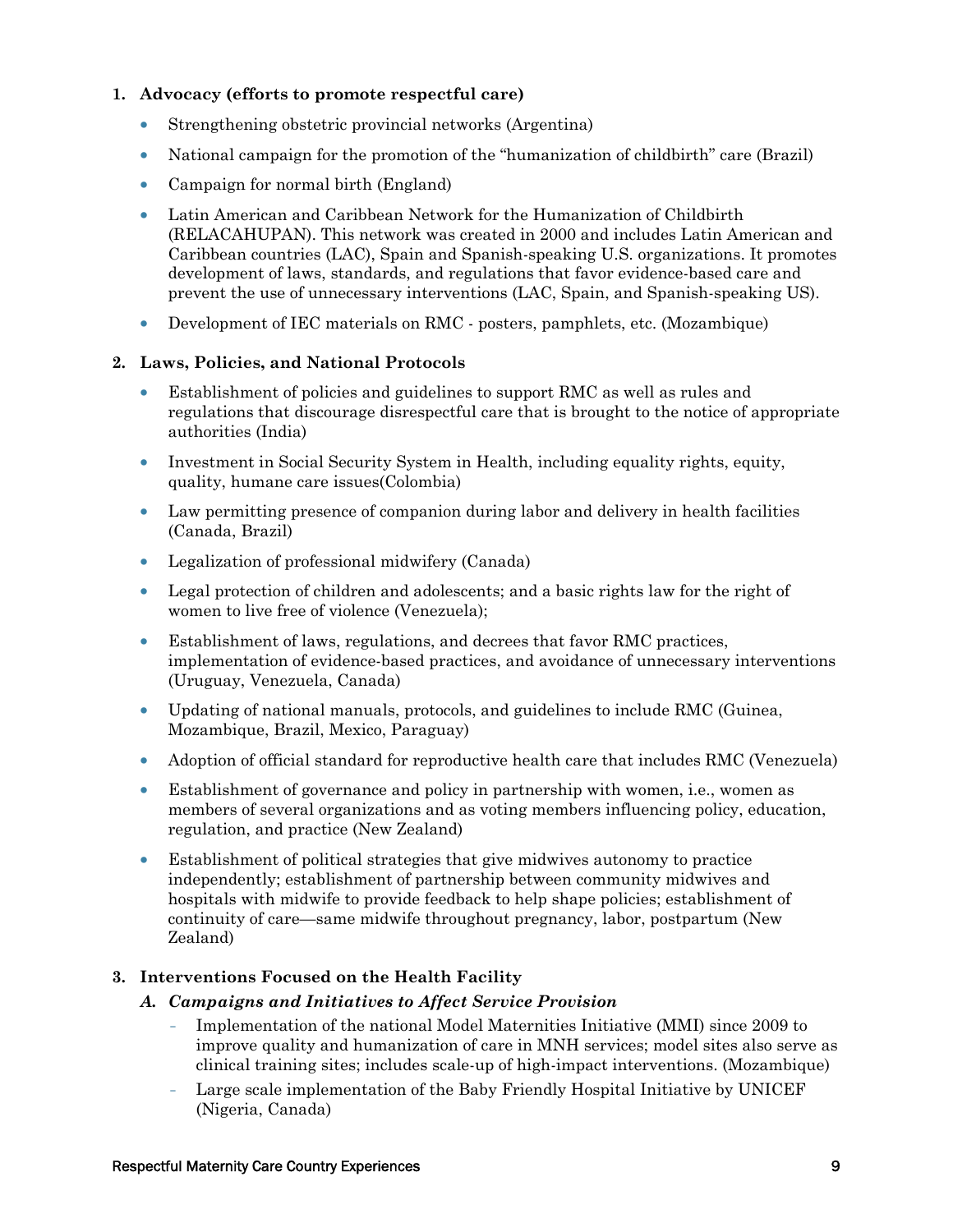- Implementing the Mother-Friendly Childbirth Initiative (MFCI)—precursor to the International MotherBaby Childbirth Initiative (IMBCI) (USA)
- Implementation of the IMBCI developed in 2008 with international input from childbirth experts and consumers. The IMBCI has been implemented in many countries due to birth activist groups. It is currently being pilot-tested in eight hospitals (Austria, Canada, Mexico, Brazil, Philippines, India, South Africa, and Mozambique)
- Use of guidelines to facilitate lower cesarean rates (Canada)
- Implementing the "Te Escucho Project" (I hear you) that promotes a gender-focused approach in public maternity hospitals; implementation of the "Safe and Family-Focused Motherhood Initiative (Argentina)
- Implementation of a maternal mortality reduction program among mothers assisted by traditional midwives; this program was modeled on a pilot program in Rubel Tzul, an isolated community in Guatemala (Uruguay)
- Monitoring the Code of Consumer Rights for informed choice and consent, a maternity system that is centered on the women; women are allowed to choose their care provider (midwife or doctor) and are aware of their rights (New Zealand)
- Implementation of the Keeping Childbirth Natural and Dynamic Programme that aims to establish a national referral criteria and care pathway and promotes the midwife as the first point of professional contact in pregnancy and the lead maternity professional for normal birth regardless of birth setting (England)

#### *B. Interventions Related to Infrastructure and Management*

- Supportive supervision visits to health facilities (Guinea, Mozambique)
- Review of practices by quality assurance committees at district level (India)
- Commission on Respectful Care (Comision de Trato Digno, the commission is a subgroup under the National Committee for Quality and linked to the National Health Council (Peru)
- Investment for better salaries for health workers (Netherlands)
- Investment to improve health facility conditions, including provision for privacy (Guinea, Mozambique)

#### *C. Interventions to strengthen clinical practices12*

- Promoting birth in the position that women desire and skin-to-skin contact of the baby (Guinea, Mozambique, Brazil)
- Promotion of (through the MMI in Mozambique) respect for beliefs, traditions, and culture; the right to information and privacy; choice of a companion; liberty of movement and position; skin-to-skin contact and early breastfeeding; appropriate use of technology and effective lifesaving interventions; and prevention of violence and disrespectful care (Mozambique, Brazil)
- Implementing violence screening for pregnant women; health services that promote respect for culture and gender, and that are evidence-based (e.g., respect for preference for birth position) (Peru).
- Strong role of midwives in collaboration with other care providers (Netherlands, New Zealand)

<sup>-</sup>12 Although evidence-based care is not directly referred to in the WRA RMC Charter, a substantial number of respondents indicated that all evidence-based clinical MNH care is part of RMC. Interventions to promote evidence-based care in general was, therefore, reflected in responses, but because these interventions are so broad in scope and not specific to RMC as defined in the charter, they are not included here.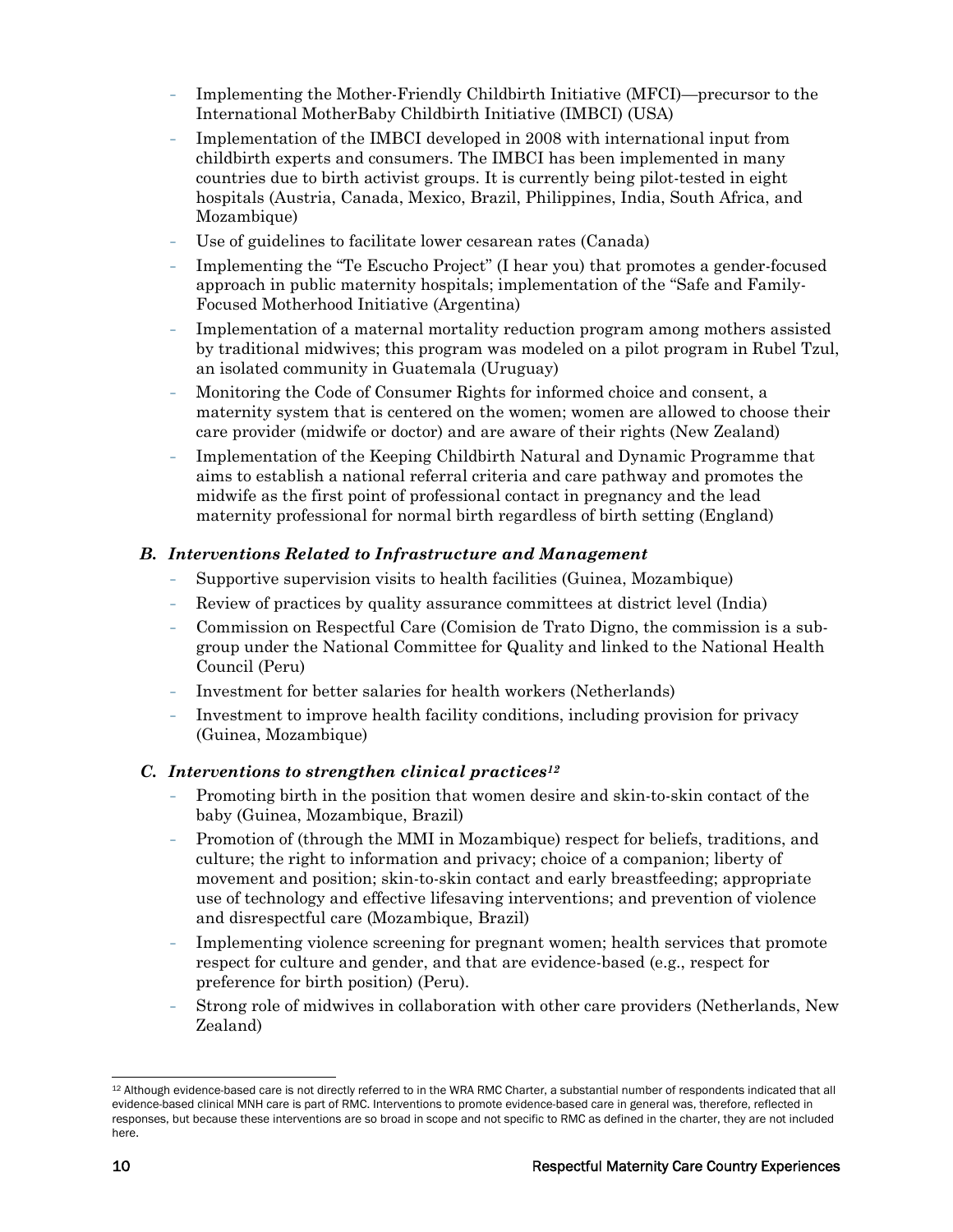- Consumer feedback on midwifery-led maternity care; this feedback is part of the midwife's practice review done every two years; a review panel includes midwives and consumers (New Zealand)
- Encouragement of fathers/partners and families to stay during labor and birth, choice of place of birth; and state payment for all births, including home births (New Zealand)
- Implementation of the Jhpiego SBM-R (Standard Based Management and Recognition) quality approach in select areas of the country. Standards include evidence-based practices and woman-centered care (Guinea, Mozambique, Zimbabwe)
- Development of checklists for MNH care, including standards related to RMC (Guinea, Mozambique, Colombia, Peru)
- Development of tools to support supervision (Mozambique)
- In some facilities, instituting mandatory consents at hospital admission; improving communication and patient participation in care; strict regulations to ensure respect for privacy; permission to have a doula or other companion during childbirth (USA)
- Inclusion of attitude and communication tasks in performance standards and checklists (Nigeria, Guinea, Mozambique)

#### **4. Education and Training13**

#### *A. Pre-service*

- Revision of reproductive health modules for medical school to include evidence-based practices (Mozambique)
- Revision of curriculum of School of Nursing, introducing aspects of respectful care (Guinea, Mozambique)
- Investment in pre-service education and in postgraduate training of resident doctors (Nigeria)
- Development of learning resources for training professionals (Guinea, Mozambique)
- Improving performance with classroom assessment methods (Peru)
- Training health workers in interpersonal communication (Nigeria)

#### *B. In-service*

- Introduction of aspects related to RMC in the clinical in-service training course (Guinea, Mozambique, India)
- Investment in training health workers (Guinea, Mozambique, Mexico, Paraguay, Peru)
- Strengthening training through the identification of training needs and use of competence-based training methodology with a strong practical component (Mozambique)
- Classroom and online courses on multiculturalism and pregnancy, participation and empowerment in health services, maternal and neonatal health, and disability; and assessment on gender and rights (Argentina)
- National and regional seminars for professionals and managers to promote the humanization of childbirth care (Brazil)
- Qualification of emergency, MNH care through courses of ALSO—Advanced Life Support in Obstetrics (Brazil)
- Conducting specialized courses in midwifery (Brazil)

 $\overline{a}$ <sup>13</sup> Although respondents did not clarify, it is assumed that each revision of training materials, improvement of training, or conducting of training included aspects of RMC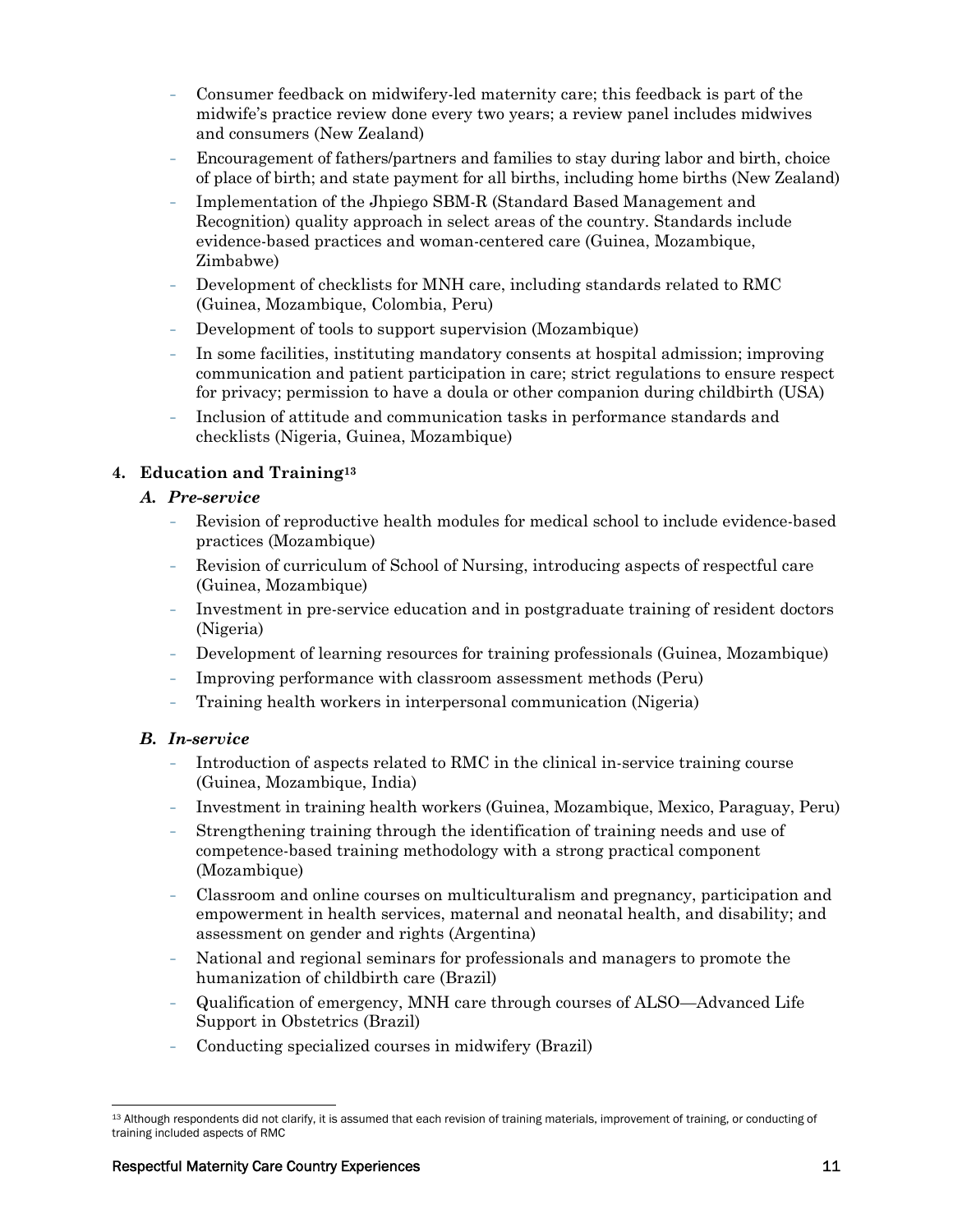#### *C. Community-based interventions*

- Radio and TV programs to disseminate RMC content (Equatorial Guinea)
- Promotion of community mobilization through the implementation of activities involving community leaders and community health workers (Mozambique)
- Community mobilization through linkage of community with facility committees (Nigeria)
- Awareness campaigns in communities run through mass media such as print and electronic media, and organizing focus group discussions in community and health education areas for communities (India)
- Training of community volunteers (doulas) to support woman during labor and birth (Brazil)
- Advocacy groups to publicized the existence of violence in childbirth and to spread the model of humanized care through open campaigns targeting the public as well as the medical community (Mexico)
- Training of ethnic groups, vulnerable populations; promotion of a written birth plan developed during ANC to encourage women to plan for an institutional delivery; development of a poster on the right to quality care; development of best practice guidelines (Peru)

#### *D. Research, monitoring and evaluation*

- Systematic performance standards measurement in facilities (Guinea, Mozambique)
- Observational quality of care study carried out in 2011 (Mozambique)
- Dissemination and monitoring of maternal and neonatal indicators that include aspects of RMC (Brazil, Mozambique)

### EXAMPLES OF ASPECTS OF RESPECTFUL MATERNITY CARE PROMOTED

The following table describes examples of aspects of RMC promoted in the countries of the respondents. Respondents were ask to rate each aspect of care on a graduated scale with "4" indicating more widespread application of an aspect, and "1" indicating less widespread application; and"0" indicating that this aspect of RMC has not been observed. The numbers in the columns below indicate the average ranking of respondents for each aspect of respectful care.

|    | <b>ASPECTS OF RESPECTFUL CARE</b>                                                                                                                             | <b>RANK 1-414</b> |
|----|---------------------------------------------------------------------------------------------------------------------------------------------------------------|-------------------|
| а. | Provision of drug-free comfort and pain relief methods during labor                                                                                           | 1.8               |
| b. | Provision of continuous support during labor (i.e., lack of abandonment)                                                                                      | 2.1               |
| c. | Choice of position for birth                                                                                                                                  | 2.1               |
| d. | Choice of companion during delivery                                                                                                                           | 2.2               |
| е. | Mutually respectful and collaborative relationship among all cadres of care providers                                                                         | 2.2               |
| f. | Provision of a continuum of collaborative care with all relevant health care providers,<br>institutions, and organizations                                    | 2.2               |
| g. | Avoidance of the overuse of drugs and technology (such as oxytocin augmentation,<br>episiotomy, cesarean section, newborn blood gases, incubation, sonograms) | 2.3               |
| h. | Provision of drink and food during normal labor                                                                                                               | 2.3               |
| Τ. | Choice of companion during labor                                                                                                                              | 2.4               |

#### Table 4: Aspects of Respectful Care

 $\overline{a}$ 14 Ranked on scale from 1-4, from least widely reported to most widely reported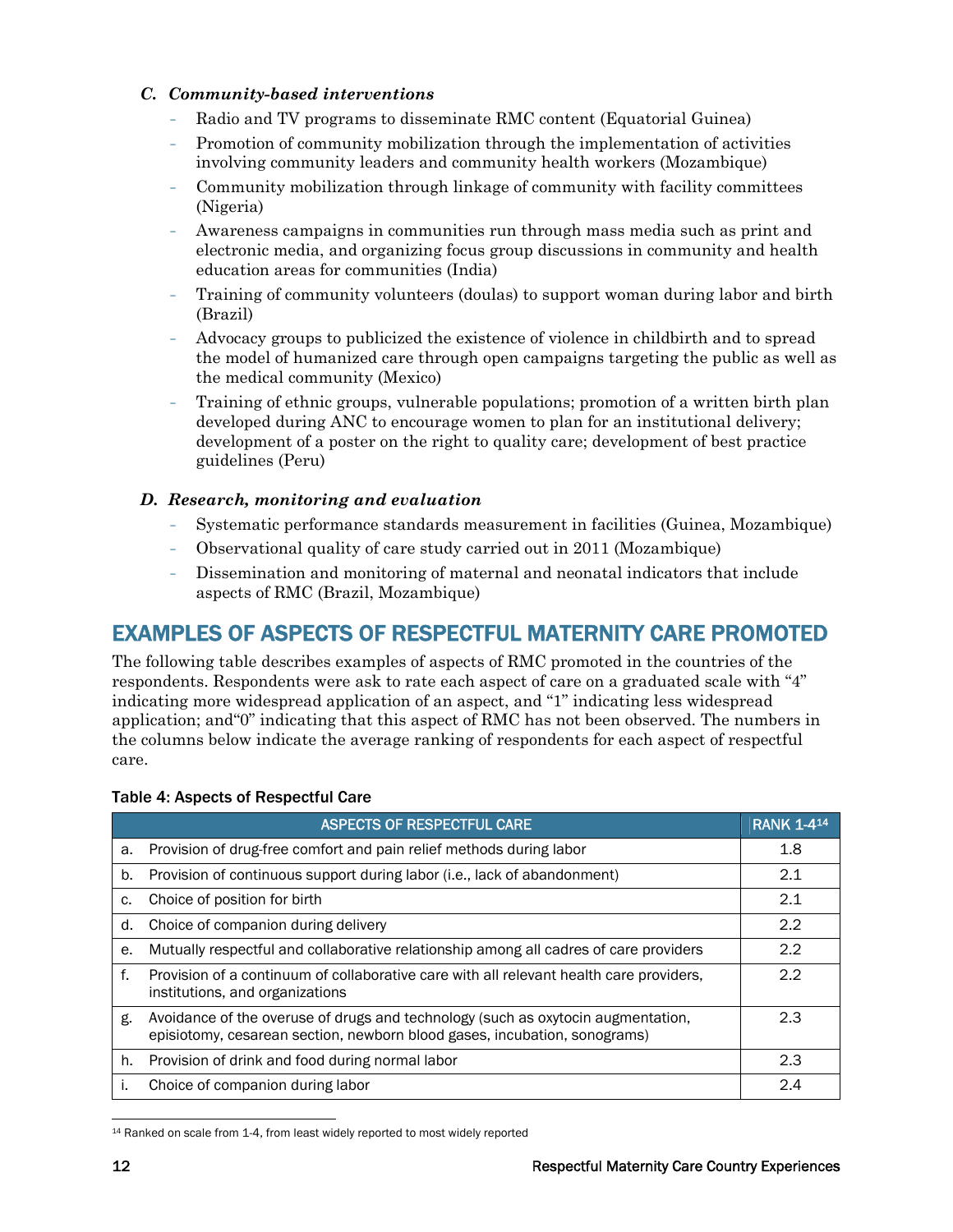|    | <b>ASPECTS OF RESPECTFUL CARE</b>                                                                              | <b>RANK 1-414</b> |
|----|----------------------------------------------------------------------------------------------------------------|-------------------|
| j. | Prevention of institutional violence against women and babies, including disrespectful<br>care                 | 2.4               |
| k. | Respect for beliefs, traditions and culture                                                                    | 2.5               |
| ı. | The right to information, confidentiality, and privacy                                                         | 2.6               |
| m. | Early breastfeeding (within the first hour after birth)                                                        | 2.6               |
| n. | Provision of care that seeks to avoid potentially harmful procedures and practices                             | 2.6               |
| 0. | Evidence based care that enhances and optimizes the normal processes of pregnancy,<br>birth, and postpartum    | 2.6               |
| p. | Freedom of movement during labor (e.g., walking, moving around)                                                | 2.7               |
| q. | Skin-to-skin contact of the newborn with the mother immediately after the birth for at<br>least the first hour | 2.8               |
| r. | Avoidance of detention in facilities due to lack of payment                                                    | 2.9               |
| S. | Keeping mother and baby together 24 hours a day                                                                | 2.9               |
| t. | Appropriate use of technology and effective lifesaving interventions                                           | 3.0               |
| u. | Promoting breastfeeding on demand                                                                              | 3.1               |
| v. | Other                                                                                                          | 4.0               |

#### **Other:**

Provision of residence for mothers; active participation of parents in the care of hospitalized newborns; siblings and grandparents visits; training on gender rights and health equipment; information on rights of family; parent training in newborn care; hospital-based training in neonatal CPR; comprehensive preparation for parenthood rights-based and gender-monitoring networks for sick newborn care; prevention of excessive coercion—women being forced to undergo medical procedures.

### SOURCES OF FUNDS USED TO SUPPORT IMPLEMENTATION OF **STRATEGIES**

The main sources of funds used to support the implementation of strategies or interventions related to RMC are indicated in the following table. They are listed in the order of frequency that they were mention with the total number and percentage of informants for each.

#### Table 5: Source of Funds

|    | <b>MAIN SOURCE OF FUNDS</b> | NUMBER (%) OF<br><b>INFORMANTS</b> |
|----|-----------------------------|------------------------------------|
| a. | National government         | 28(58)                             |
| b. | Non-governmental non-profit | 25(52)                             |
| C. | <b>Private Sector</b>       | 7 (15)                             |
|    | Other                       | 7 (15)                             |

#### **Other:**

- Professional organizations and insurance
- Universities
- Partners for bilateral cooperation (USAID, Canadian International Cooperation, Ireland, Norway, UK Department for International Development), international cooperation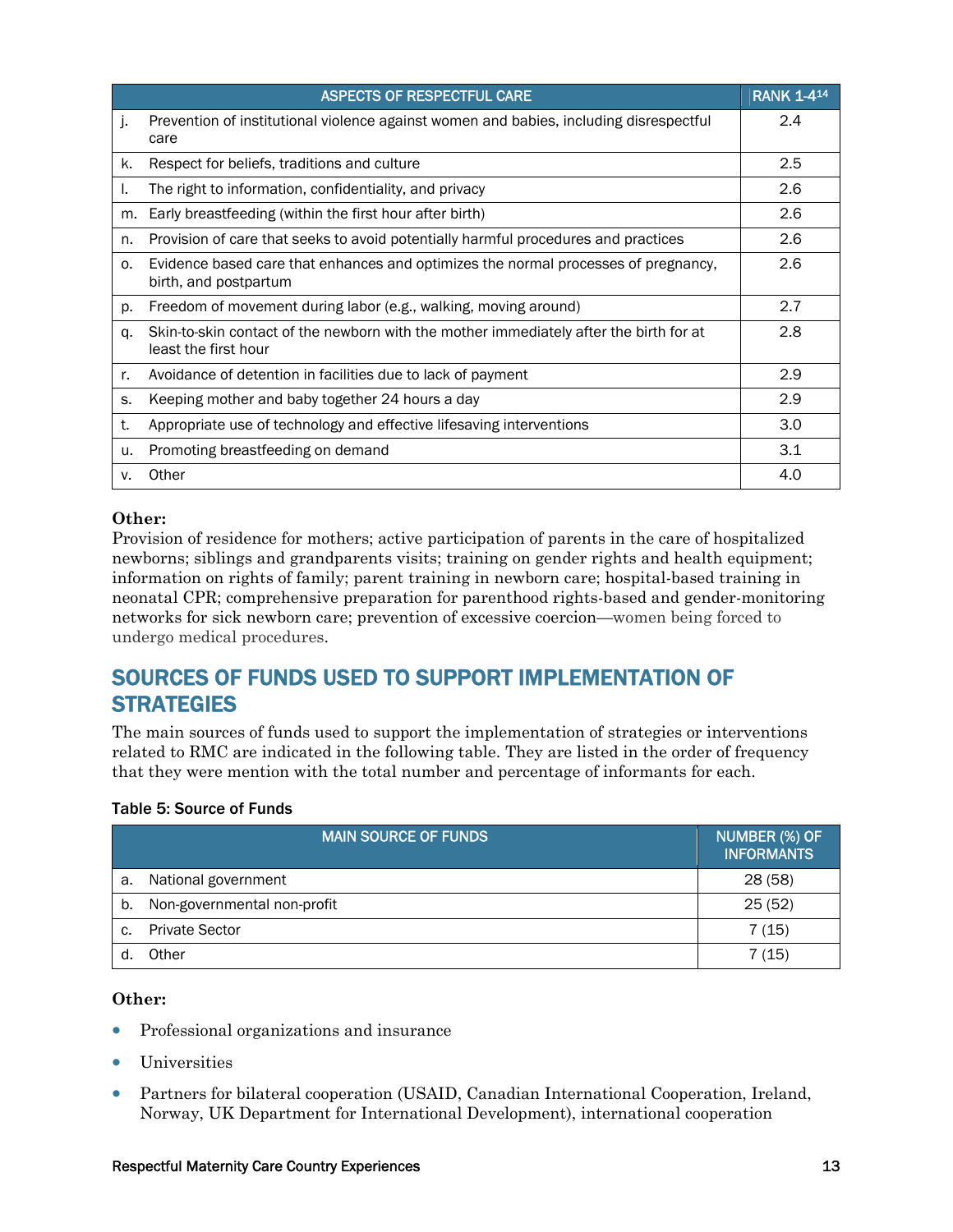partners (UN agencies: UNFPA, WHO, UNICEF, World Bank, World Food Program, and others).

### MAIN RESULTS ACHIEVED IN THE WORK IMPLEMENTED IN COUNTRIES

The main results mentioned by respondents are listed below with the indication of the respective countries (more details in Annex D):

- National strategic document to support the implementation of RMC developed (Mozambique, Brazil)
- MNH guidelines and protocols revised to include RMC aspects (Equatorial Guinea, Mozambique, Brazil)
- Government officials sensitized on the importance of mainstreaming health, rights, and respectful care (Argentina, Brazil, Mozambique)
- New focus of attention on the rights of women during pregnancy (Uruguay)
- Health workers trained in MNH evidence-based and respectful care (Equatorial Guinea, Mozambique, Argentina, Brazil)
- Increase in staff commitment and engagement (Argentina, Brazil and Mozambique)
- Health facilities infrastructure and materials improved (Equatorial Guinea, Mozambique)
- Residence for mothers built (Argentina)
- Midwifery schools opened (in several countries of LAC)<sup>15</sup>
- Education provided to many communities and rural traditional birth attendants (Uruguay)
- Approximately 15 related organizations created with support of RELACAHUPAN in Latin America and the Caribbean to promote RMC
- Some good maternity practices such as avoidance of episiotomy, early and on-demand breastfeeding have become a routine part of maternity care (Nigeria)
- Compared to 30 years ago, there are more birthing rooms, more women with their husband/partner with them in labor, and breastfeeding has increased (Canada)
- Several hospitals have been granted the "baby-friendly" designation (Canada)
- Midwifery has been legalized in several Canadian provinces (Canada)<sup>16</sup>
- Increased rates of maternity services utilization (Equatorial Guinea, Mozambique)
- Increased institutional delivery care (Equatorial Guinea, Mozambique)
- Malnutrition of infants associated with breastfeeding reduced due to milk campaign (Brazil)
- Rate of hospital acquired infections decreased (Argentina)
- Reduction of institutional maternal and neonatal mortality and morbidity<sup>17</sup> (Equatorial Guinea, Mozambique, Argentina, Brazil)
- Client satisfaction with maternity services increased (Mozambique)

<sup>-</sup><sup>15</sup> Respondent considered this result linked to RMC because the midwifery model is usually less medicalized and conducive to RMC; and the opening of additional schools means that more women will have access to midwives<br><sup>16</sup> Respondent considered this result linked to RMC because legalization of midwifery gives women more access to midwifery and less

medicalized care

<sup>&</sup>lt;sup>17</sup> Respondent considered that this result was linked to RMC because RMC promotes evidence-based practices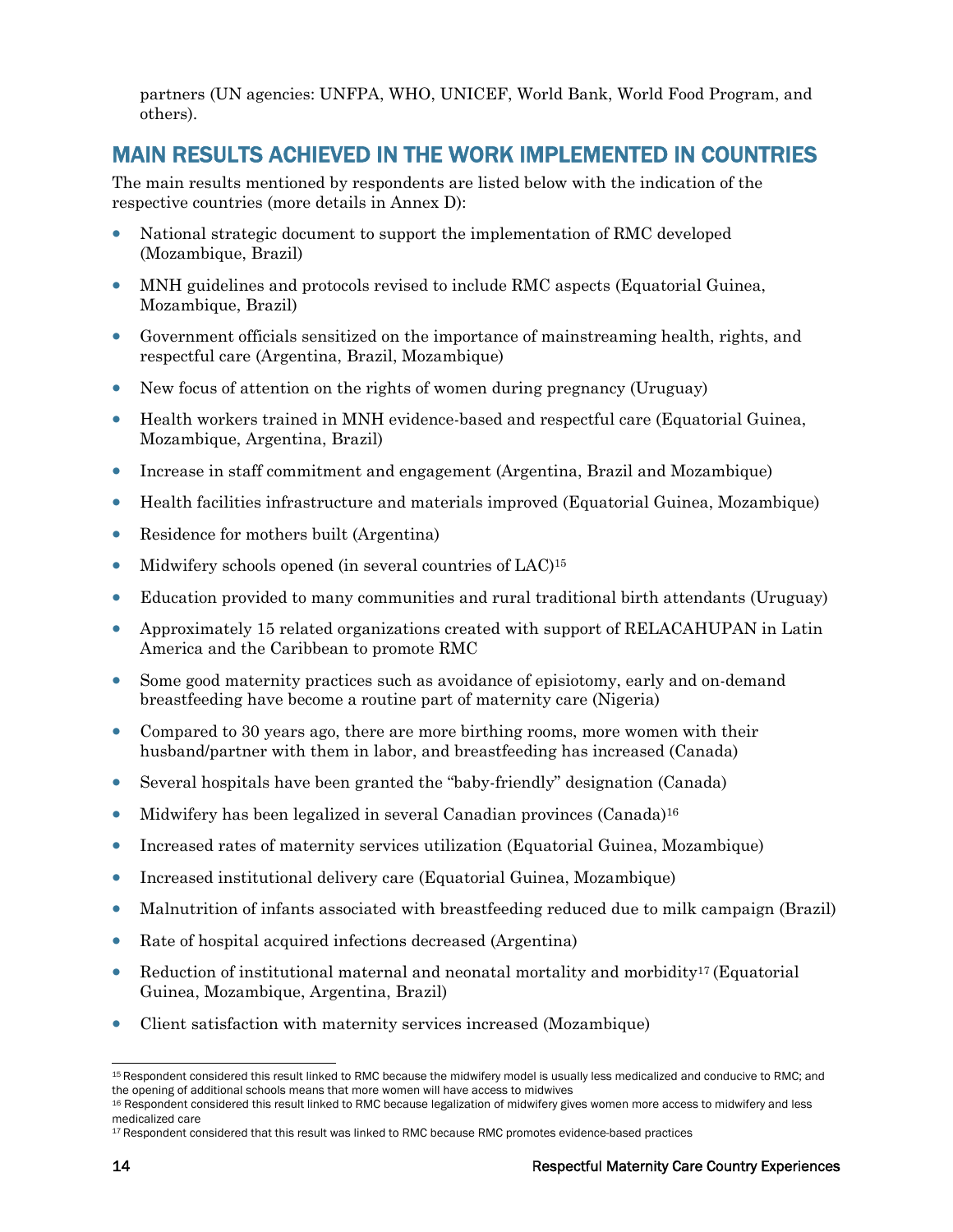• Improved indicators related to RMC in New Zealand according to 2008 data; Significant reduction in rate of overused technologies (New Zealand)

### MAIN TOOLS AND RESOURCES USED TO IMPLEMENT STRATEGIES

The following are the tools and resources mentioned by respondents as being used to implement strategies/interventions/activities related to RMC, with their respective countries noted in parentheses:

- Law that allows companion during childbirth (Canada, Brazil)
- MNH guidelines, manuals, protocols, partogram, performance standards and practices checklists (Guinea, Mozambique, Nigeria, Brazil)
- Jhpiego SBM-R tools (Guinea, Mozambique)
- IEC materials on RMC (Mozambique, India, Brazil)
- Anatomical models and other equipment for training practice (Guine, Mozambique)
- Medical records and perinatal information system with record books (Guine, Mozambique, Argentina, Brazil)
- Tools for assessment and supervisions (Mozambique, Argentina)
- In-service training resources, such as Jhpiego's comprehensive and basic emergency obstetric and newborn care (EMONC) training resources available on Jhpiego's web site (Nigeria, India)
- Advanced Life Support for Obstetrics (ALSO) materials (Brazil)
- Reproductive and MNH materials from WHO (Guine, Mozambique)
- WHO manual about transforming health services focused on rights and gender (Argentina)
- Health training manual and child rights education for professionals (FLACSO-CRED PRO) (Argentina)
- Audiovisual aids (Zimbabwe)
- Material developed for community-based workers and trainers (India)
- The virtual course for TBAs and the course for maternal health educators (Uruguay).
- Policy and guideline documents accessible to Provincial Colleges of Midwives (Canada)
- Protocols are easily accessible online hospital employees (USA)
- Creating awareness through education, counseling, and support: www.pattch.org (USA)
- Campaign for normal birth <sup>18</sup>(England)
- Keeping Childbirth Natural and Dynamic Programme (England)<sup>19</sup>
- Birth summary with topics that midwives should follow, i.e., consent, birth position, type of analgesia (including water, homeopaths, massage), skin-to-skin contact; breastfeeding (New Zealand)

<sup>-</sup>

<sup>&</sup>lt;sup>18</sup> http://www.rcmnormalbirth.org.uk<br><sup>19</sup> http://www.scotland.gov.uk/Topics/Health/NHS-Scotland/nursing/naturalchildbirth ); and

http://www.dh.gov.uk/en/Publicationsandstatistics/Publications/PublicationsPolicyAndGuidance/DH073312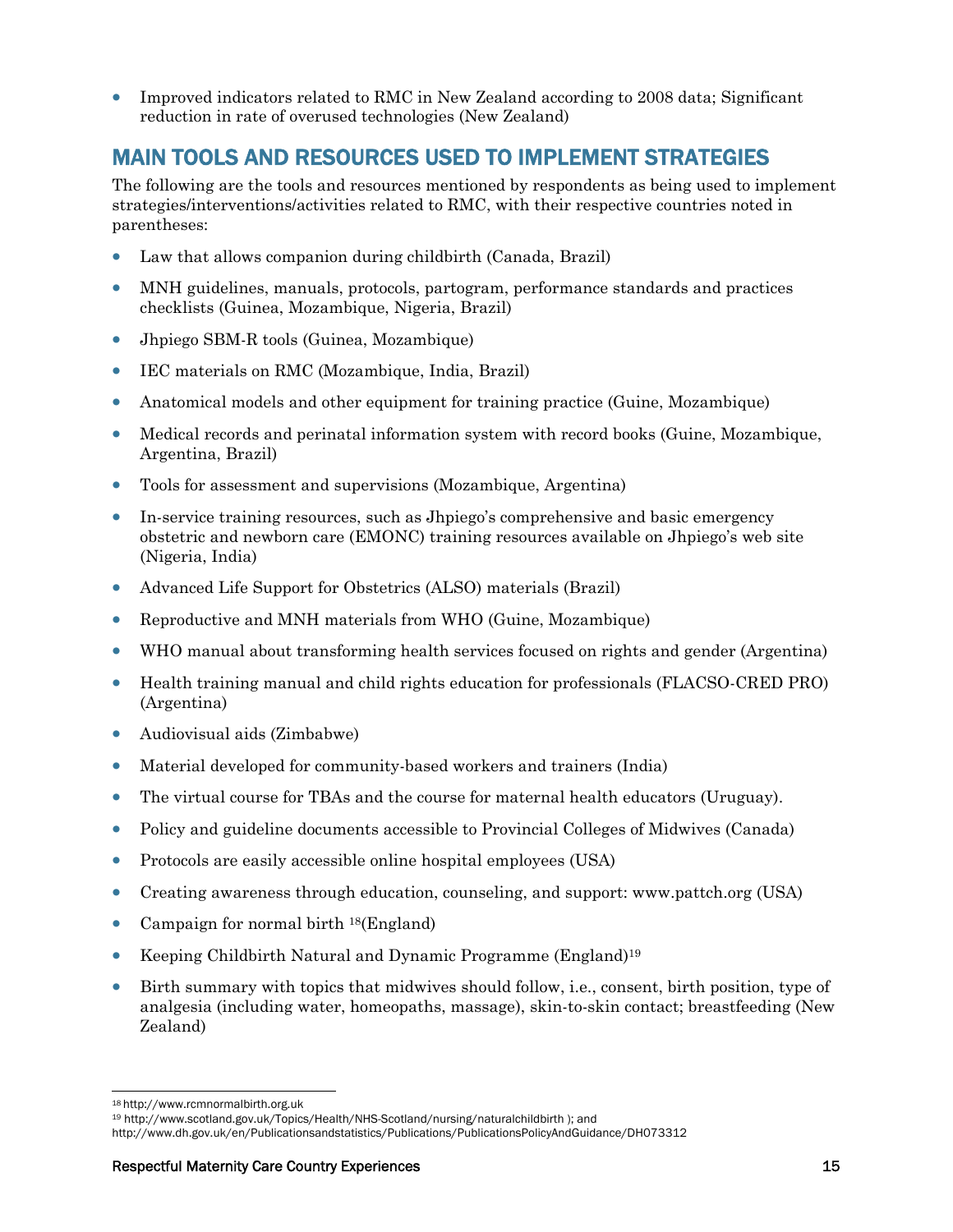- Feedback forms for midwives in all settings to be sent to the New Zealand College of Midwives for re-certification every 2 years (New Zealand)
- Information from IMBCI, in multiple languages, can be accessed on its website: www.imbci.org
- The Book of Images, the virtual course for TBAs, and other materials that can be downloaded on the RELACAHUPAN website: www.relacahupan.net

### MAIN CHALLENGES FACED IN IMPLEMENTATION OF STRATEGIES

The informants identified a number of challenges faced during the implementation of strategies/interventions/activities to promote RMC. These are organized into the following categories: 1) legal framework and governance, 2) resources, 3) management, 4) knowledge/skills, 5) attitude, and 6) community. Each challenge is followed by country (in parenthesis) of the respondent providing the response:

#### **1. Legal Framework and Governance**

- Lack of laws to promote RMC (Brazil)
- Lack of national policy to address RMC (Nigeria, Peru)
- Lack of attention to rights, ethics, and gender issues (Argentina)
- Limited political will, institutional commitments, and plans to implement RMC (India, Brazil, Canada)
- RMC practices not incorporated in national standards and protocols (India, global)
- Health practices based on biomedical paradigms that do not take into account the social determinants of health (Argentina)
- Lack of an enabling environment for RMC (New Zealand)

#### **2. Resources**

- Poor infrastructure and limited space to ensure the implementation of all recommendations especially for the guarantee of privacy (Mozambique, India)
- Limited human resources (Mozambique, Equatorial Guinea)
- Heavy work load (India, Mozambique, Equatorial Guinea)
- Lack of financial and material resources (Mozambique, Nigeria, Peru, Global)
- Stock-outs of medicine (Mozambique)
- Geographic distance of the population from some health facilities (Mozambique)
- Lack of mothers' waiting homes in some districts (Mozambique)
- Nursing shortage (Canada)

#### **3. Management**

- Large staff turnover (Equatorial Guinea, Mozambique, Peru)
- Poor management of human resources (Equatorial Guinea)
- Limited heath system capacity and organization (Mexico)
- The lack of accountability of doctors and their dominance over maternity care (Canada)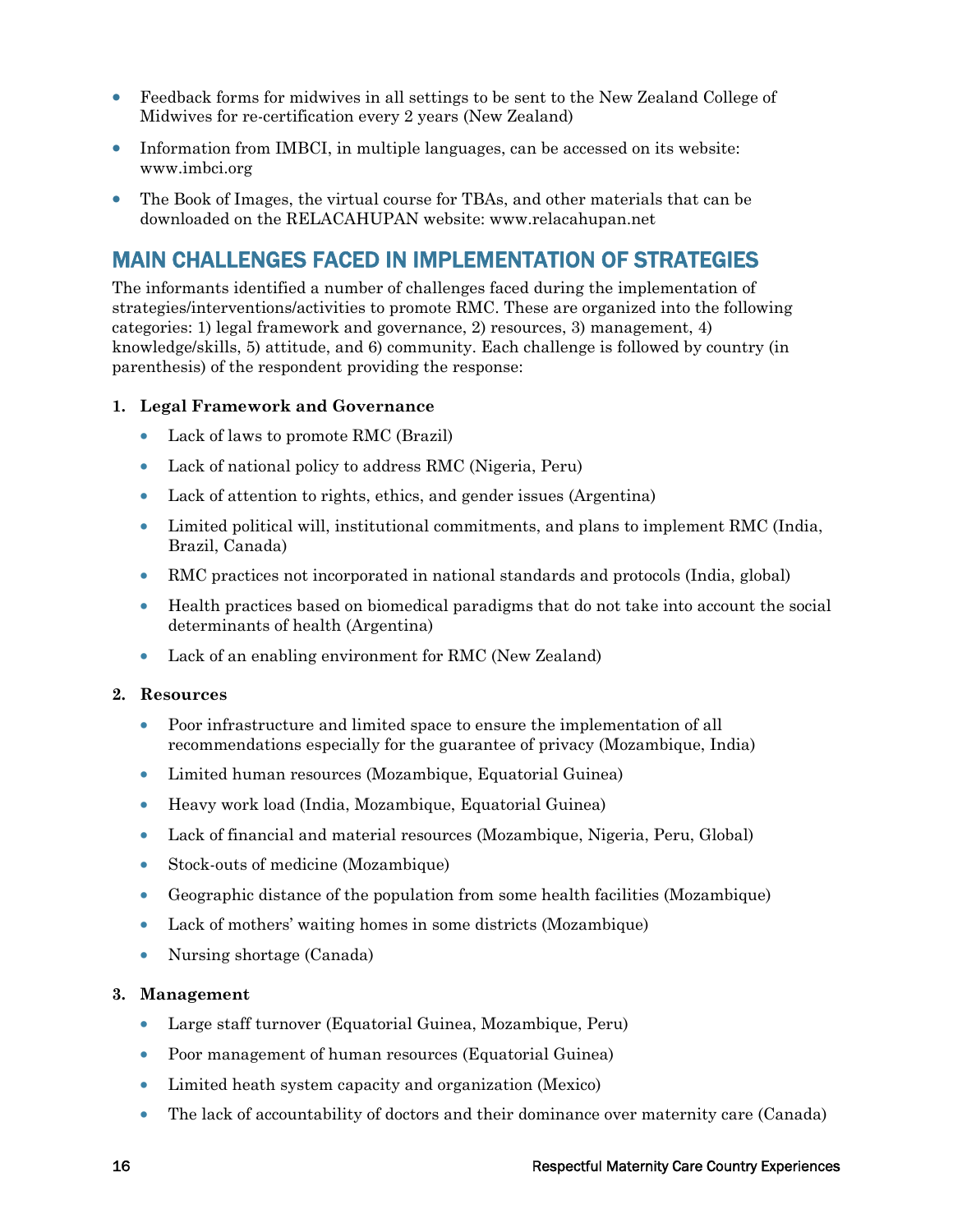- Weak governmental support of midwifery (Canada)
- Lack of team work and the understanding that change benefits all (Netherlands)

#### **4. Knowledge and Skills**

- Unqualified health workers (Equatorial Guinea)
- Insufficient training for health worker (Zimbabwe, India, Paraguay)
- Lack of availability of health workers to attend training (Paraguay)
- Lack of training to improve providers' client awareness (Zimbabwe)
- Lack of knowledge related to RMC practices (Brazil)
- Pre-service training programs do not include aspects of cultural awareness and respect (Peru)
- Lack of specific training related to RMC for nurses. (Canada)
- Incorrect information given to caregivers, e.g., ob-gyns, anesthetists, pediatricians, nurses (Canada)

#### **5. Attitude**

- Resistance to change in practice and paradigm (Equatorial Guinea, Mozambique, Nigeria, India, Argentina, Mexico, US)
- Little cooperation from some colleagues (Equatorial Guinea)
- Human resources with little interest and motivation (Equatorial Guinea, Mozambique, Nigeria)
- Resistance to accept evidence-based guidance and standards (Mozambique)
- Changing institutional culture (Argentina)

#### **6. Community**

- Harmful practices and beliefs of some groups (Equatorial Guinea)
- Low level of women's education (Mozambique)
- Lack of community involvement (Argentina)
- Lack of women's and families' empowerment (Uruguay, New Zealand)
- "Social issues" (Chile)

## Conclusions, Lessons Learned and Recommendations

Despite the challenges and complexity of this subject, we found, based on the information provided, that there is some interest in promoting RMC around the world, some interventions have been implemented to address this issue, tools are available, and some results are consistently evident. We will describe these findings as well as the lessons learned and recommendations provided by these key informants.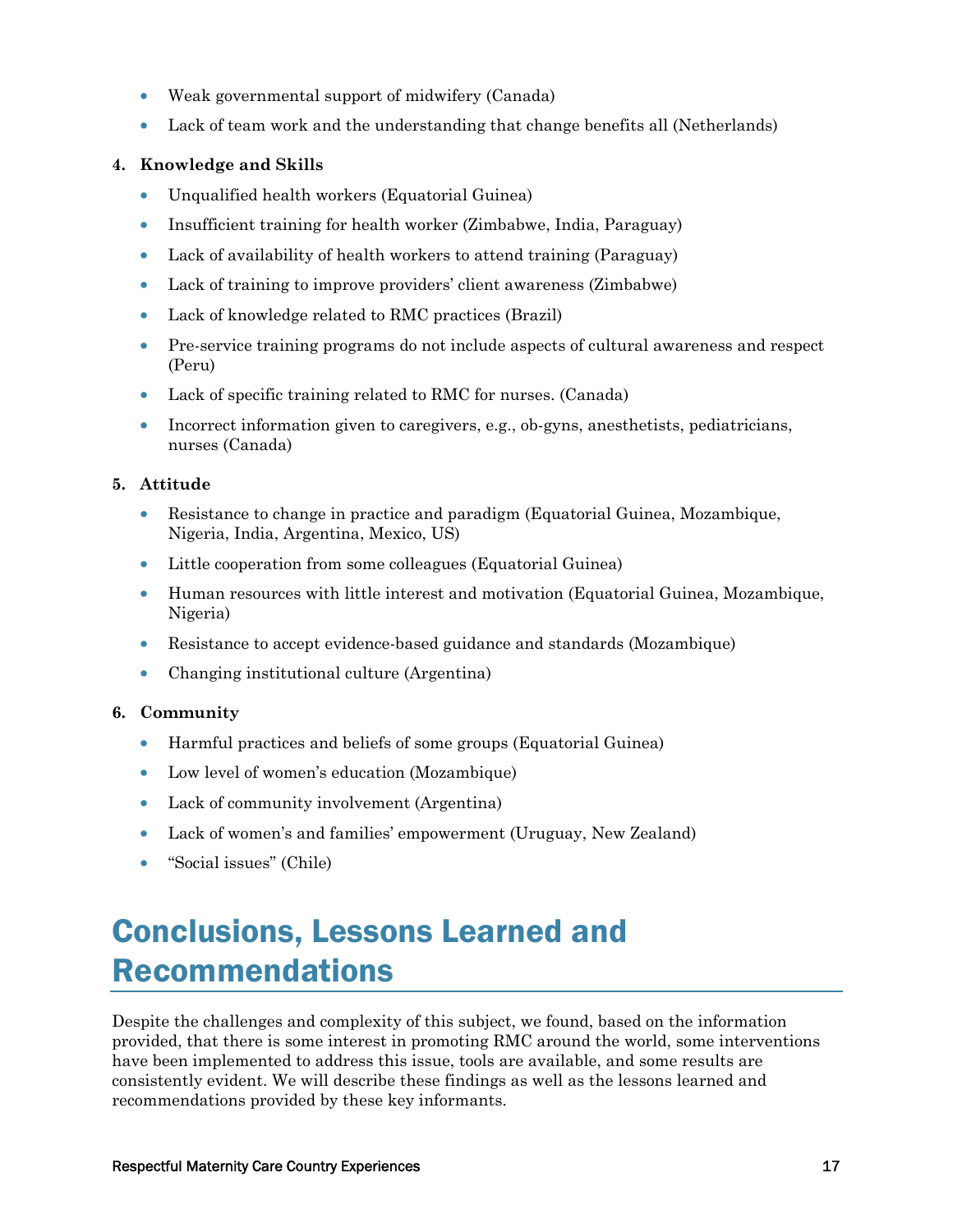### LESSONS LEARNED

Respondents contributed a number of lessons learned. These are synthesized and presented under the same categories used for challenges above; 1) legal framework and governance; 2) resources; 3) management; 4) knowledge/skills; 5) attitude; 6) community; and 7) advocacy/communication. During the process of promoting the implementation of RMC in these selected countries it was learned that:

#### **1. Legal Framework and Governance**

• Successful implementation of RMC at the service delivery level requires political commitment and influence from the national as well as the regional and local levels. Policy, guidelines, and standards, as well as regional health plans must promote RMC at all levels. And adequate budgetary investment is required for implementation and scale up. Regional and local authorities should work jointly with nongovernmental organizations (NGOs) and donors in the region, so that all interventions will effectively contribute to an integrated strategy, timely implementation, and the desired results.

#### **2. Resources**

• Adequate budgetary commitment is essential for implementation and scale up of RMC. Government investment needs to be sufficient to provide for basic infrastructure, supplies, equipment, and commodities.

#### **3. Management**

- While change can be difficult, RMC goals are more effectively reached through teamwork and the collaboration of stakeholders at all levels, from providers to institutions. Committed teams need to be valued and continually supported, including the provision of tools necessary to implement RMC. A baseline assessment of organizational culture is foundational to planning or implementing change. And then, the early demonstration of high-impact results provides initial motivation. Teams must be continuously supported and encouraged and should feel valued. But change will continue to require negotiation.
- Leadership has a key role in the process of quality improvement and the promotion of RMC. And training, supervision, and continued monitoring are essential to ensure continued progress.
- Even with these requirements in place, setbacks are inevitable, but should stimulate renewed efforts with more creative and powerful methods to achieve RMC. Some people will be more resistant to change, and so managers and colleagues will need to patiently help those who resist change to gradually understand the change proposed, so that they become partners and advocates. During the challenging times, as well as the times when progress is evident, management must be consistent, never arrogant or rude, but always calm.
- The medical community is often strongly hierarchical, with physicians expecting to be in control. But again, patience and respect are key to achieving change. Maternity care does not need to be centralized, but made more accessible through the promotion of a midwifery model of care. And respectful care should include respectful treatment of caregivers as well as respectful care for women.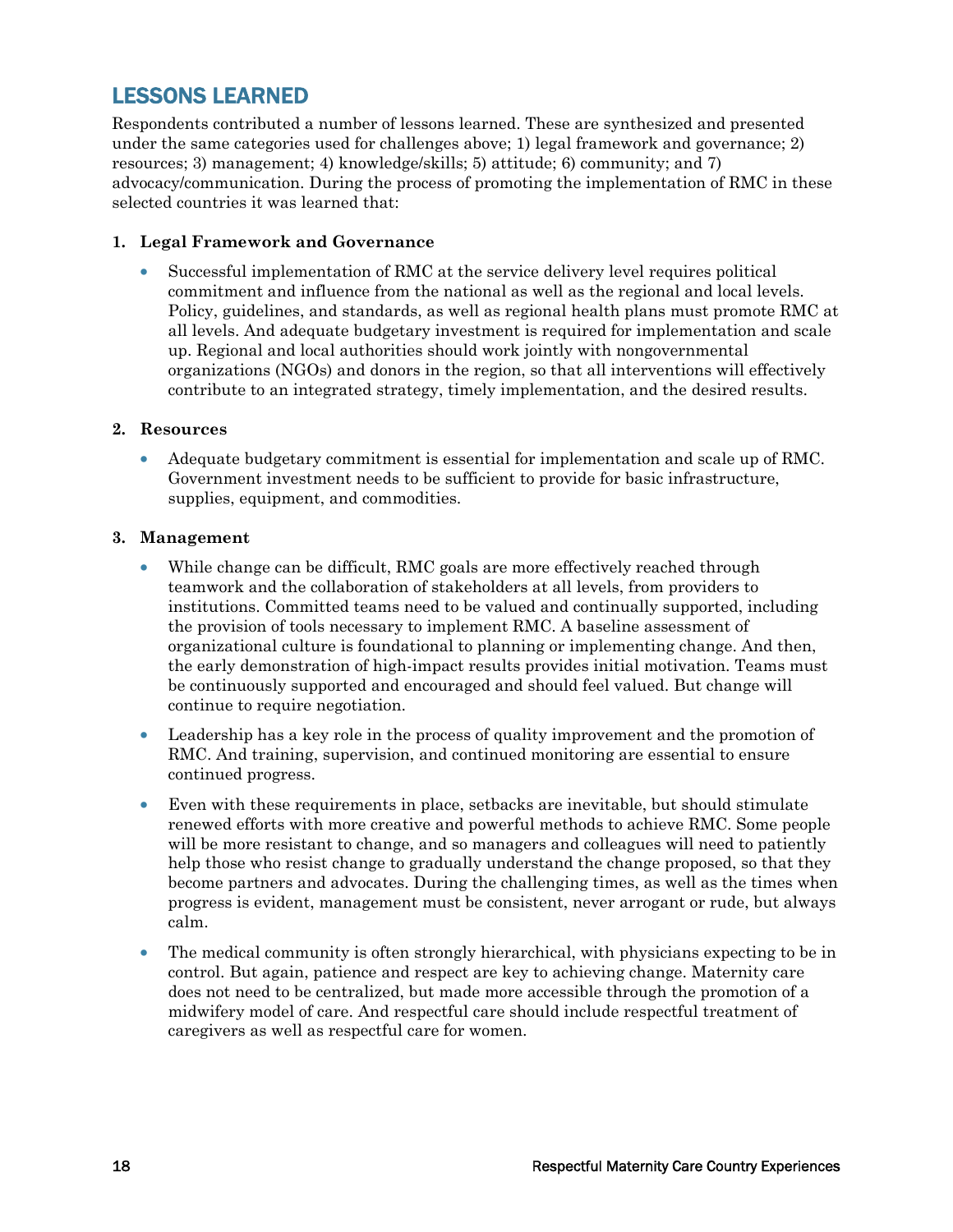#### **4. Knowledge/Skills**

• Investment in capacity building is essential. Health care staff may not understand the importance of respectful care, and/or may not have the skills to incorporate RMC into clinical care. And as scientific evidence changes, new practices need to be incorporated in the the care provided. While individual care providers need to be involved in RMC capacity development, also institutions such as scientific societies, professional associations, university training centers and groups of local "champions" need to be involved.

#### **5. Attitude**

• An effective RMC model requires a gender and rights perspective that incorporates respect between clients/communities and providers. Improvement in the attitude of health care providers towards patients and their families contributes to an increase in demand and use of services. Health workers are motivated when they see tangible results. On the other hand, health care providers may justify violation of clients' rights with the excuse that their own rights are violated, e.g., poor labor laws, workers' rights not respected. Attitudes of respect require mutual trust and acknowledgement among all involved in RMC.

#### **6. Community**

• Ensuring respectful care may contribute to user satisfaction and the use of services, thereby improving maternal and neonatal health. Even one well-informed woman, who is listened to, respected, and well cared for will inform others in her community (multiplier effect) and improve the reputation of the health facility. It is always important to understand the expectation of the community about respectful care.

#### **7. Advocacy/Communication**

• Advocacy at all levels is important in creating networks and partnerships between different individuals and institutions. A wide range of stakeholders, including government, NGOs, and civil society must also be involved. It is recognized that information gaps exist on rights and gender, as well as in RMC in general. However, effective advocacy efforts, especially for scale up, may involve the collection and dissemination of local, national, and international experiences in similar settings. And at the center of RMC are women. Therefore women need to be educated about birth and respectful care at birth so that change can also come from them, as well as from educated men who can be actively involved in decision-making. Client demand is important.

### RECOMMENDATIONS

Survey respondents were asked to provide "recommendations to countries or institutions wishing to implement strategies/interventions activities to promote humanized/respectful maternity care." Participant responses are presented under the same categories used for challenges and lessons learned above: 1) legal framework and governance, 2) resources, 3) management, 4) knowledge/skills, 5) attitude, 6) community, and 7) advocacy/communication.

#### **1. Legal Framework and Governance**

- Incorporate key elements of RMC into appropriate laws, rules, protocols, and standards
- Develop legislation that supports client-friendly services and makes institutions accountable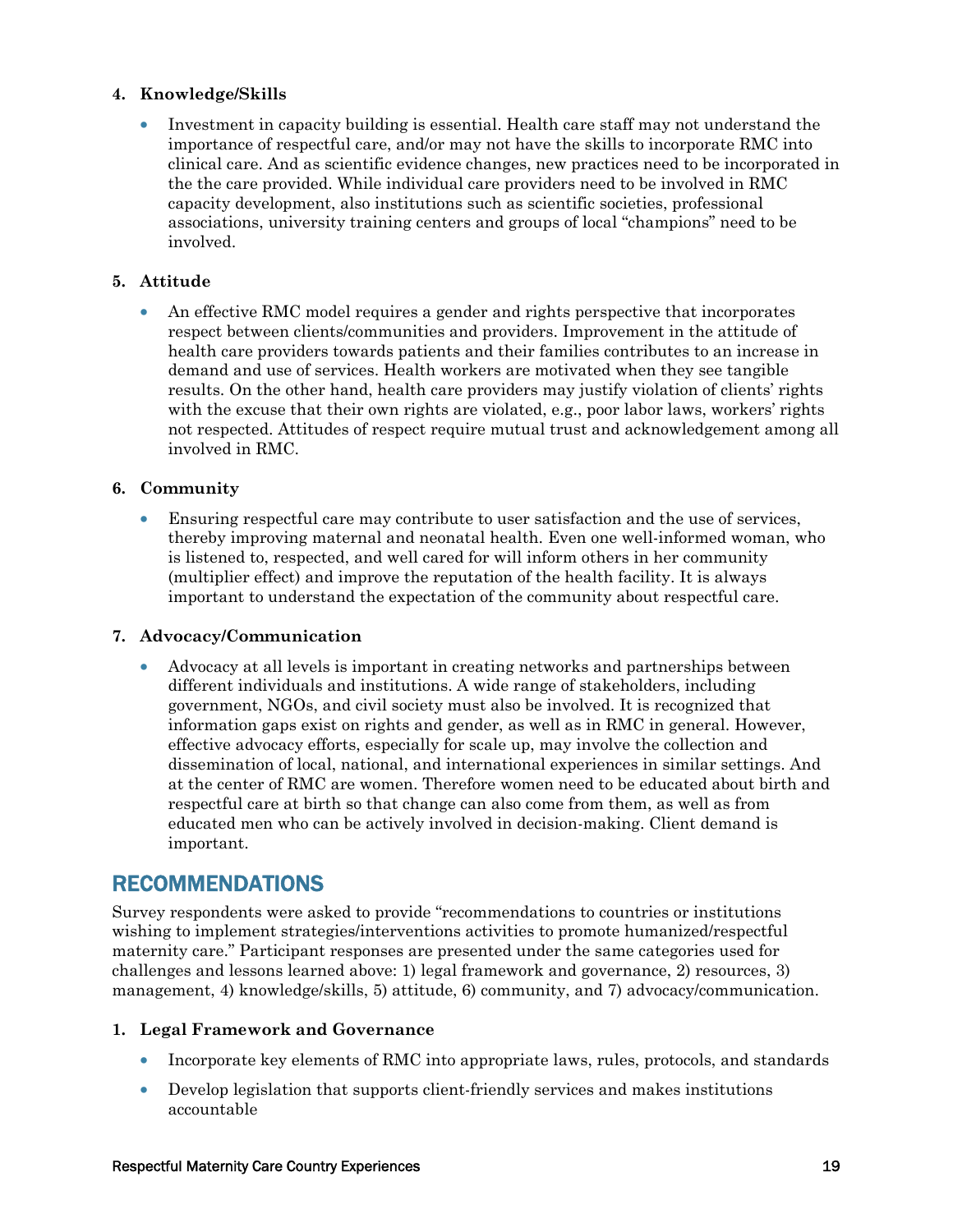- Develop a regulatory framework to guide implementation of laws and public policies
- Develop policies, strategies, and work plans that clearly define and address disrespect and abuse and promote RMC
- Ensure ownership of this process by the government
- Adopt initiatives that promote RMC such as IMBCI's 10 Steps to Optimal Maternity Care

#### **2. Resources**

- Ensure strong political commitment and sufficient funding from the government to achieve meaningful and sustainable results. Commitment should translate into:
	- Sufficient funding for piloting and subsequent roll out of implementation plan
	- Sufficient funding for health workers' wages and essential tools
	- Sufficient funding for physical and material improvement of health facility infrastructure
	- Sufficient funding to support general infrastructure, e.g., roads to access facilities
	- Sufficient funding to develop at least one model demonstration site
- Include resources for women who have experienced obstetrical violence
- Invest in an adequate referral system that includes linkages to the surveillance system (health management information system) and the community
- Invest in girl-child education in order to empower women
- Provide support to individuals and NGOs working for RMC

#### **3. Management**

- Develop and institute clearly defined standards, guidelines, protocols, job aids, and behavior change communication activities to support RMC and to put the childbearing woman at the center of the process
- Use a whole team approach to RMC training and staff development, which will promote teamwork and help prevent staff from feeling isolated
- Ensure regular monitoring and supervision of health care providers' performance
- Establish patient charters to guide monitoring of maternal care services
- When establishing a management system that promotes quality improvement of services:
	- Incorporate goals and standards in a phased manner, with simpler goals and early success to motivate continued efforts
	- Incorporate performance-based rewards for women-centered services
	- Invest in good relationships with an interdisciplinary team of stakeholders through consensus building, regular meetings, and careful coordination
	- Track MNH outcome and process indicators to document effectiveness of approach
- Exchange information and program successes with authorities and with other countries that are seeking a model for their own country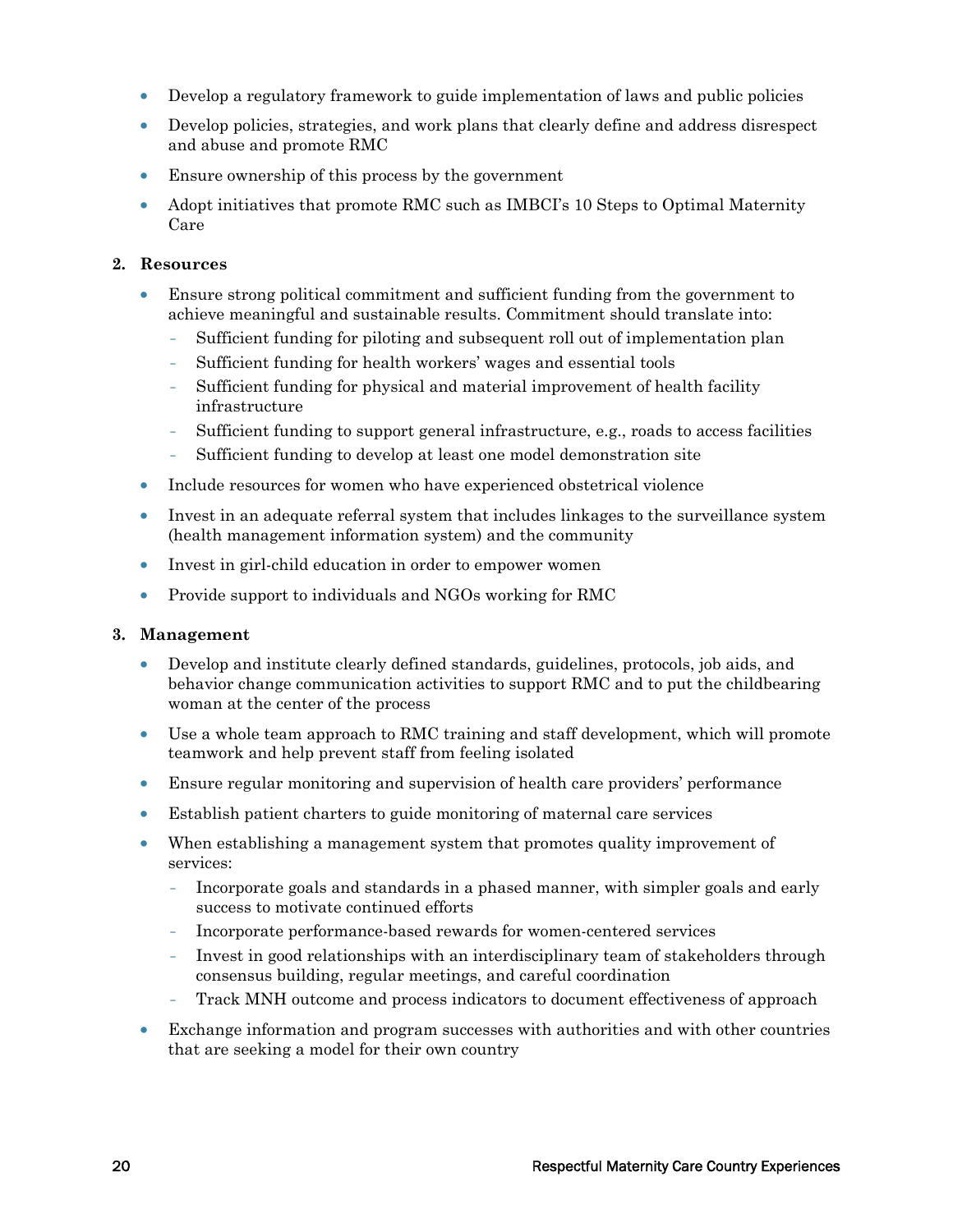#### **4. Knowledge/Skills**

- Invest in the training of health workers in clinical, communication, and management skills
- Work with pre-service training institutes, in-service trainers, and professional organizations to include prevention of disrespect and abuse and promotion of RMC in all programs related to MNH and reproductive health
- Create a pool of trainers who also act as supportive supervisors
- Develop short training activities to improve access and reduce staff time away from posts
- Develop comprehensive assessment models and new approaches that will generate evidence
- Include ethical and interpersonal communication in programs to expand clinical capacity
- Promote the use of evidence in decision making, including rational use of technology
- "First do no harm"
- Identify knowledge gaps, and conduct appropriate research concerning:
	- Effective interventions
	- Successful practices and policies regarding abuse and disrespect in obstetrical care
	- Effective birth models
	- Grass-roots organizations that promote RMC
	- Cost-effectiveness of programs and interventions

#### **5. Attitude**

- Include content to strengthen ethical and moral values, and to address client-provider interaction and cultural adaptation and respect in pre-service and in-service training
- Use a participatory approach to behavior change, giving sufficient attention to those who are resistant to change
- Conduct perception surveys (baseline and periodic) to monitor the progress of strategies
- Remember that health workers may not promote RMC because they lack knowledge, have a heavy workload, and/or do not have sufficient resources to work efficiently and effectively; and not because they are inherently bad people who want to harm patients
- Work in any forum possible, and with women at every level, as well as with those who are resistant to change
- Have patience and creativity
- Begin as soon as possible and move one step at a time

#### **6. Community**

- Include childbearing-age women in every community as stakeholders
- Adapt strategies and standards to the country's reality
- Include in any program to promote RMC a quality assurance component with a system to incorporate feedback from communities/women/clients, including women and their stories
- Share results about RMC promotion with communities and staff

#### Respectful Maternity Care Country Experiences 21 21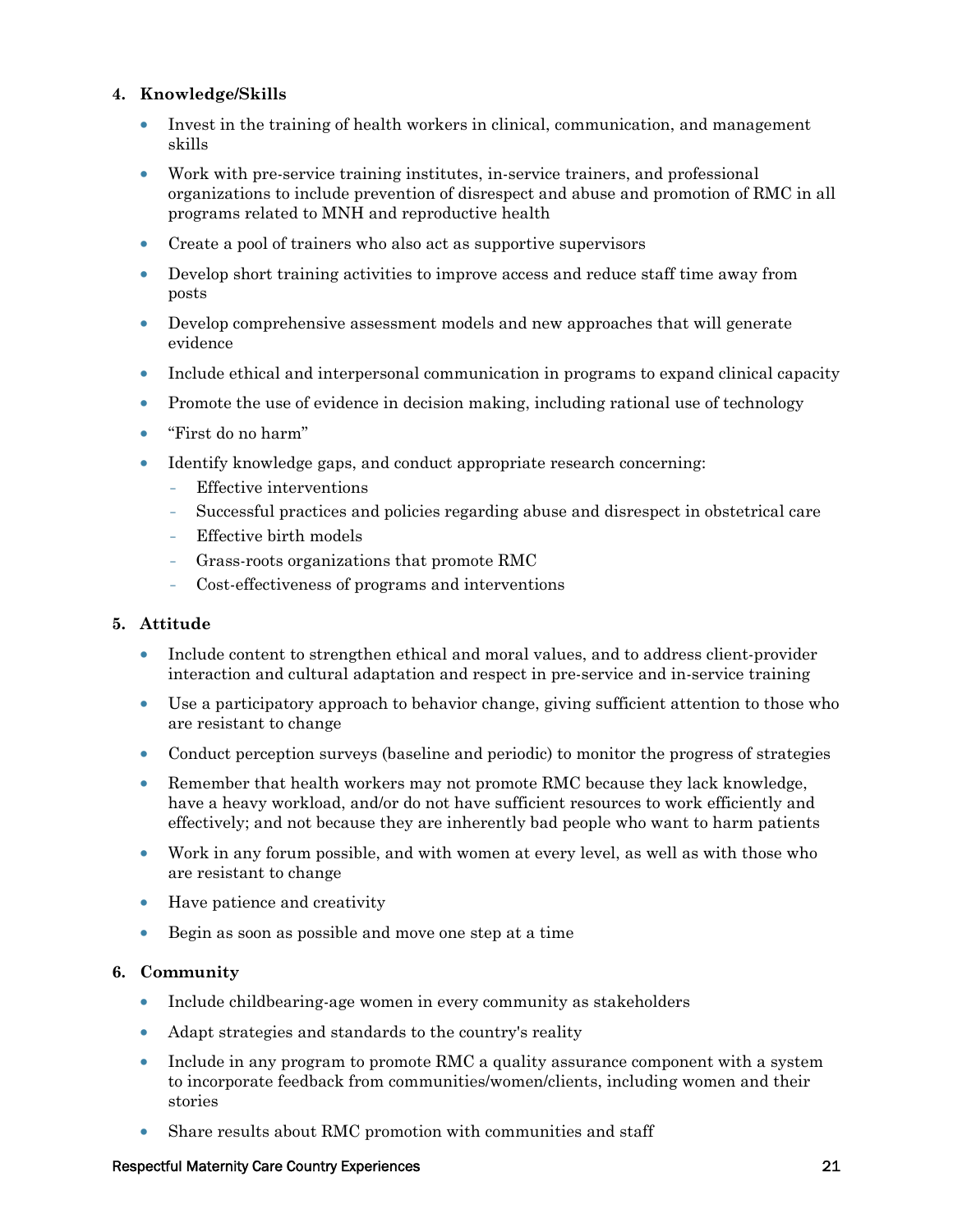- Include a focus on understanding rural and isolated communities, including midwives and health promoters in these communities
- Promote awareness about client's rights through radio and other media (public service announcements)

#### **7. Advocacy/Communication**

- Advocate at all levels from the beginning, building working partnerships and collaboration among all stakeholders
- Address difficult situations in the early phases of planning and implementation
- Participate in meetings and international conferences related to RMC
- Give political visibility to RMC and its benefits
- Generate an effective communication strategy that reaches all stakeholders
- Use media campaigns to raise awareness
- Link RMC awareness to international events such as Women's Day, World Respected Childbirth Week, Day of Action for Women's Health on May 28, World Breastfeeding Week, Violence Against Women Awareness Month
- Engage the professional associations and academia as advocates
- Advocate with the private health care system to promote RMC and its economic benefits
- Identify champions at central and provincial levels
- Identify best practices and success stories, and adapt and apply them in the local situation as appropriate
- Support midwives who can work autonomously within a variety of settings
- Publicize the economic benefits of humanized birth

### **CONCLUSIONS**

Survey respondents provided a broad array of insights from their experiences with RMC, and the lack thereof, in many cases. The field perspective is invaluable in showing us what is really happening on the ground, thus enabling programmers and technical advisors to provide more knowledgeable support and assistance to programs. Many of the lessons learned and recommendations from the respondents reflect an ambitious and aggressive approach to implementation of the RMC agenda. However, we can be inspired and encouraged by the energy and aspiration that our colleagues in the field are bringing to the promotion of RMC in their own countries and globally.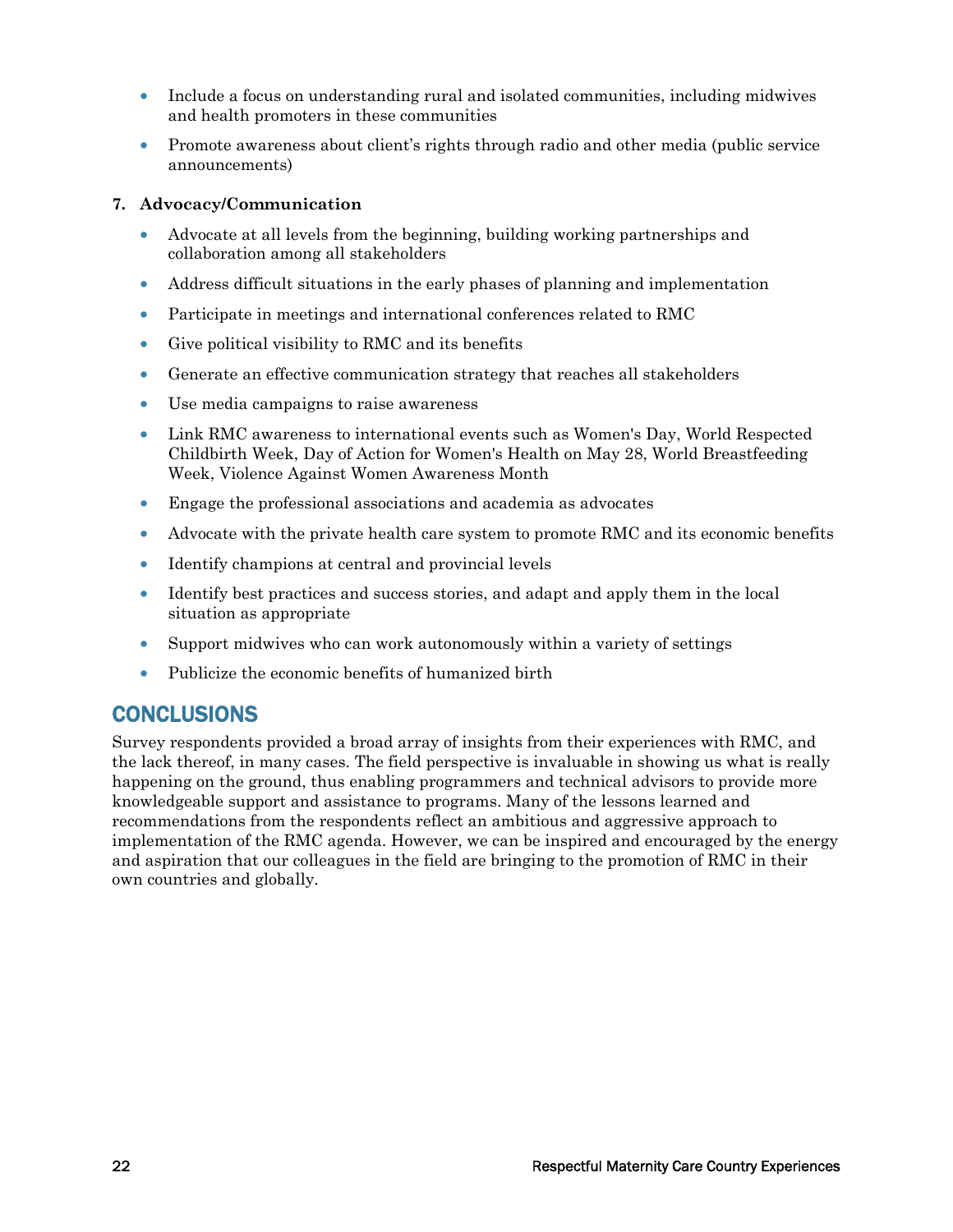## References

ACCESS Program. 2008. *Best Practices in Maternal and Newborn Care: Learning Resource Package*. Module 4: Women-friendly Care. Jhpiego: Baltimore-MD, USA.

American Family Physician. 2008. *Spontaneous Vaginal Delivery*.

Bowser D and Hill K. 2010. *Exploring Evidence and Action for Respectful Care at Birth*. USAID, TRAction Project.

Davis-Floyd R. 2007. Changing Childbirth: The Latin American. *Midwifery Today,* Volume #84, pp. 9-13, 64-65. Winter.

Jones R. 2004. *O Homem de Vidro: Memórias de um obstetra humanista.* Porto Alegre-BR: Idéias a Granel.

Lesley B, Davis-Floyd RE, Daviss B and Tritten J. (eds). 2009. *Birth Models That Work*. University of California Press.

MISAU. 2010. *National Plan for the Humanization of Healthcare launched*. Mozambique.

MISAU. 2009. *Standards for MNH services*. Model Maternity Initiative. Mozambique.

World Health Organization (WHO). 2010. *Packages of Interventions for Family Planning, Safe Abortion Care, Maternal, Newborn and Child Health*. WHO: Geneva.

WHO. 2003. *Pregnancy, Childbirth, Postpartum and Newborn Care: A guide for essential practice*. WHO: Geneva.

WHO. 2000. *Managing Complications in Pregnancy and Childbirth: A Guide for Midwives and Doctors.* WHO: Geneva.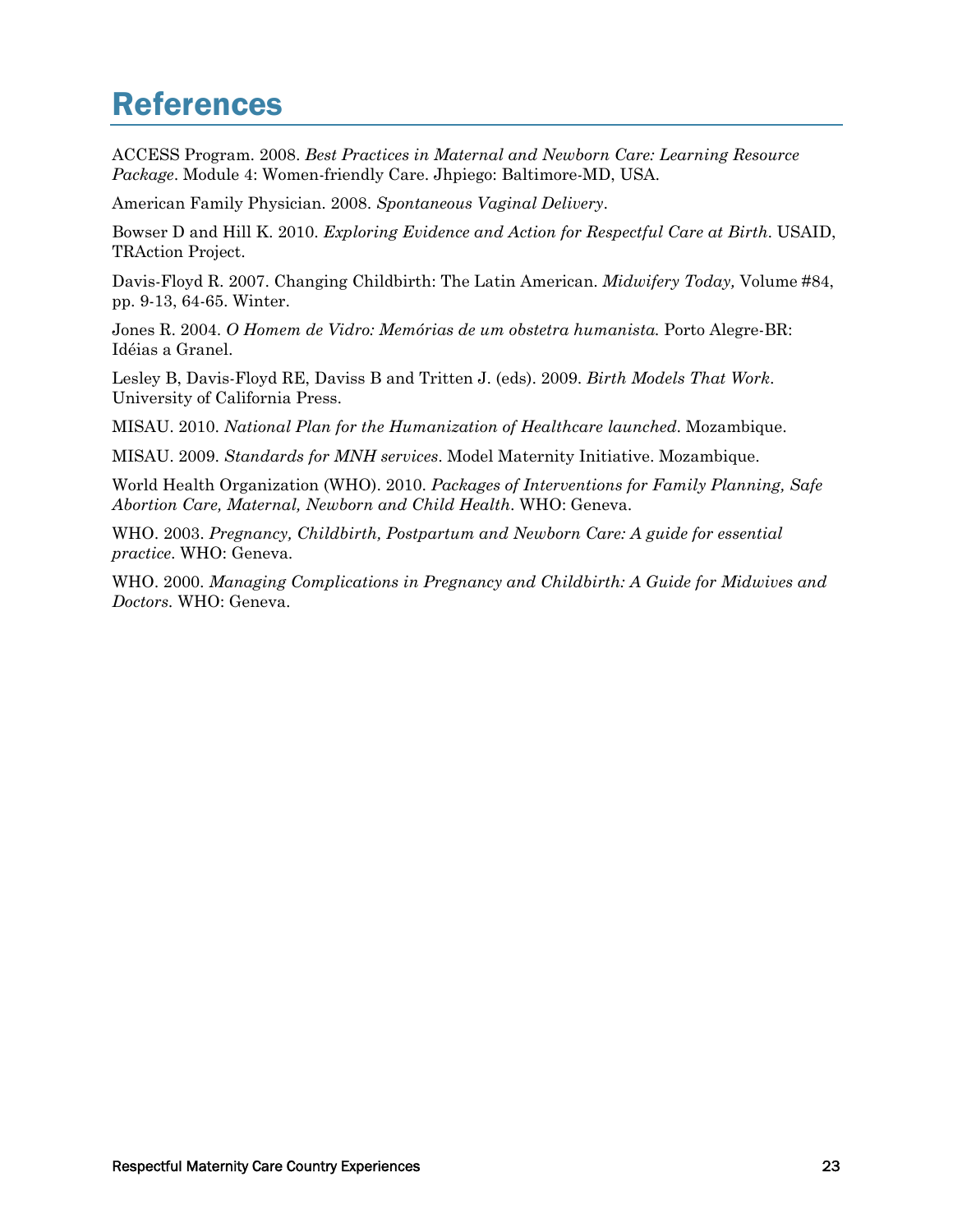## Annex A: Data Collection Questionnaire (English)

## INTRODUCTION

Important progress has been made around the world related to reproductive health (RH) and maternal neonatal health (MNH) improvement, particularly through strengthened legal frameworks and evidence for effective clinical and programmatic practices. Despite these improvements, access to quality RH and MNH services is not yet guaranteed for many, especially in developing countries. Some of the contributing factors compromising quality of care lies within the ethical-socio-cultural dimension, which includes issues such as an unwelcoming reception at the health care facility, lack of privacy and information to the client, use of nonevidence based practices, overuse of drugs and technology, disrespect and even abuse. A review of the evidence has identified examples of abuse during childbirth: physical abuse, non-dignified care, non-consented care, non-confidential care, discrimination, abandonment of care and detention in facilities. Many women avoid seeking care in health facilities because of this mistreatment which compromise the achievement of MDG5.

In recent years, a movement has been advancing slowly but progressively to promote the implementation of a more humanized / respectful maternity care, emphasizing the importance of the underlying professional ethics and psycho-socio-cultural aspects of health care delivery as essential elements of care. The "humanized/respectful maternity care" can be defined as an approach centered on the individual, based on principles of ethics and respect for human rights, promoting evidence-based practices that recognize women's preferences and women's and newborns' needs. Approaches used to promote humanized / respectful maternity care include20: adopting a human rights framework and stigma reduction approaches; quality and performance improvement process; improving accountability.

## **OBJECTIVE**

We are conducting this survey to assess your views on this topic as well as your thoughts about your experience in implementing and supporting interventions to promote respectful maternity care. Your contribution will help inform actions that will strengthen efforts to promote respectful maternity care.

Many thanks for your collaboration!

#### **1. What is your gender?**

- □ Male
- □ Female

#### **2. What is your main current work?**

- □ Clinical practice
- □ Training/teaching
- □ Program/management
- □ Technical advisor
- $\Box$  Other (please specify)

 $\overline{a}$ 20 Exploring Evidence for Disrespect and Abuse in Facility-Based Childbirth; USAID TRAction Project 2010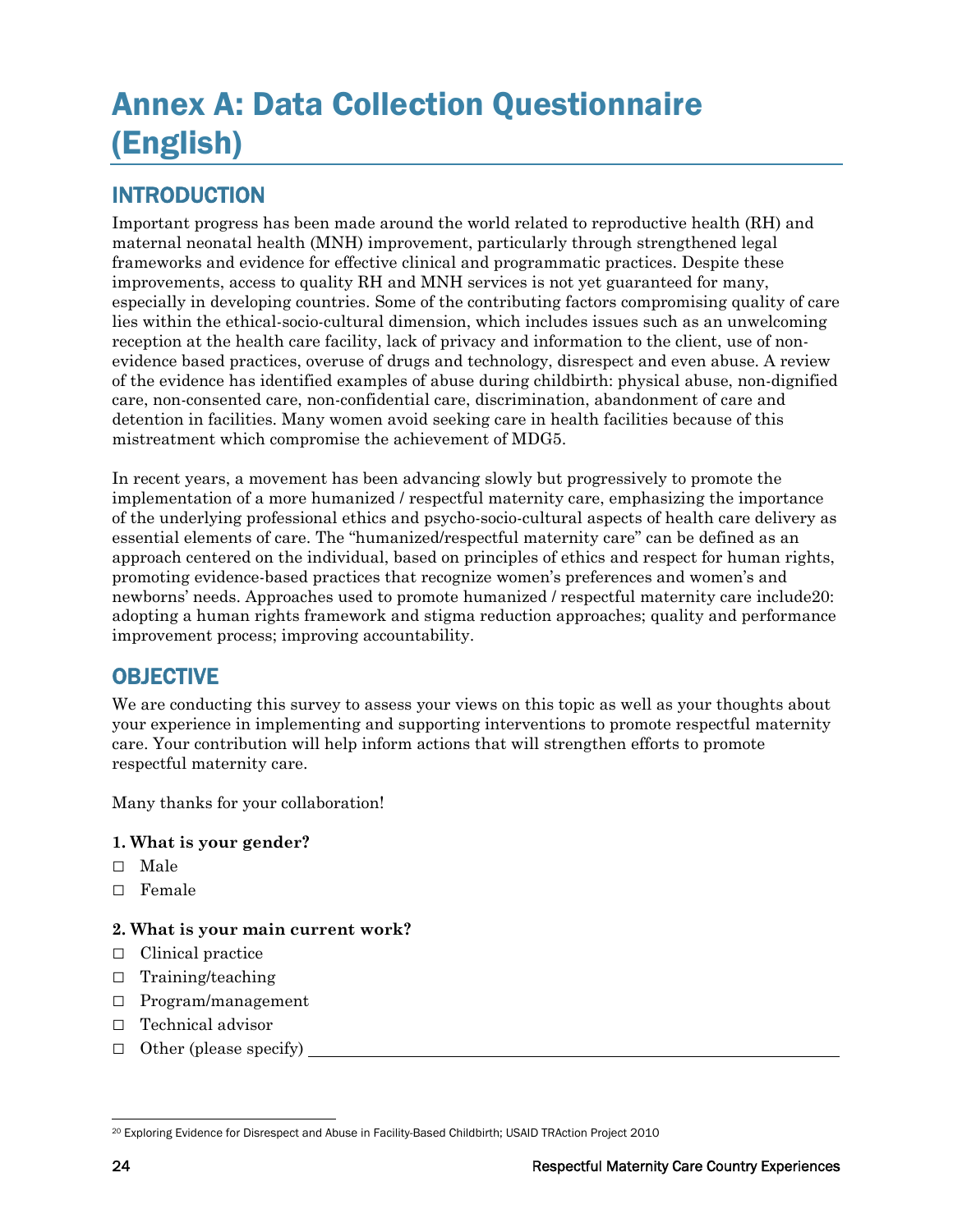#### **3. In which region do you primarily work?**

- □ Africa
- □ Asia
- □ Near/middle East
- □ Latin America/Caribbean
- □ North America
- □ Europe
- □ Globally

Please write the name of the main country (countries) and institutions where you work:

#### **4. In the country (or countries) where you work has mistreatment to women in labor ward or other maternity care areas been identified? If so, select the more frequent examples in the following list:**

- □ No examples been identified
- $\Box$  Verbal abuse (insult)
- $\Box$  Physical abuse (slapping/hitting)
- $\Box$  Abandonment of care (leaving the woman alone or unattended)
- $\Box$  Lack of information about the care provided/lack of informed consent
- $\Box$  Lack of privacy
- $\Box$  Lack of confidentiality
- $\Box$  Discrimination based on ethnicity, race or economic status
- $\Box$  Denying drink and food during labor
- $\Box$  Denying liberty of movement during labor
- $\Box$  Denying choice of position for delivery
- $\Box$  Unnecessary separation of mother and newborn after the delivery
- $\Box$  Overuse of drugs and technology (like episiotomy, cesarean section, newborn incubation, sonograms, etc.)
- $\Box$  Performing harmful practices (such as poor infection prevention practices, excess of vaginal examination)
- $\Box$  Detention of the woman in facility due to lack of payment of facility fees
- $\Box$  Other (specify)  $\Box$

#### **5. What do you think are the underlying factors for disrespectful and abusive maternity care?**

#### **6. In your country (or in the countries where you work) has the issue of respectful care been addressed? IF SO, HOW?**

| <b>YES</b> | NO |
|------------|----|
|            |    |

- $\Box$   $\Box$  Local laws and regulations
- □ □ Clinical guidelines and protocols
- □ □ Training
- □ □ Quality improvement approaches
- □ □ Community activities including campaigns
- □ Other (specify)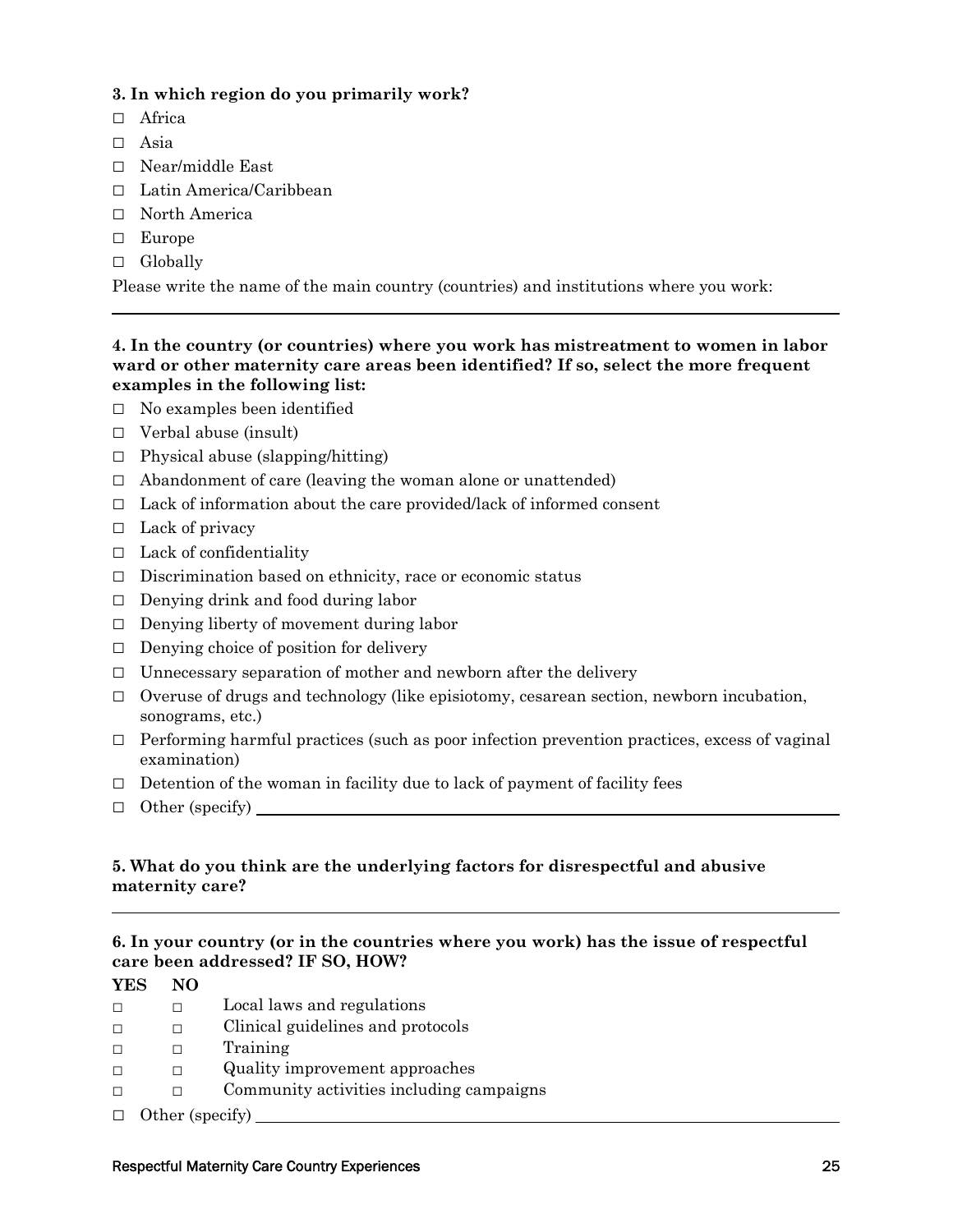#### **7. Please describe the main strategies or interventions related to**

**humanized/respectful maternity care that have been promoted in your country (or in the countries where you work).** Please feel free to use the entire space you need or to attach additional information or documentation.

**8. What examples of respectful care aspects have been promoted in your country (or in the countries where you work)?** Please place "X" in the appropriate boxes to specify the intensity with which the action has been taken: 4 for greater intensity and 1 to lesser; and"0" for if it has not taken place.

|    | <b>RESPECTFUL CARE ASPECTS</b>                                                                                                                                  | 4 | 3 | $\overline{2}$ | 1 | 0 |
|----|-----------------------------------------------------------------------------------------------------------------------------------------------------------------|---|---|----------------|---|---|
| а. | Respectful care, including respect for beliefs, traditions and culture                                                                                          |   |   |                |   |   |
| b. | The right to information, confidentiality, and privacy                                                                                                          |   |   |                |   |   |
| c. | Choice of companion during labor                                                                                                                                |   |   |                |   |   |
| d. | Choice of companion during delivery                                                                                                                             |   |   |                |   |   |
| е. | Evidence based care that enhances and optimizes the normal processes<br>of pregnancy, birth and postpartum                                                      |   |   |                |   |   |
| f. | Liberty of movement during labor (e.g., walking, moving around)                                                                                                 |   |   |                |   |   |
| g. | Provision of drink and food during normal labor                                                                                                                 |   |   |                |   |   |
| h. | Provision of drug-free comfort and pain relief methods during labor                                                                                             |   |   |                |   |   |
| i. | Provision of continuous support during labor (i.e., lack of abandonment)                                                                                        |   |   |                |   |   |
| j. | Choice of position for delivery                                                                                                                                 |   |   |                |   |   |
| k. | Contact of the newborn skin-to-skin with the mother immediately after<br>the delivery for at least the first hour                                               |   |   |                |   |   |
| I. | Early breastfeeding (within the first hour after birth)                                                                                                         |   |   |                |   |   |
| m. | Keeping mother and baby together 24 hours a day                                                                                                                 |   |   |                |   |   |
| n. | Promoting breastfeed on demand                                                                                                                                  |   |   |                |   |   |
| 0. | Appropriate use of technology and effective lifesaving interventions                                                                                            |   |   |                |   |   |
| p. | Provision of care that seeks to avoid potentially harmful procedures and<br>practices                                                                           |   |   |                |   |   |
| q. | Mutually respectful and collaborative relationship among all types of care<br>providers                                                                         |   |   |                |   |   |
| r. | Provision of a continuum collaborative care with all relevant health care<br>providers, institutions, and organizations                                         |   |   |                |   |   |
| s. | Avoidance of the overuse of drugs and technology(such as oxytocin<br>augmentation, episiotomy, cesarean section, newborn blood gases,<br>incubation, sonograms) |   |   |                |   |   |
| t. | Avoidance of detention in facilities due to lack of payment                                                                                                     |   |   |                |   |   |
| u. | Prevention of institutional violence against women and newborns,<br>including disrespectful care                                                                |   |   |                |   |   |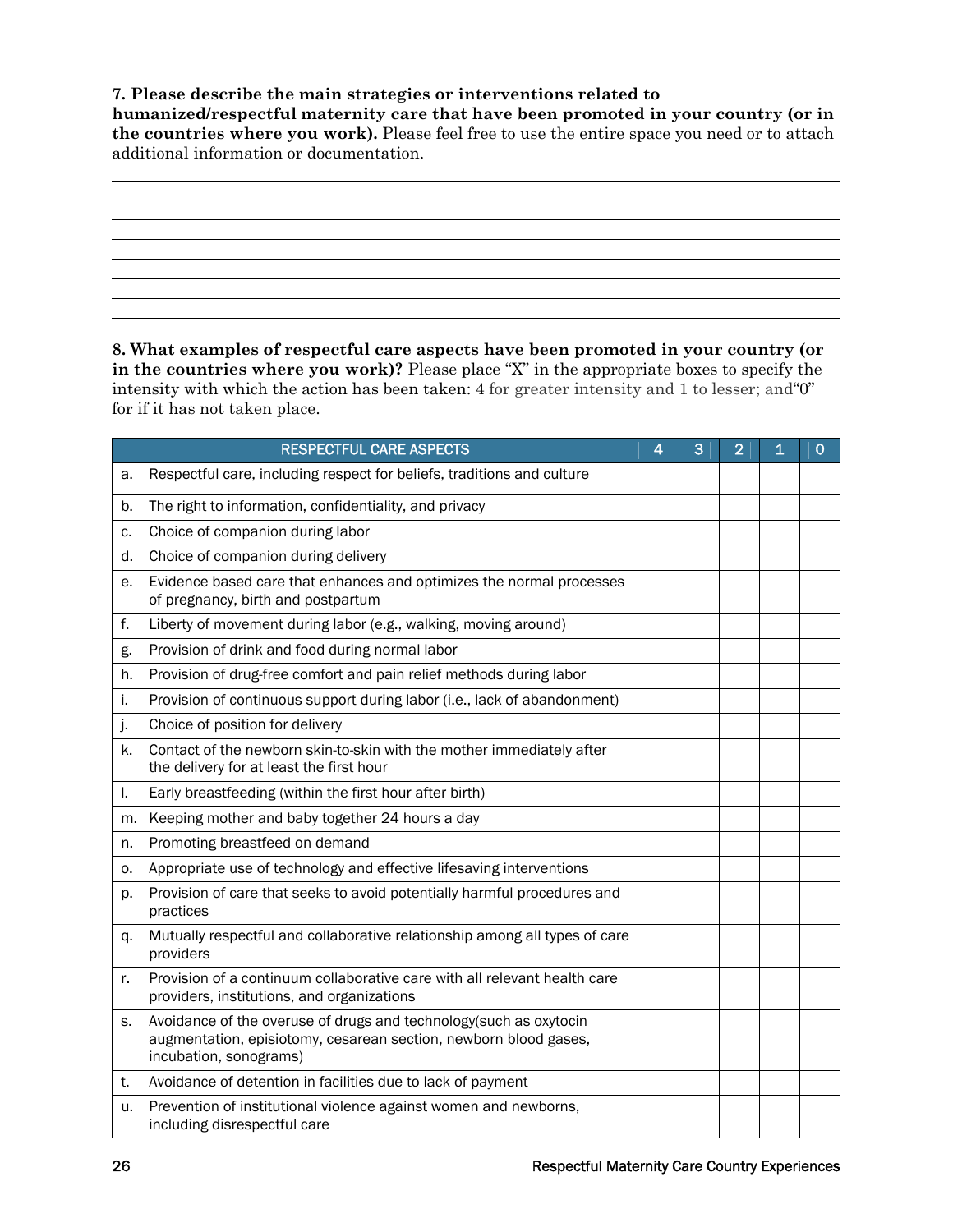**9. Please indicate the main sources of funds used to support the implementation of strategies/interventions/activities related to humanized/respectful maternity care in your country (or in the countries where you work)** 

- □ Government
- □ Non-governmental non-profit
- □ Private Sector
- □ Other (specify)

**10. Please describe the main results achieved on the work developed in your country (or in the countries where you work).** 

**11. Please list the main tools and resources used to implement these strategies/ interventions/activities (if possible, please provide a copy of these tools).** 

**12. Please describe the main challenges faced in the implementation of these strategies/interventions/activities.** 

**13. Please describe the main lessons learned from this work.** 

**14. What recommendations do you have to countries or institutions wishing to implement strategies/interventions/activities to promote humanized/respectful maternity care?**

#### **May we contact you for questions?**

□ Yes

□ No

**May we mention your name as a contributor to the document summary of this survey** (we will send the document for your approval prior to the dissemination)**?** 

- □ Yes
- □ No

**Please indicate others people from your country (or countries where you work) that you consider key informants to respond this questionnaire (with their respective contact)**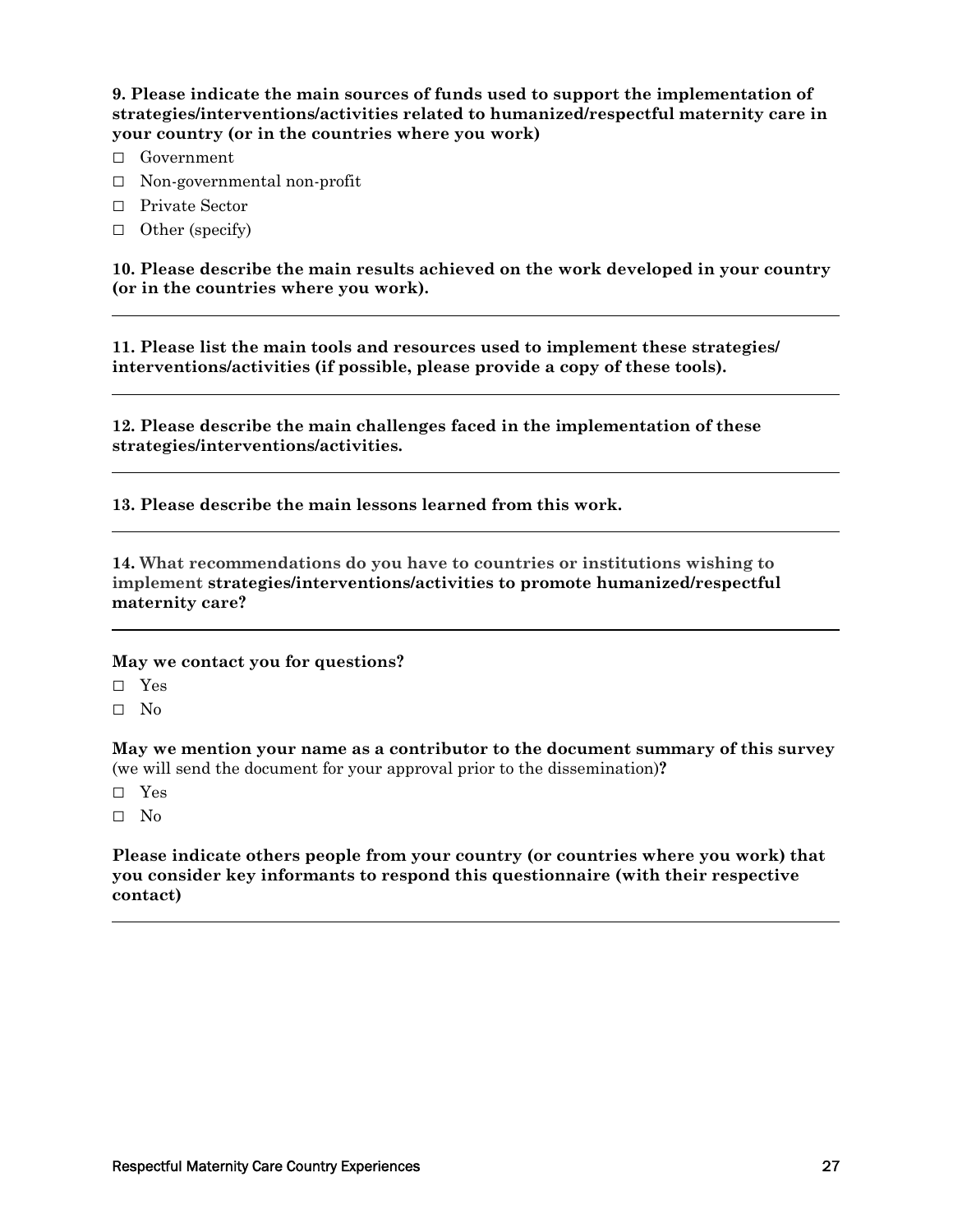## Annex B: List of Countries and Contributors

| <b>COUNTRY</b>           | RESPONDENTS, PROFESSION, ORGANIZATION, TITLE                                                                                   |
|--------------------------|--------------------------------------------------------------------------------------------------------------------------------|
| <b>AFRICA</b>            |                                                                                                                                |
| <b>Equatorial Guinea</b> | Almudena Gonzalez-Vigil-Nurse, Jhpiego, Country Director                                                                       |
|                          | Amparo Efri-Matrona, directora de enfermería del Hospital Regional de Bata                                                     |
|                          | Pastora Ndong-Matrona, Coordinadora Regional de SR                                                                             |
|                          | Judith Nsang-Matrona del H. Regional de Bata y profesora de SMN en la Escuela<br>Enfermería y                                  |
|                          | Aquilina Nfuru-Matrona del H. Bata y profesora de prácticas de enfermería                                                      |
|                          | Regina Edeguedegue-Matrona supervisora de Salud Materna del Hospital de Bata                                                   |
| Mozambique               | Leonardo Chavane-MD, MOH/Central level                                                                                         |
|                          | Deolinda Sarmento-Nurse, MOH/Central level Carolien Albers<br>[CAlbers@pathfinder.org]Carolien Albers [CAlbers@pathfinder.org] |
|                          | Eduardo Matediane-ObGyn, MOH/Beira Central Hospital                                                                            |
|                          | Lilia Jamisse and Conceição-ObGyn, USAID                                                                                       |
|                          | Carolien Albers-Pathfinder                                                                                                     |
|                          | Jim Ricca-MD, MCHIP, Chief of Party                                                                                            |
|                          | Maria da Luz Vaz-MD, MCHIP technical director                                                                                  |
|                          | Natercia Fernandes-MCHIP                                                                                                       |
|                          | Ernestina David-ObGyn, MCHIP, MNH senior assessor                                                                              |
| <b>Nigeria</b>           | Bukola Fawole-ObGyn, University College Hospital, Ibadan, Department of OG                                                     |
|                          | Lydia Airede- Usmanu Danfodiyo University Teaching Hospital, Sokoto, Department of<br>Obstetrics and Gynecology                |
|                          | Emmanuel Otolorin-ObGyn, Jhpiego, Country Director,                                                                            |
| Zimbabwe                 | Rose A. Kambarami-MD, MCHIP, Chief of Party                                                                                    |
| <b>ASIA</b>              |                                                                                                                                |
| India                    | Chandrakant Ruparelia-Jhpiego                                                                                                  |
|                          | Rashmi Asif-Jhpiego                                                                                                            |
|                          | Kailash Saran-Jhpiego                                                                                                          |
| <b>LATIN AMERICA</b>     |                                                                                                                                |
| Argentina                | Raul Mercer-Centre for Research in Population Health and FLASCO                                                                |
|                          | Flavia Cristina Raineri-Directora del Programa Materno Infantil de Buenos Aires,<br>Argentina                                  |
|                          | Susana Fernandez-Jacomet- FLACSO/UNICEF, Proyecto "Te Escucho" en<br>maternidades de Argentina                                 |
|                          | Marcela Miravet-Directora del Programa Materno Infantil de la Provincia de Córdoba                                             |
| <b>Brazil</b>            | Daphne Rattner - MD, UNB/REHUNA                                                                                                |
|                          | Marcos Ymayo - ObGyn, Santa Marcelina from Itaim Paulista Hospital and ALSO Brazil                                             |
|                          | Kelly Nishikawa - JICA                                                                                                         |
| Chile                    | Anne Davenport-Nurse-midwife, Jhpiego consultant<br>Gloria Metcalfe-CNM, midwifery and training consultant                     |
| Colombia                 | Hernan Rodriguez-Consultor Nacional OPS                                                                                        |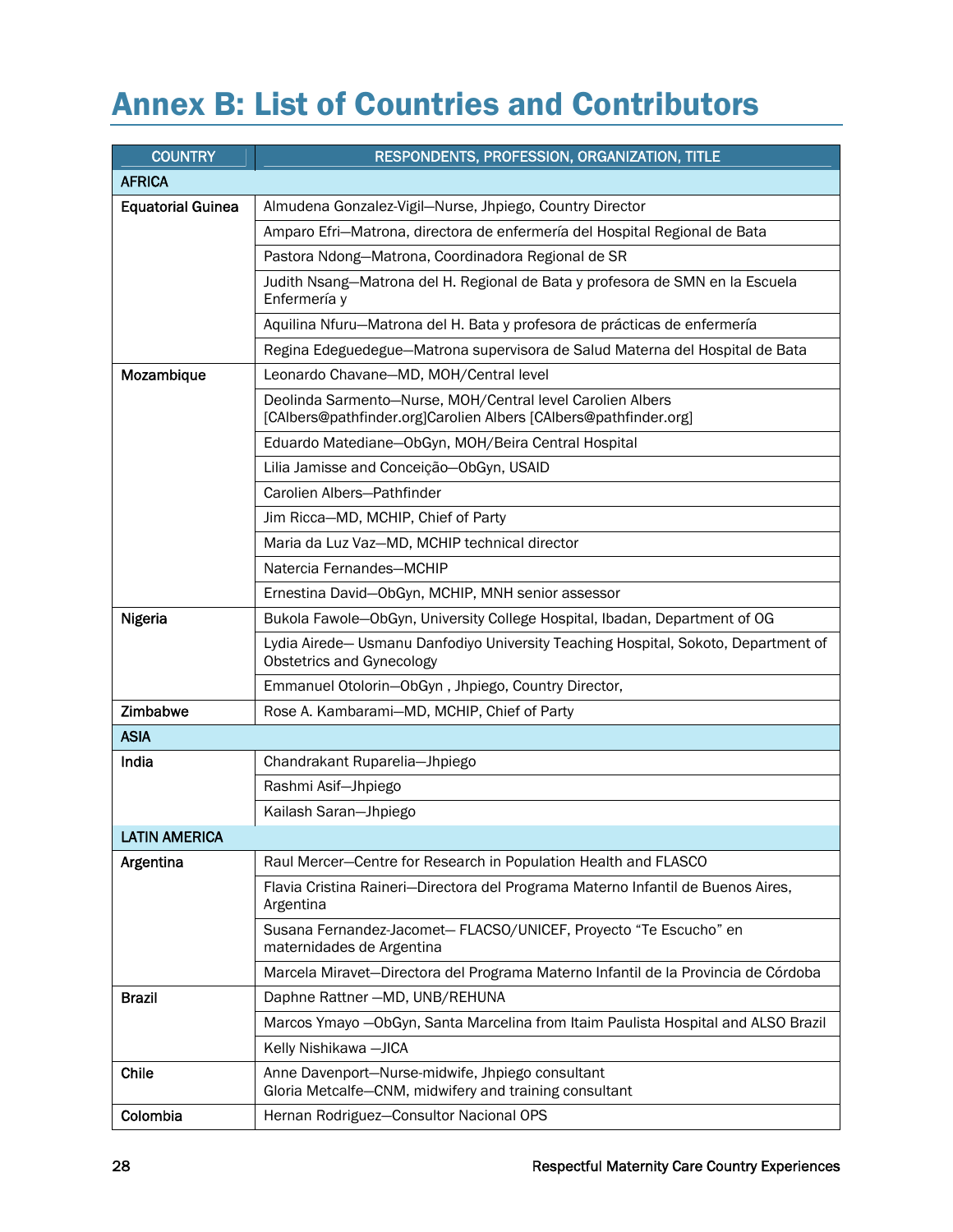| <b>COUNTRY</b>                                                                                                                 | RESPONDENTS, PROFESSION, ORGANIZATION, TITLE                                                      |  |  |  |
|--------------------------------------------------------------------------------------------------------------------------------|---------------------------------------------------------------------------------------------------|--|--|--|
| México                                                                                                                         | Gil Araceli-Nueve Lunas                                                                           |  |  |  |
| Paraguay                                                                                                                       | Vicente Bataglia-MD, Jhpiego                                                                      |  |  |  |
| Peru<br>Marcia Viviana Rios Noriega-Médica, Ministerio de la Salud, Microred Lluyllucucha.<br>Red Moyobamba - DIRES San Martin |                                                                                                   |  |  |  |
|                                                                                                                                | Alfonso Villacorta-Médico Gíneco Obstetra, Proyecto Calidad en Salud USAID                        |  |  |  |
|                                                                                                                                | Maria Luz Perez Goycochea-Comunicadora                                                            |  |  |  |
| <b>Uruguai</b>                                                                                                                 | Gilda Vera López-Coordenadora da RELACAHUPAN                                                      |  |  |  |
| Venezuela                                                                                                                      | Beltran Lares Diaz-Auroramadre y Centro clínico La Castellana en Caracas                          |  |  |  |
| <b>NORTH AMERICA</b>                                                                                                           |                                                                                                   |  |  |  |
| Canada                                                                                                                         | Hélène Vadeboncoeur-PhD, independent childbirth researcher, Board of Directors of<br><b>IMBCO</b> |  |  |  |
|                                                                                                                                | Rivka Cymbalist - Director of Montreal Birth Companions                                           |  |  |  |
| <b>USA</b>                                                                                                                     | Alexandre Buckley de Meritens-ObGyn, Johns Hopkins Hospital                                       |  |  |  |
|                                                                                                                                | Robbie Davis-Floyd-Anthropologist, international childbirth research                              |  |  |  |
| <b>EUROPE</b>                                                                                                                  |                                                                                                   |  |  |  |
| England                                                                                                                        | Soo Downe-University of Central Lancashire Professor; Board of Directors of IMBCO                 |  |  |  |
| Netherland/<br>Holland                                                                                                         | Mary C. Zwart-Private midwife working in Europe and in Brazil                                     |  |  |  |
| <b>OCEANIA</b>                                                                                                                 |                                                                                                   |  |  |  |
| <b>New Zealand</b>                                                                                                             | Larissa Grandi-Midwife                                                                            |  |  |  |
|                                                                                                                                | Karen Guilliland-Midwife, New Zealand College of Midwives                                         |  |  |  |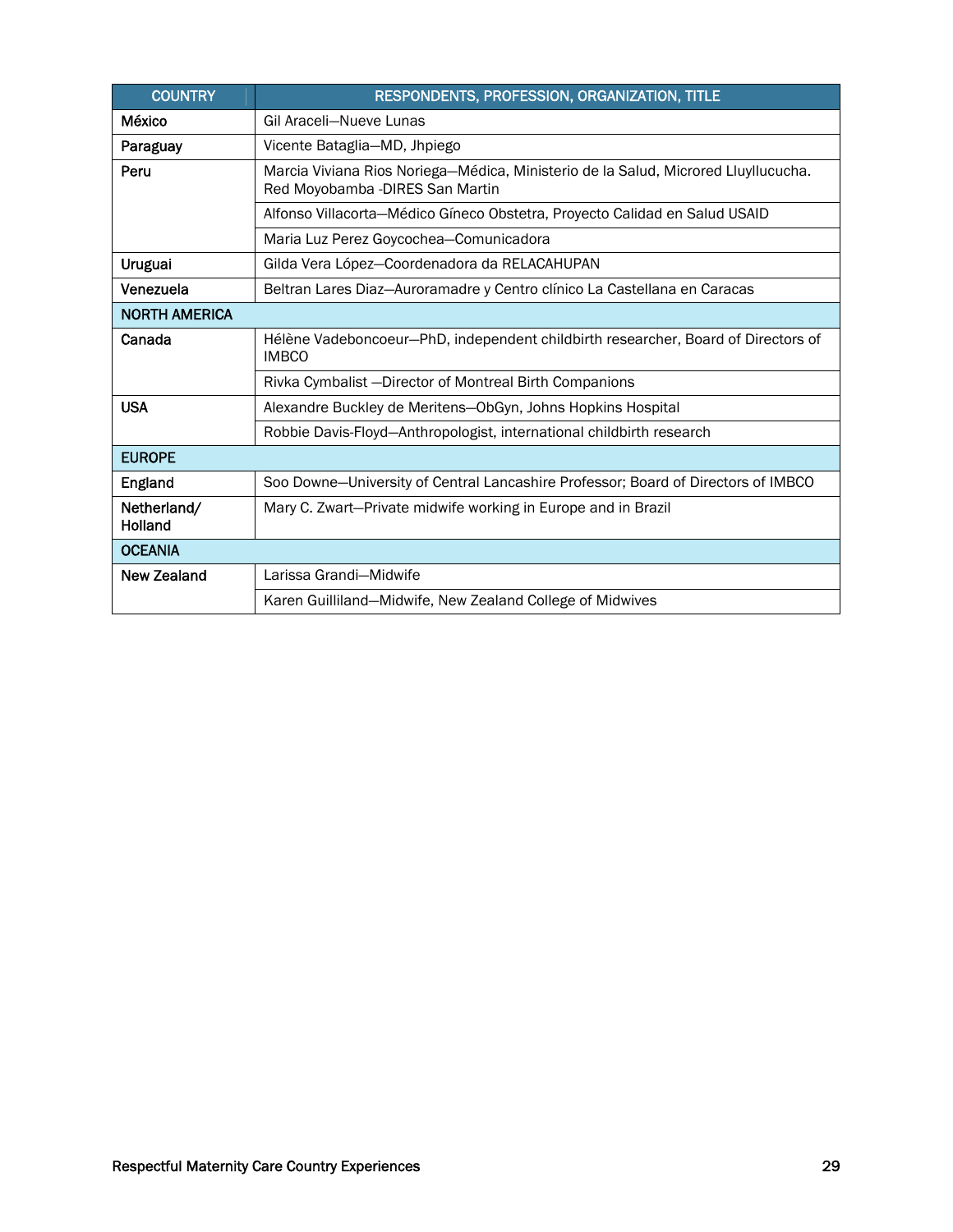## Annex C: Work Areas and Locations of Respondents

#### **Number of respondents: 48 Male: 13 Female: 35**

#### Main Work Area of the Respondents

|    | <b>WORK AREA</b>                                                  | <b>NUMBER OF</b><br><b>INFORMANTS</b> |
|----|-------------------------------------------------------------------|---------------------------------------|
| a. | Training/teaching                                                 | 18                                    |
| b. | Clinical practice                                                 | 13                                    |
| C. | Technical advisor/consultant                                      | 12                                    |
| d. | Program/management                                                | 11                                    |
| е. | Other (research, IEC/promotion, advocacy, medical anthropologist) | 10                                    |

#### Primary Region of Work

|    | <b>REGION</b>           | <b>NUMBER OF</b><br><b>INFORMANTS</b> |
|----|-------------------------|---------------------------------------|
| a. | Africa                  | 19                                    |
| b. | Latin America/Caribbean | 16                                    |
| c. | North America           | 4                                     |
| d. | Asia                    | 3                                     |
| е. | Europe                  | $\overline{2}$                        |
| f. | Oceania                 | $\mathfrak{D}$                        |
| g. | Globally                | っ                                     |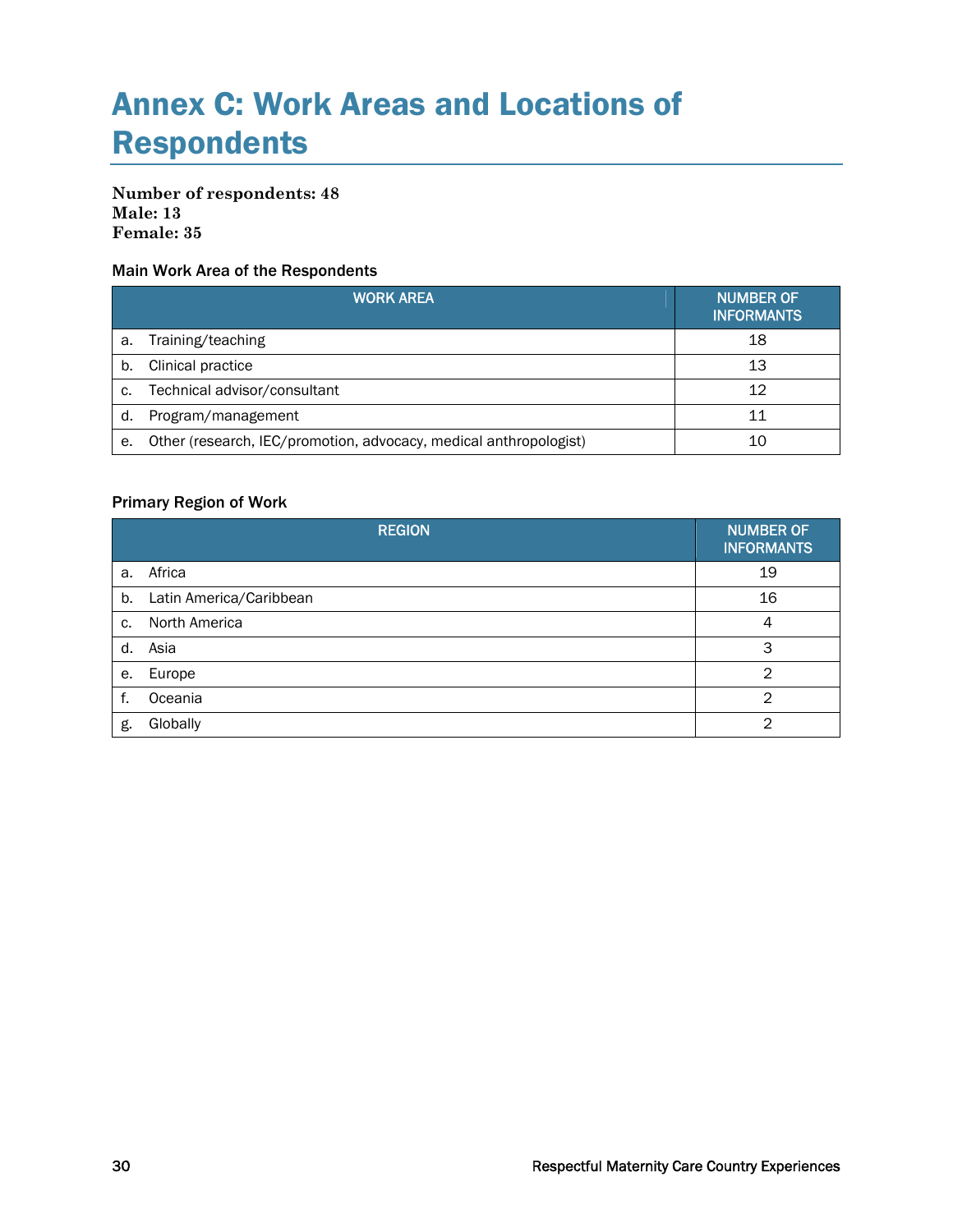## Annex D: Interventions and Main Results Related to RMC

Implementation by country21 as reported by survey respondents

| <b>COUNTRY</b>       | INTERVENTIONS/ACTIVITIES IMPLEMENTED AND MAIN RESULTS                                                                                                                                                                                                                                                                                                                                                                                                                                                                                                                                                                                                                                                                                                                                                                                                                                                                                                                                                                                                                                                                                                                                                                                                                                                                                 |
|----------------------|---------------------------------------------------------------------------------------------------------------------------------------------------------------------------------------------------------------------------------------------------------------------------------------------------------------------------------------------------------------------------------------------------------------------------------------------------------------------------------------------------------------------------------------------------------------------------------------------------------------------------------------------------------------------------------------------------------------------------------------------------------------------------------------------------------------------------------------------------------------------------------------------------------------------------------------------------------------------------------------------------------------------------------------------------------------------------------------------------------------------------------------------------------------------------------------------------------------------------------------------------------------------------------------------------------------------------------------|
| <b>AFRICA</b>        |                                                                                                                                                                                                                                                                                                                                                                                                                                                                                                                                                                                                                                                                                                                                                                                                                                                                                                                                                                                                                                                                                                                                                                                                                                                                                                                                       |
| Equatorial<br>Guinea | Interventions: Implementation of the Jhpiego SBM-R quality improvement approach<br>since 2011 in one region of the country with focus on strengthening maternity quality<br>and respectful care in health facilities.                                                                                                                                                                                                                                                                                                                                                                                                                                                                                                                                                                                                                                                                                                                                                                                                                                                                                                                                                                                                                                                                                                                 |
|                      | Results: Health workers trained in quality and humanized MNH care. Quality and<br>humanization of maternity care improved in selected health facilities.                                                                                                                                                                                                                                                                                                                                                                                                                                                                                                                                                                                                                                                                                                                                                                                                                                                                                                                                                                                                                                                                                                                                                                              |
| Mozambique           | Interventions: Implementation of the National Humanization of Health Care Plan and<br>the Model Maternity Initiative (MMI), using the Jhpiego SBM-R approach. Professionals<br>from 34 major hospitals in the country and also professors from medical and nursing<br>schools were trained in respectful maternity care practices and also in the methodology<br>to implement the SBM-R process. These hospitals have been implementing the process<br>for humanizing care and improving the quality of services.<br>Results: Since 2009, MMI has been implemented in the 34 largest hospitals throughout<br>the country (there are plans to expand to other facilities). Observed results included<br>some improvement in quality and respectful care in MNH, especially related to the<br>gradual increase in the implementation of evidence-based practices. Improvements<br>were seen in:<br>RMC indicators related to the presence of a companion during labor and birth and<br>delivery in alternative positions;<br>Demand for maternity services;<br>$\bullet$<br>Morbidity indicators; and<br>$\bullet$<br>Obstetric complications.<br>Although there is no baseline data on the prevalence of harmful/disrespectful practices<br>before the initiative, data collectors from an observational quality of care study carried |
|                      | out in 2011 had the perception that the level of respectful care had improved.                                                                                                                                                                                                                                                                                                                                                                                                                                                                                                                                                                                                                                                                                                                                                                                                                                                                                                                                                                                                                                                                                                                                                                                                                                                        |
| Nigeria              | Interventions: The main strategy is training in interpersonal communication and<br>postgraduate training of resident doctors; inclusion of attitude tasks in performance<br>standards and checklists; and community mobilization, including linkage of<br>communities with facility committees.<br>There is also a large scale implementation of the Baby-Friendly Hospital Initiative by<br>UNICEF and an investment in pre-service education and in postgraduate training of<br>resident doctors. Although there is no coordinated national program, most donor-funded<br>programs include interventions that address RMC issues.<br><b>Results: Unknown</b>                                                                                                                                                                                                                                                                                                                                                                                                                                                                                                                                                                                                                                                                        |
| Zimbabwe             | Interventions: RMC interventions related to information, education, and training were                                                                                                                                                                                                                                                                                                                                                                                                                                                                                                                                                                                                                                                                                                                                                                                                                                                                                                                                                                                                                                                                                                                                                                                                                                                 |
|                      | implemented through the SBM-R quality improvement approach.                                                                                                                                                                                                                                                                                                                                                                                                                                                                                                                                                                                                                                                                                                                                                                                                                                                                                                                                                                                                                                                                                                                                                                                                                                                                           |
|                      | Results: MNH quality of care improved in selected health facilities.                                                                                                                                                                                                                                                                                                                                                                                                                                                                                                                                                                                                                                                                                                                                                                                                                                                                                                                                                                                                                                                                                                                                                                                                                                                                  |

 $\overline{a}$ 21 Although evidence-based care is not directly referred to in the WRA RMC Charter, half of the respondents noted "performing harmful practices" and lack of evidence-based care as examples of non-RMC. The promotion of evidence-based care was, therefore, reflected in responses, but because these interventions and results are so broad in scope and not specific to RMC, as defined in the charter, they are not included here.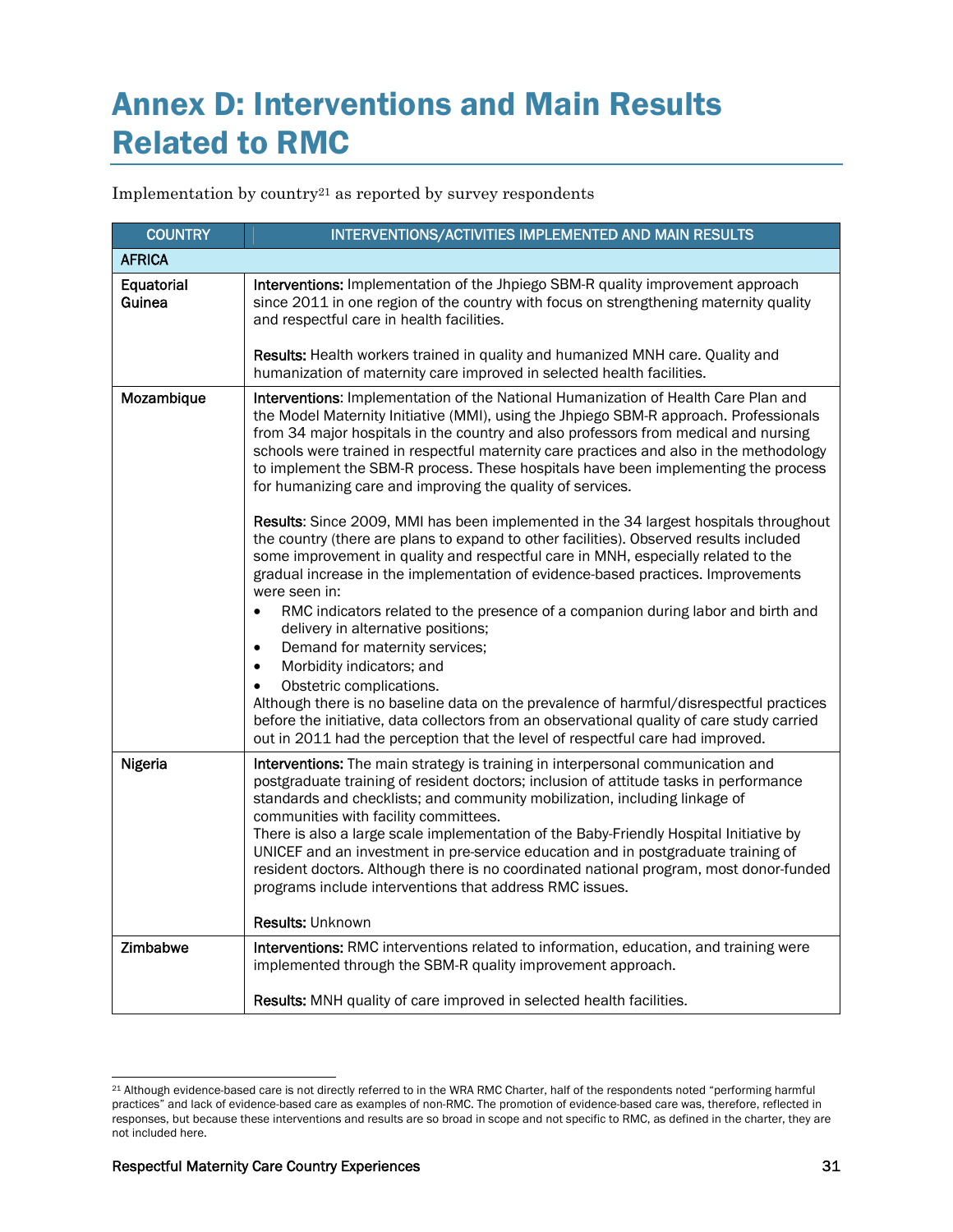| <b>COUNTRY</b>       | INTERVENTIONS/ACTIVITIES IMPLEMENTED AND MAIN RESULTS                                                                                                                                                                                                                                                                                                                                                                                                                                                                                                                                                                                                                                                                                                                                                                                                                                                                                                                                                                                                                                                                                                                                                                                                                                                                                                                                                                                                                                                                                                                                                                                                                                                                                                                                                                                                                                                                                                                                                                                                                                                                                                                                                       |
|----------------------|-------------------------------------------------------------------------------------------------------------------------------------------------------------------------------------------------------------------------------------------------------------------------------------------------------------------------------------------------------------------------------------------------------------------------------------------------------------------------------------------------------------------------------------------------------------------------------------------------------------------------------------------------------------------------------------------------------------------------------------------------------------------------------------------------------------------------------------------------------------------------------------------------------------------------------------------------------------------------------------------------------------------------------------------------------------------------------------------------------------------------------------------------------------------------------------------------------------------------------------------------------------------------------------------------------------------------------------------------------------------------------------------------------------------------------------------------------------------------------------------------------------------------------------------------------------------------------------------------------------------------------------------------------------------------------------------------------------------------------------------------------------------------------------------------------------------------------------------------------------------------------------------------------------------------------------------------------------------------------------------------------------------------------------------------------------------------------------------------------------------------------------------------------------------------------------------------------------|
| <b>ASIA</b>          |                                                                                                                                                                                                                                                                                                                                                                                                                                                                                                                                                                                                                                                                                                                                                                                                                                                                                                                                                                                                                                                                                                                                                                                                                                                                                                                                                                                                                                                                                                                                                                                                                                                                                                                                                                                                                                                                                                                                                                                                                                                                                                                                                                                                             |
| India                | Interventions: India has policies and guidelines on providing respectful care to clients in<br>health facilities. Trainings on maternal health have a component of RMC, but it is rarely<br>translated into actions. The main difficulty is that the number of institutional deliveries<br>has doubled in the last several years without a corresponding increase in infrastructure,<br>staff, and supplies, resulting in crowded facilities that compromise components of RMC.<br>The government is also promoting evidence-based innovations and practices. There is a<br>provision for review of practices in quality-assurance committees at district level.<br>Awareness campaigns in communities are run through mass media, such as print and<br>electronic media, and through organized focus group discussions and health education<br>camps in the community.                                                                                                                                                                                                                                                                                                                                                                                                                                                                                                                                                                                                                                                                                                                                                                                                                                                                                                                                                                                                                                                                                                                                                                                                                                                                                                                                     |
|                      | Results: The focus on evidence-based practices and adoption of best practices has<br>been well-received by administrators and clinicians. At government level, after intense<br>evidence-based advocacy, officials were motivated to include these practices in their<br>policies and to amend the policies where it was required.                                                                                                                                                                                                                                                                                                                                                                                                                                                                                                                                                                                                                                                                                                                                                                                                                                                                                                                                                                                                                                                                                                                                                                                                                                                                                                                                                                                                                                                                                                                                                                                                                                                                                                                                                                                                                                                                          |
| <b>LATIN AMERICA</b> |                                                                                                                                                                                                                                                                                                                                                                                                                                                                                                                                                                                                                                                                                                                                                                                                                                                                                                                                                                                                                                                                                                                                                                                                                                                                                                                                                                                                                                                                                                                                                                                                                                                                                                                                                                                                                                                                                                                                                                                                                                                                                                                                                                                                             |
| Argentina            | Interventions: Strengthening the obstetric provincial networks. Promoting the Safe<br>Motherhood Initiative and the family-centered model that proposes patient safety and<br>compliance with the humanization of delivery, and antenatal and postnatal care.<br>Development of a law on rights of women, children, and families during labor and<br>delivery. This law is already being implemented in 74 maternities that are part of<br>UNICEF's Safe Motherhood Initiative and the family-centered hospital initiative.<br>Application of quality improvement methodology.<br>Implementing "Te Escucho" (I hear you), a project for the promotion of children's rights<br>and a gender-sensitive approach in public maternity hospitals (www.flacso.org.ar). The<br>project addresses the maternity health team through a training process-reflection and<br>action aimed at promoting respect for the rights of women and their babies and gender<br>equity. A decision process is used to generate institutional transformation projects. The<br>strategy includes incorporating four online courses: multiculturalism and pregnancy,<br>participation and empowerment in health services, maternal and neonatal health and<br>disability, and assessment with a gender and rights focus.<br>Results: Te Escucho has been implemented in 100 maternity units with a census of<br>over 1,000 births annually. Implementation of the UNICEF action plan in each maternity<br>is done through cooperation agreements with the MOH. Government officials have been<br>sensitized on the importance of mainstreaming health and rights, more than 200 health<br>professionals have been trained, and institutional projects have been generated to<br>implement the gender and rights focus. A complex evaluation model has been<br>implemented in order to monitor changes associated with the incorporation of this<br>perspective. Staff are committed and involved. Other results included maternity<br>residences for mothers, neonatology patient safety, reductions in hospital acquired<br>infections, and decreases in maternal and neonatal mortality rates at provincial level<br>institutions. |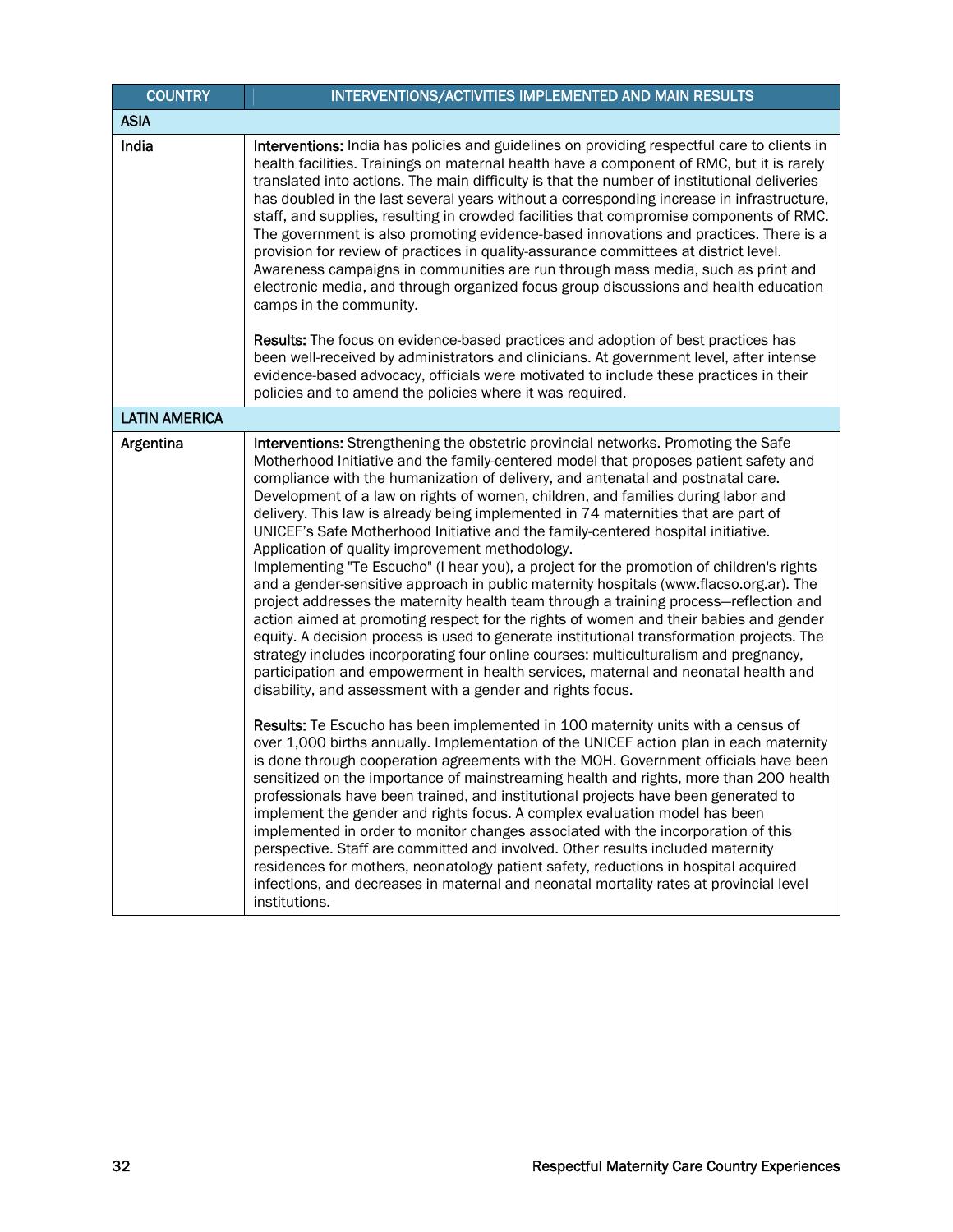| <b>COUNTRY</b> | INTERVENTIONS/ACTIVITIES IMPLEMENTED AND MAIN RESULTS                                                                                                                                                                                                                                                                                                                                                                                                                                                                                                                                                                                                                                                     |
|----------------|-----------------------------------------------------------------------------------------------------------------------------------------------------------------------------------------------------------------------------------------------------------------------------------------------------------------------------------------------------------------------------------------------------------------------------------------------------------------------------------------------------------------------------------------------------------------------------------------------------------------------------------------------------------------------------------------------------------|
| <b>Brazil</b>  | Interventions: Implementing the National Program for Humanization of Childbirth<br>Campaign for the promotion of RMC. Seminars for professionals to promote the RMC<br>model "Rede Cegonha" (Stork Network). Instituted the "Galba de Araujo" prize to<br>recognize efforts to improve humanization and quality of maternity care. The prize is<br>awarded periodically to the best hospital in each region.                                                                                                                                                                                                                                                                                              |
|                | Results: Training about respectful maternity care has been conducted at the national<br>level to involve representatives from teaching hospitals across the country. In 2006,<br>training reached a total of 2,657 people from 550 hospitals. Most of these hospitals<br>have begun the process of humanizing and improving the quality of services. The<br>number of services and professionals who have a respectful attitude has increased, but<br>the rates for cesarean sections remain high. However, society is becoming increasingly<br>aware of the problem and the media keeps the subject in circulation, which contributes<br>to awareness. Reduction of maternal death, but not as expected. |
| Chile          | Interventions: Implementation of grassroots and internet campaigns focused on<br>educated clients; with some (inconsistent) university education intervention.                                                                                                                                                                                                                                                                                                                                                                                                                                                                                                                                            |
| Colombia       | Interventions: New standards in the humanization of service and quality improvement.<br>Article 3 of Law 1438 of 2011 (reform of the health system) covers principles of the<br>Social Security System in Health, which includes equality, rights, differential focus,<br>equity, quality, and humane care.                                                                                                                                                                                                                                                                                                                                                                                               |
| México         | Interventions: The main strategies include dissemination of guidelines, training for<br>health providers, and creation of guidelines for care in the MOH programs. Advocacy<br>groups have been spreading the humanized care model through campaigns targeting<br>the general population.                                                                                                                                                                                                                                                                                                                                                                                                                 |
| Paraguay       | Interventions: Implementing the A.N.I. (Atención Neonatal Integral/Comprehensive<br>Neonatal Care). Program of the MOH in the humanization of maternal and neonatal care<br>in some hospitals. Implementing MCHIP Project. Main activities are: update midwifery<br>standards, EmONC, training human resources, training of trainers, and development of<br>centers of excellence.                                                                                                                                                                                                                                                                                                                        |
|                | Results: Decreased rate of episiotomies, use of active management of third stage of<br>labor in all births, relative decline in the cesarean rate, increased coverage of<br>postpartum family planning.                                                                                                                                                                                                                                                                                                                                                                                                                                                                                                   |
| Peru           | Interventions: Improving performance with classroom assessment methods; involving<br>labor standards with cultural adaptation; maternal care personalized, humanized. Good<br>practices of intercultural and gender relevance in health services have been<br>institutionalized in the Regional Health Directorate of Ucayali, allowing services to be<br>provided closer to the population. The Birth Plan is regarded as a link between prenatal<br>care and institutional delivery. The establishment of the Dignified Commission, National<br>Committee for Quality, National Health Council.                                                                                                         |
|                | Results: Better performance of professionals; violence screening in prenatal care;<br>childbirth with cultural adaptation; privacy; regard for the ideas and customs of all<br>cultures; improved care by improving staff training; improved care with warmth; raise<br>awareness among ethnic groups.                                                                                                                                                                                                                                                                                                                                                                                                    |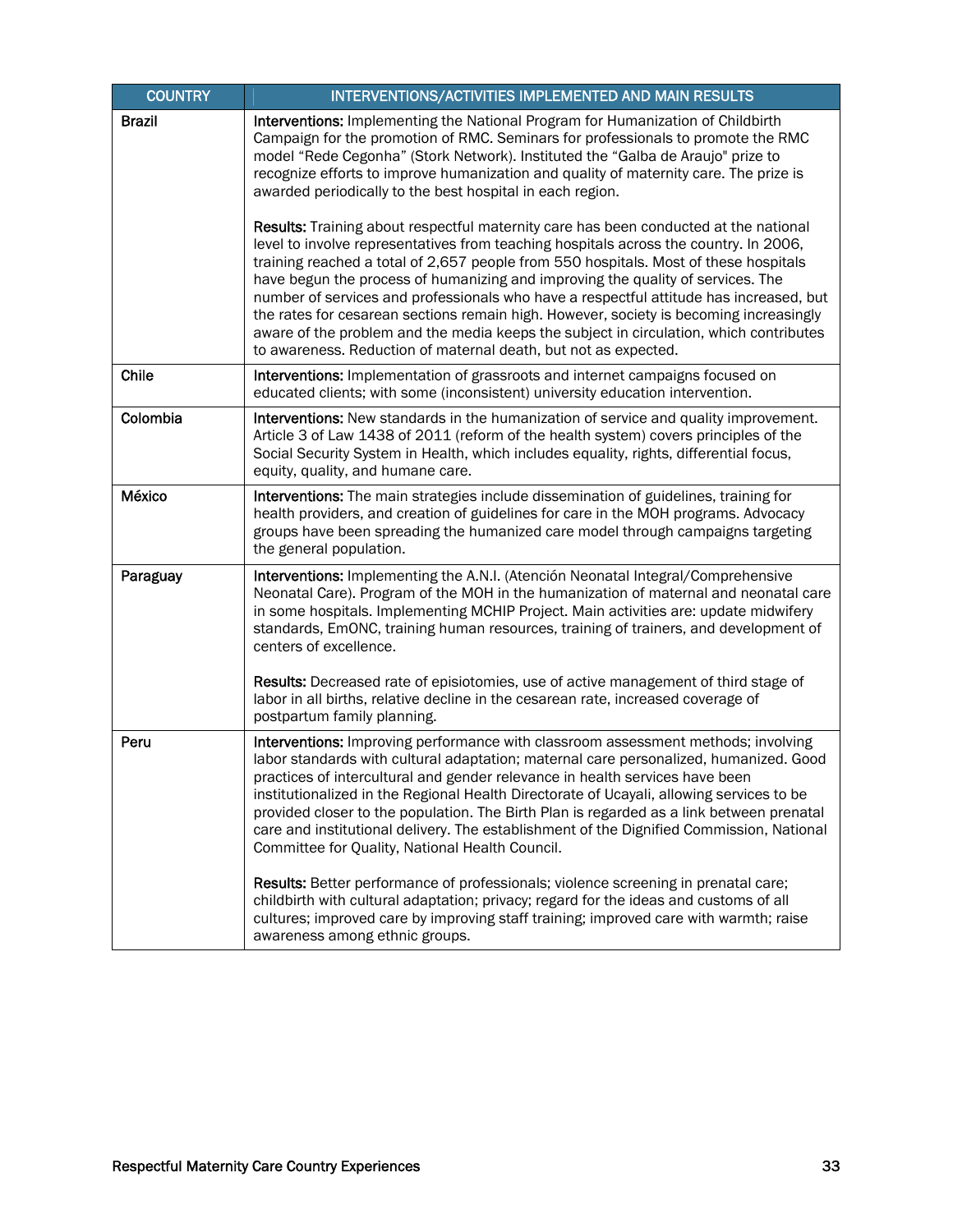| <b>COUNTRY</b>       | INTERVENTIONS/ACTIVITIES IMPLEMENTED AND MAIN RESULTS                                                                                                                                                                                                                                                                                                                                                                                                                                                                                                                                                                                                                                                                                                                                                                                                                                                                                                                                                                                                                                                                                                                                                                                                                                                                           |
|----------------------|---------------------------------------------------------------------------------------------------------------------------------------------------------------------------------------------------------------------------------------------------------------------------------------------------------------------------------------------------------------------------------------------------------------------------------------------------------------------------------------------------------------------------------------------------------------------------------------------------------------------------------------------------------------------------------------------------------------------------------------------------------------------------------------------------------------------------------------------------------------------------------------------------------------------------------------------------------------------------------------------------------------------------------------------------------------------------------------------------------------------------------------------------------------------------------------------------------------------------------------------------------------------------------------------------------------------------------|
| <b>Uruguay</b>       | Interventions: Implementing laws, regulations, and decrees that favor RMC practices<br>such as a companion during childbirth, implementation of evidence-based practices,<br>and avoidance of unnecessary interventions.                                                                                                                                                                                                                                                                                                                                                                                                                                                                                                                                                                                                                                                                                                                                                                                                                                                                                                                                                                                                                                                                                                        |
|                      | Implementation of a pilot program to reduce the maternal mortality among the mothers<br>assisted by traditional midwives. This program was modeled on the experience of a pilot<br>program implemented in Rubel Tzul, an isolated community in Guatemala.                                                                                                                                                                                                                                                                                                                                                                                                                                                                                                                                                                                                                                                                                                                                                                                                                                                                                                                                                                                                                                                                       |
|                      | Results: New focus on the rights of women during pregnancy; creation of midwifery<br>schools and the association of traditional birth attendants; provision of education to<br>many communities and rural traditional birth attendants using the book of images that<br>can be downloaded from the RELACAHUPAN website. Started remote education with an<br>online course for pregnant women and their families.                                                                                                                                                                                                                                                                                                                                                                                                                                                                                                                                                                                                                                                                                                                                                                                                                                                                                                                |
| Venezuela            | Interventions: Implementing laws to protect the child and adolescent; basic law for the<br>right of women to live free of violence, official standard for reproductive health care.                                                                                                                                                                                                                                                                                                                                                                                                                                                                                                                                                                                                                                                                                                                                                                                                                                                                                                                                                                                                                                                                                                                                             |
|                      | Results: Provision of humanized birth care in private and public facilities (currently have<br>a maternity ward where water births are conducted). Promotion in public media (TV<br>TEVES) of breastfeeding and postnatal care.                                                                                                                                                                                                                                                                                                                                                                                                                                                                                                                                                                                                                                                                                                                                                                                                                                                                                                                                                                                                                                                                                                 |
| <b>NORTH AMERICA</b> |                                                                                                                                                                                                                                                                                                                                                                                                                                                                                                                                                                                                                                                                                                                                                                                                                                                                                                                                                                                                                                                                                                                                                                                                                                                                                                                                 |
| Canada               | Interventions: Several hospitals in Montreal have been trying to initiate more RMC by<br>following the WHO baby-friendly hospital initiative, and by following the MORE guidelines<br>which are perceived to facilitate lower cesarean rates. There have been documents<br>written like the one by Santé Canada in 1980 (re-edited) on family-centered maternity<br>care.<br>Perinatal official policies published by the Ministry of Health and Social Services in the<br>province of Quebec.<br>There has been one large inquiry in the 1990s about obstetric practices in Canadian<br>hospitals that looked at family-centered care. Establishment of laws legalizing midwifery<br>and accompanying rules in the provinces of Quebec, Ontario, British Columbia, Alberta,<br>and Manitoba.<br>Results: Results are patchy and are usually the result of individual efforts. Compared to<br>30 years ago, there are more birthing rooms, women in labor can have their<br>husband/partner besides them, and breastfeeding has increased. Several hospitals<br>have been granted the "baby-friendly" designation. Midwifery has been legalized in<br>several Canadian provinces (it had almost totally disappeared due to the pressures of<br>the medical profession in the 20th century). In Quebec, with regarding humanized |
|                      | maternity care, the 10 birth centers (all outside of hospitals and staffed only by<br>midwives) are considered to be the best places to have a baby.                                                                                                                                                                                                                                                                                                                                                                                                                                                                                                                                                                                                                                                                                                                                                                                                                                                                                                                                                                                                                                                                                                                                                                            |
| <b>USA</b>           | <b>Interventions:</b> Mandatory consent on admission to the hospital is improving communication<br>and patient participation. Strict regulations for respect of privacy. Allow companion during<br>childbirth. Introduction of WHO recommendation for drink and food during labor.<br>Implementation of the Mother-Friendly Childbirth Initiative-precursor to the IMBCI                                                                                                                                                                                                                                                                                                                                                                                                                                                                                                                                                                                                                                                                                                                                                                                                                                                                                                                                                        |
|                      | Results: Having doulas present at births may be preventing some disrespectful care, but<br>sometimes the doulas are abusive and coercive (although subtle). Certified nurse<br>midwives (CNMs) are doing their best in the hospitals where they work-it is rare to hear<br>anyone complain that a CNM's care is disrespectful or abusive. But they only attend<br>around 9% of American births.<br>Another positive recent development in the United States is that more hospitals seem to<br>be implementing policies of no inductions or scheduled cesarean sections before 39<br>weeks, which is helping to empty the neonatal intensive care units of premature babies.                                                                                                                                                                                                                                                                                                                                                                                                                                                                                                                                                                                                                                                     |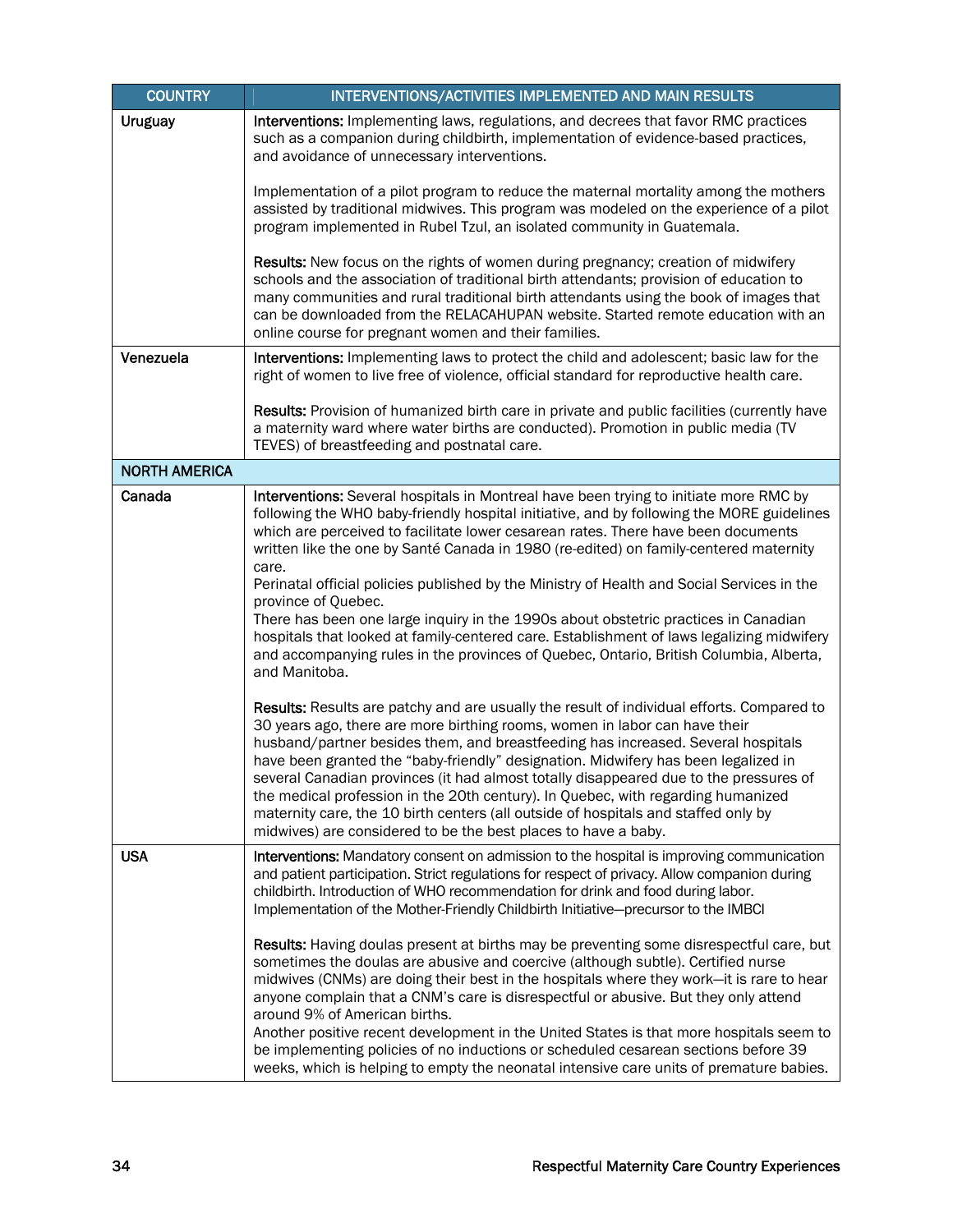| <b>COUNTRY</b>          | INTERVENTIONS/ACTIVITIES IMPLEMENTED AND MAIN RESULTS                                                                                                                                                                                                                                                                                                                                                                                                                                                                                                                                                                                                                                                                                                                                                                                                                                                                                                                                                                                                                                                                                                                                                                                                                                                                                                                                                                                                                                                                                                                                                                                                                                                           |
|-------------------------|-----------------------------------------------------------------------------------------------------------------------------------------------------------------------------------------------------------------------------------------------------------------------------------------------------------------------------------------------------------------------------------------------------------------------------------------------------------------------------------------------------------------------------------------------------------------------------------------------------------------------------------------------------------------------------------------------------------------------------------------------------------------------------------------------------------------------------------------------------------------------------------------------------------------------------------------------------------------------------------------------------------------------------------------------------------------------------------------------------------------------------------------------------------------------------------------------------------------------------------------------------------------------------------------------------------------------------------------------------------------------------------------------------------------------------------------------------------------------------------------------------------------------------------------------------------------------------------------------------------------------------------------------------------------------------------------------------------------|
| <b>EUROPE</b>           |                                                                                                                                                                                                                                                                                                                                                                                                                                                                                                                                                                                                                                                                                                                                                                                                                                                                                                                                                                                                                                                                                                                                                                                                                                                                                                                                                                                                                                                                                                                                                                                                                                                                                                                 |
| England                 | Interventions: Implementing the Campaign for normal birth:<br>www.rcmnormalbirth.org.uk/<br>Keeping Childbirth Natural and Dynamic Programme.                                                                                                                                                                                                                                                                                                                                                                                                                                                                                                                                                                                                                                                                                                                                                                                                                                                                                                                                                                                                                                                                                                                                                                                                                                                                                                                                                                                                                                                                                                                                                                   |
|                         | Results: Revising Changing Childbirth and government policy documents that support<br>normal childbirth, and individualized care for women, including choice and control; It is<br>now normal for women to have their partners with them in labor, to be offered food and<br>drink, to mobilize in labor, etc. Some of these activities are standard practice and some<br>resulted from the seminal Changing Childbirth report.                                                                                                                                                                                                                                                                                                                                                                                                                                                                                                                                                                                                                                                                                                                                                                                                                                                                                                                                                                                                                                                                                                                                                                                                                                                                                 |
| Netherlands/<br>Holland | Interventions: The main strategy in the Netherlands is a strong organization of midwives<br>in cooperation with other care providers;                                                                                                                                                                                                                                                                                                                                                                                                                                                                                                                                                                                                                                                                                                                                                                                                                                                                                                                                                                                                                                                                                                                                                                                                                                                                                                                                                                                                                                                                                                                                                                           |
|                         | Result: Great investment in information and education. Respect for each other and<br>midwives receive good salaries.                                                                                                                                                                                                                                                                                                                                                                                                                                                                                                                                                                                                                                                                                                                                                                                                                                                                                                                                                                                                                                                                                                                                                                                                                                                                                                                                                                                                                                                                                                                                                                                            |
| <b>OCEANIA</b>          |                                                                                                                                                                                                                                                                                                                                                                                                                                                                                                                                                                                                                                                                                                                                                                                                                                                                                                                                                                                                                                                                                                                                                                                                                                                                                                                                                                                                                                                                                                                                                                                                                                                                                                                 |
| <b>New Zealand</b>      | Interventions: interventions noted are related to strong investment in midwifery:<br>establishment of political strategies that enable midwifery autonomy; the formation of<br>the New Zealand College of Midwives and the development of a midwifery degree in<br>1992, separating it from nursing education; direct entry midwifery training; independent<br>midwifery; partnership between community midwifery and hospital policies; continuity of<br>care-same midwife throughout pregnancy, labor, post-partum. Consumer feedback on<br>their lead maternity care midwife is part of the midwife's practice review completed<br>every two years. Review panel contains both midwives and consumers.<br>Promoting informed choice in all maternity care:<br>The Health and Disabilities Commissioner Act monitors the Code of Consumer<br>$\bullet$<br>Rights to informed choice and consent, a maternity system that is centered on the<br>women-they choose their midwife or doctor and they know what they are entitled<br>to.<br>Development of cultural competencies, particularly for indigenous Maori, into<br>$\bullet$<br>legislation and practice standards.<br>Encouragement of fathers/partners and families at births, family rooms to stay<br>$\bullet$<br>during labor and birth, choice of place of birth, and all choices free-provided by the<br>state(including home birth).<br><b>Results:</b> Around 85% of women choose a midwife as their lead maternity care (the one<br>responsible for providing and co-ordination all that women's care from first booking to<br>six weeks postpartum).<br>All the above respectful aspects of care are seen as rights and are mostly achieved. |